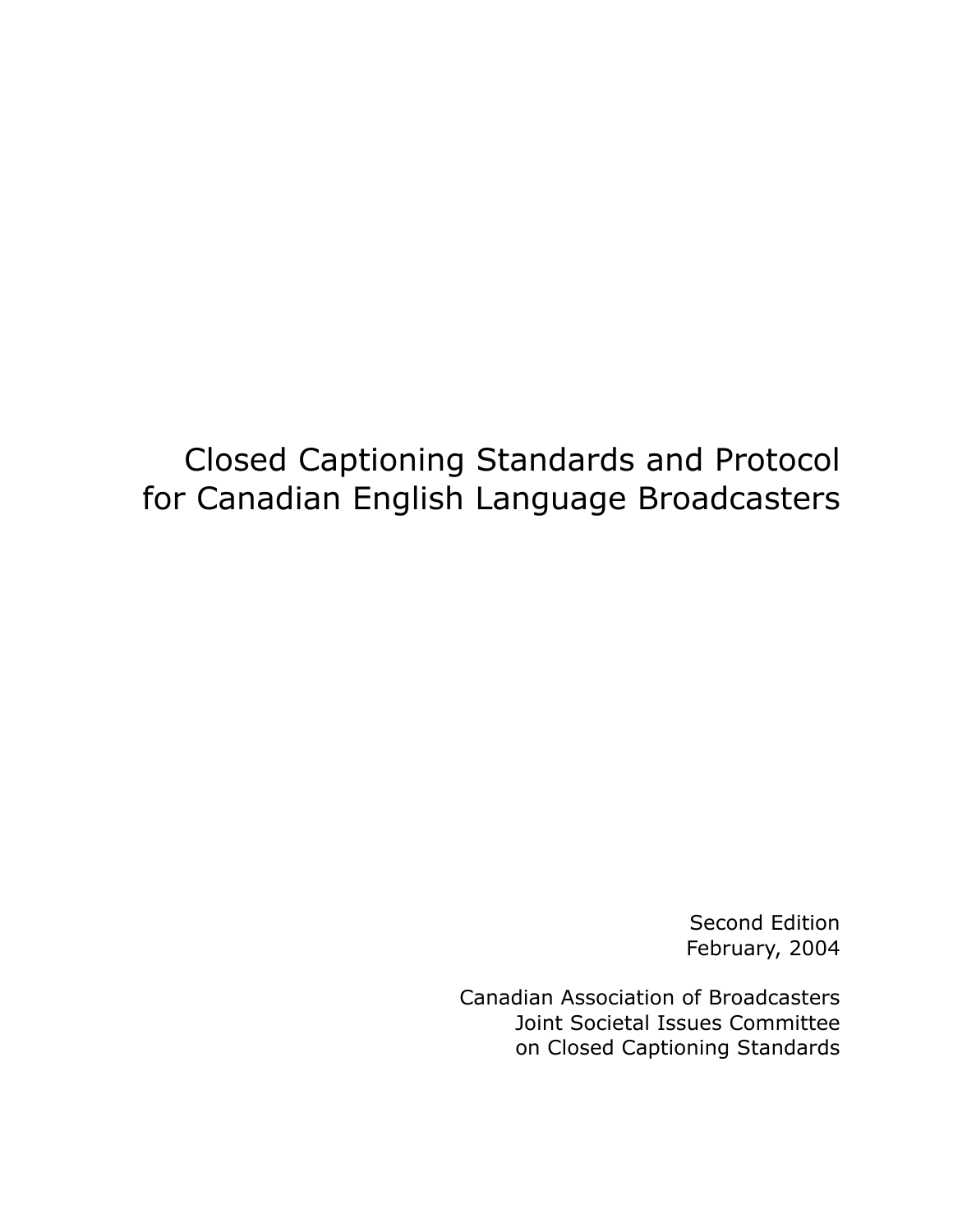### © 2003 Canadian Association of Broadcasters

No part of this publication may be reproduced, transmitted, transcribed, stored in a retrieval system, or translated into any language in any form by any means without the prior written permission of the copyright holder.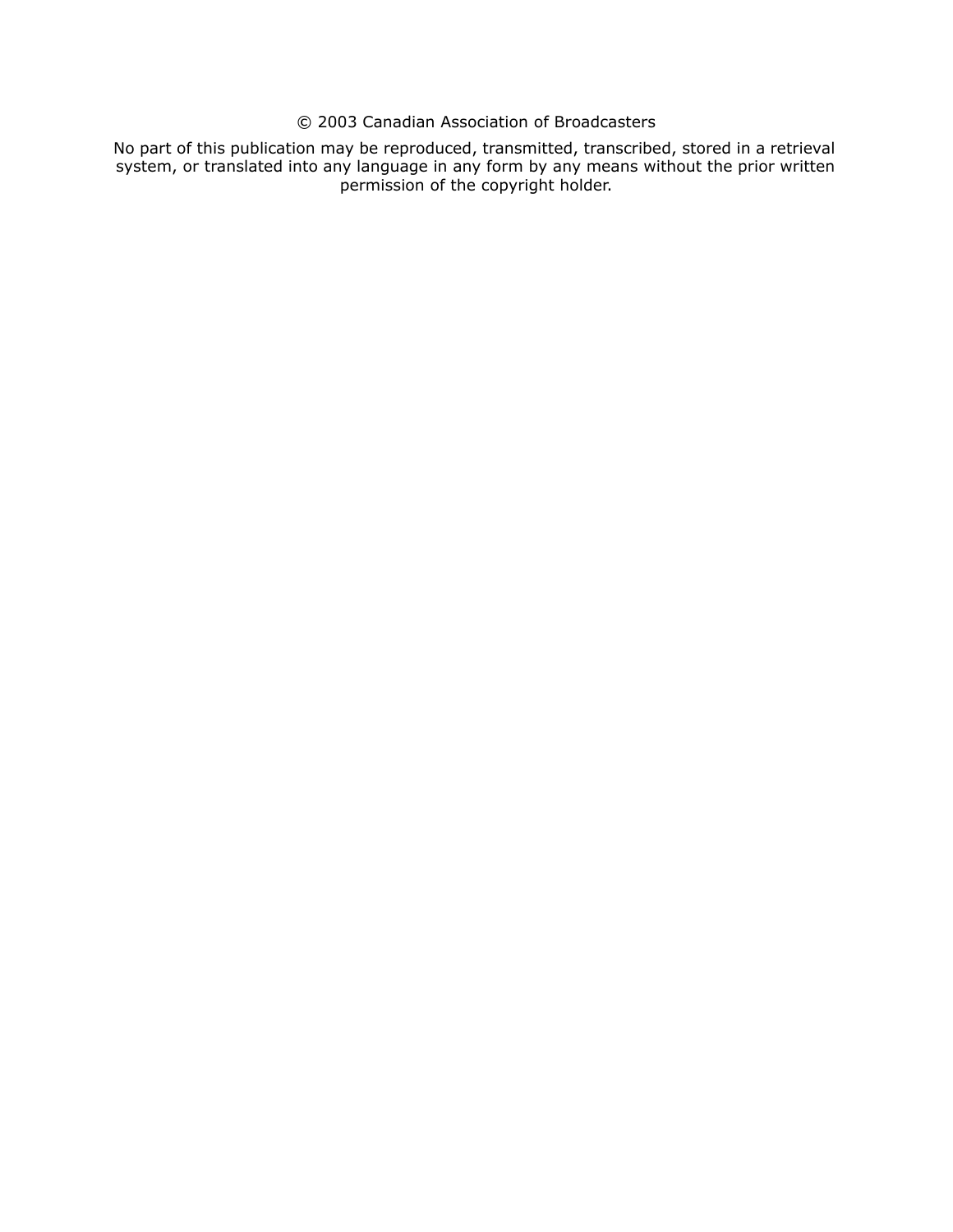| <b>Production Considerations</b> |          |
|----------------------------------|----------|
|                                  |          |
|                                  |          |
|                                  |          |
|                                  |          |
|                                  |          |
|                                  |          |
|                                  |          |
|                                  |          |
|                                  |          |
|                                  |          |
|                                  | 11       |
|                                  | 12       |
|                                  | 12       |
|                                  |          |
|                                  |          |
|                                  |          |
|                                  |          |
|                                  | 13       |
|                                  | 14       |
|                                  | 14       |
|                                  | 14       |
|                                  | 15<br>15 |
|                                  | 15       |
|                                  | 16       |
|                                  |          |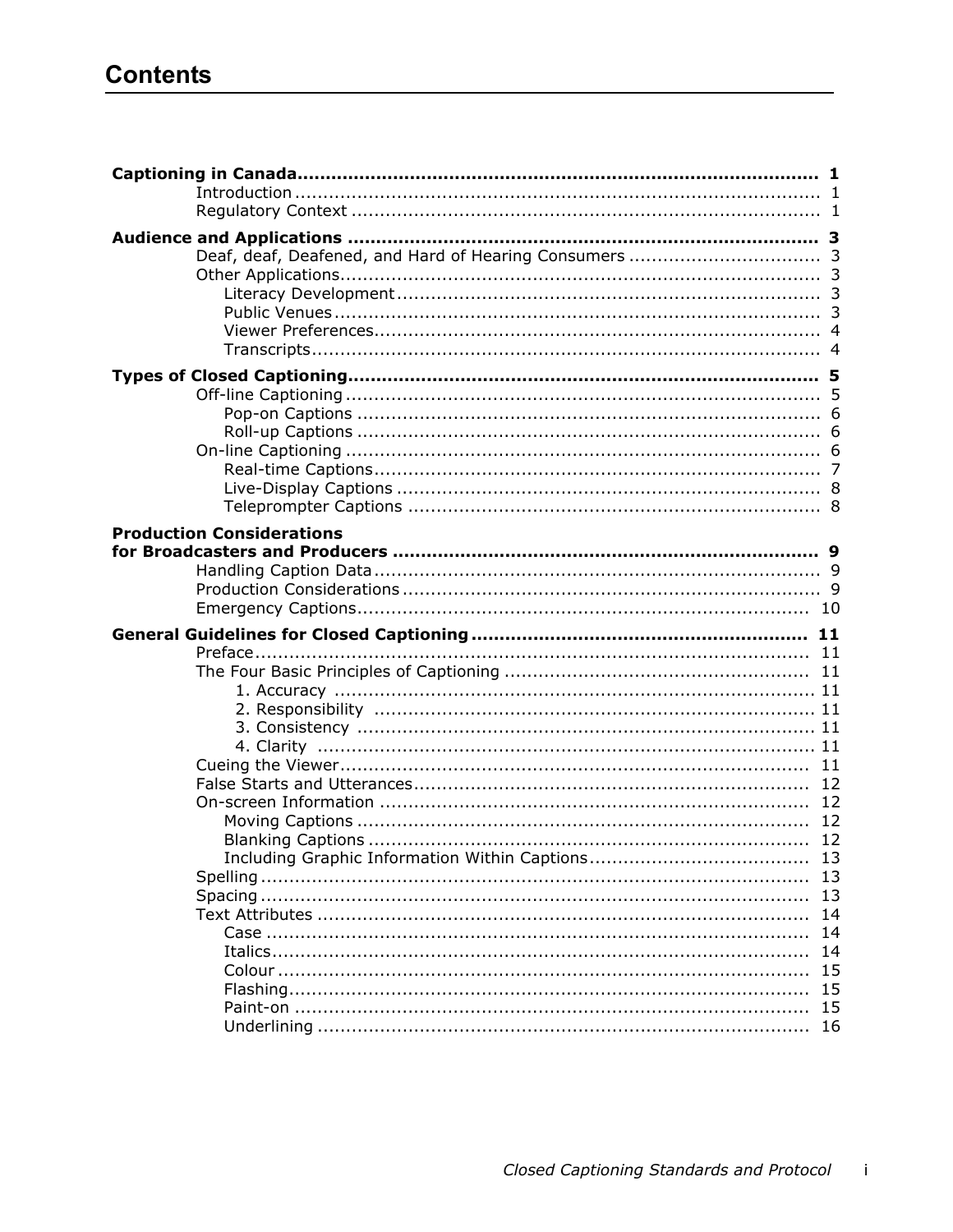| 16 |
|----|
| 16 |
| 17 |
| 17 |
| 17 |
| 18 |
| 19 |
| 19 |
| 20 |
|    |
|    |
|    |
| 20 |
|    |
|    |
|    |
|    |
|    |
|    |
|    |
|    |
| 24 |
| 25 |
| 25 |
| 25 |
| 25 |
| 25 |
| 26 |
| 26 |
| 27 |
| 27 |
| 27 |
| 27 |
| 27 |
| 28 |
|    |
|    |
|    |
|    |
|    |
|    |
|    |
|    |
| 32 |
| 32 |
| 34 |
| 36 |
|    |
|    |
| 37 |
| 39 |
|    |
|    |
|    |
|    |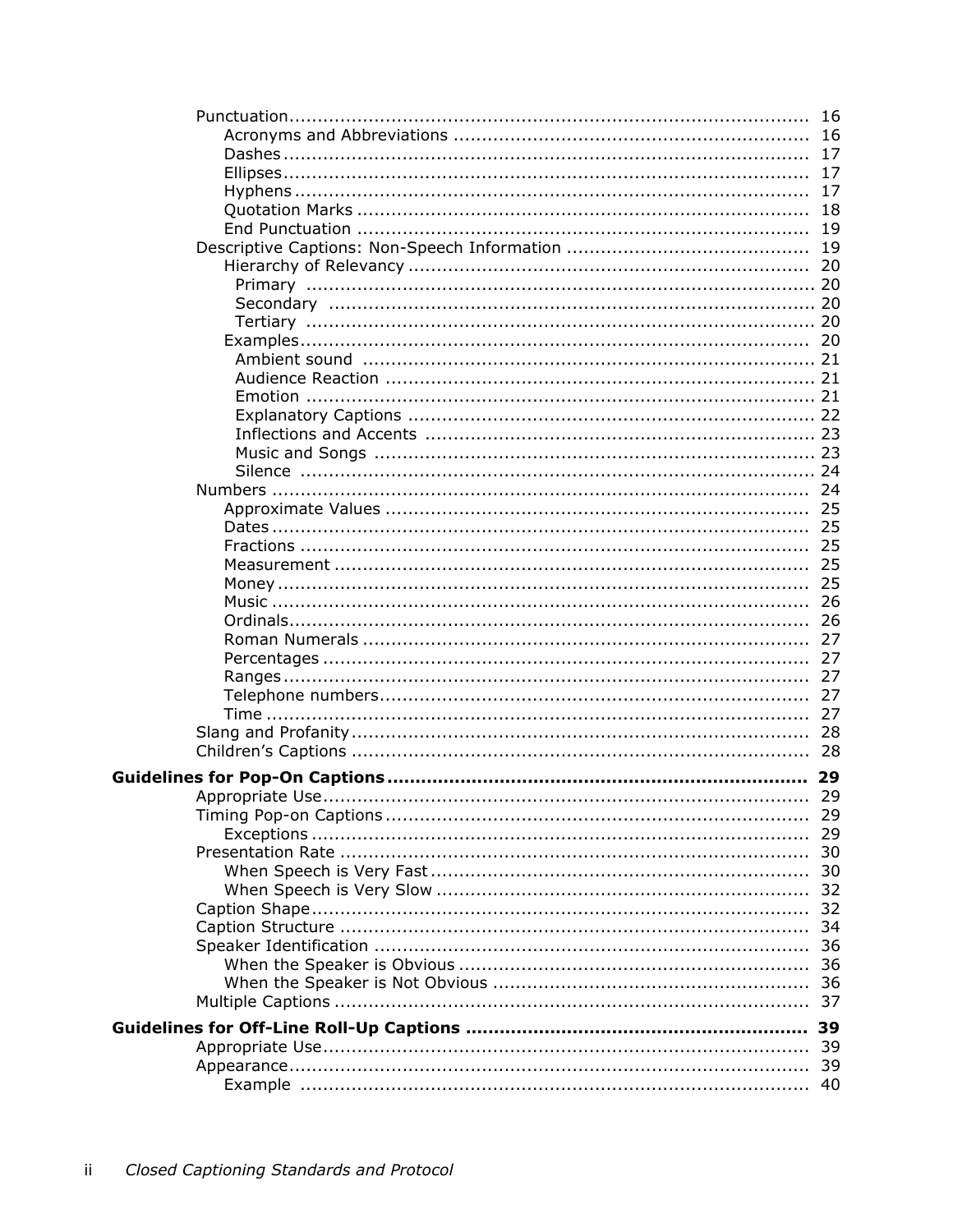|                                                                   | 43 |
|-------------------------------------------------------------------|----|
|                                                                   |    |
|                                                                   |    |
|                                                                   |    |
|                                                                   |    |
|                                                                   |    |
|                                                                   |    |
|                                                                   |    |
|                                                                   |    |
|                                                                   |    |
| <b>Guidelines for On-Line Live-Display</b>                        |    |
|                                                                   |    |
|                                                                   |    |
|                                                                   |    |
|                                                                   |    |
|                                                                   |    |
| <b>Appendix 2: Major Milestones</b>                               |    |
|                                                                   |    |
| Appendix 3: Skills and Qualifications of Off-line Caption Writers |    |
|                                                                   |    |
|                                                                   |    |
|                                                                   |    |
|                                                                   |    |
|                                                                   | 61 |
|                                                                   |    |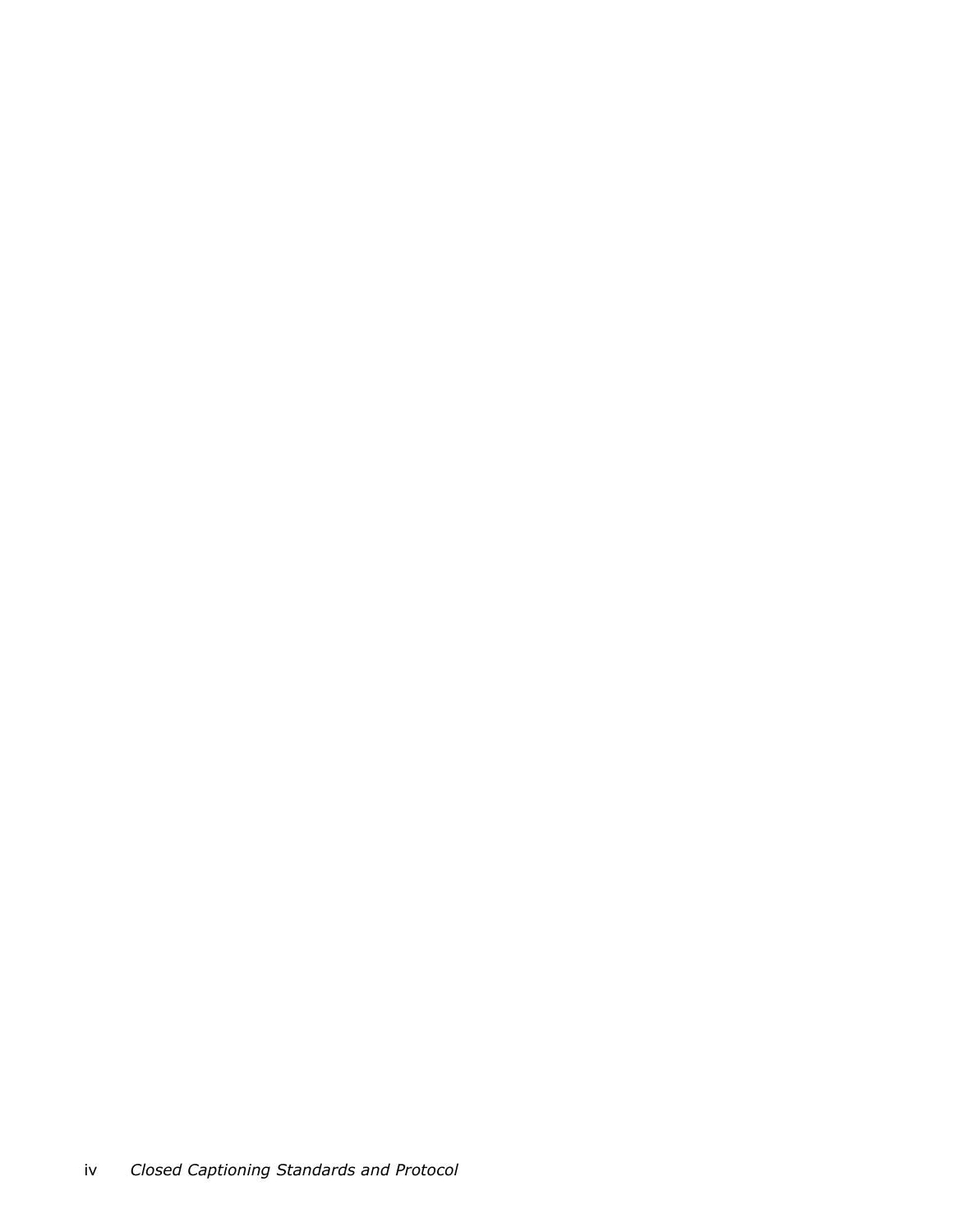# <span id="page-6-1"></span><span id="page-6-0"></span>**Introduction**

Television is recognized as the most popular source of information and entertainment in the world. By making a full variety of television programs accessible with closed captions, Canadian private broadcasters enable the involvement of Deaf, deaf, deafened, and hard of hearing people in popular culture. Caption providers, therefore, bear an important responsibility to supply complete, accurate, consistent, and clear renderings of program audio elements.

The goal of closed captioning is to meet the needs of Deaf, deaf, deafened, and hard of hearing people. In addition, although these are the primary consumers, captioning is also a valuable tool for the general public with many applications such as the development of reading and literacy skills for all ages and cultures.

Canada's broadcasters are committed to improving accessibility for everyone, and they have been instrumental in advancing captioning technology to this end. Every year, the broadcasting industry invests significant financial and human resources in the research and development of captioning technology, as well as in program captioning. In this way, closed captioning has become an integral part of Canadian television station operations.

Although closed captioning has been quickly and widely implemented in Canada, comprehensive standards for captioning have never been formally developed or consistently applied across the broadcasting industry. In the absence of one set of comprehensive standards, formal training of captioning suppliers has not been possible. The result has been that captioning styles vary from supplier to supplier, sometimes frustrating the captioning viewer. Similarly, caption providers have themselves been frustrated by the lack of standards to guide them.

This handbook, *Closed Captioning Standards and Protocol for Canadian English Language Broadcasters,* is designed to establish English language closed captioning standards acceptable to key stakeholders: the caption consumers, the caption creators, and the broadcasters. It is intended as an authoritative guide to Canadian English language closed captioning for television. The participation in and implementation of these standards across the broadcasting industry will promote consistency as we strive to achieve the highest level of quality in Canadian English language closed captioning.

# <span id="page-6-2"></span>**Regulatory Context**

The *Canadian Broadcasting Act* requires that, within the Canadian broadcasting system, accessible programming be provided as resources become available. Broadcasters thus contribute to the public interest by continually working to improve access to their programming for Deaf, deaf, deafened, and hard of hearing people.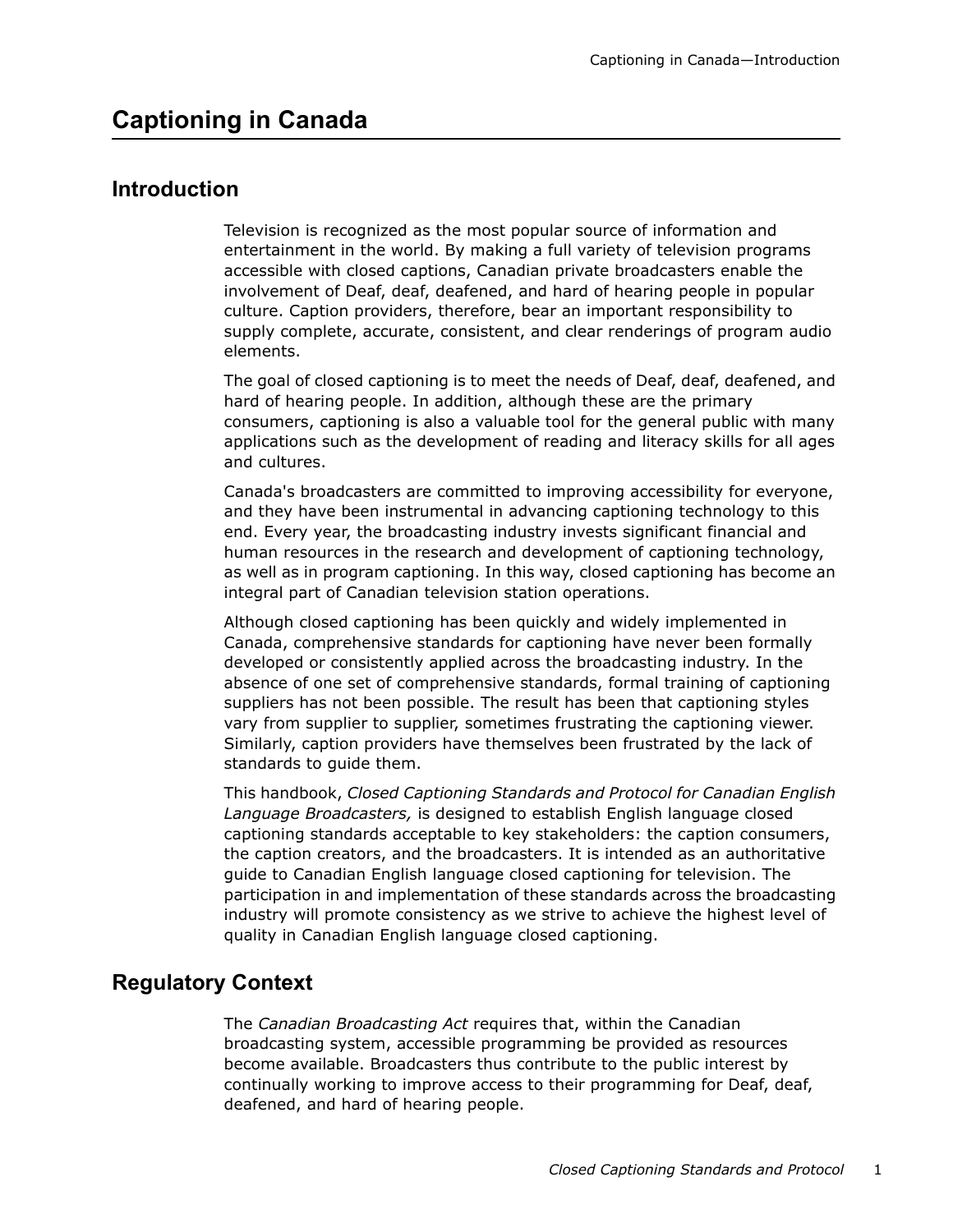The Canadian Radio, Television and Telecommunications Commission's (CRTC) policy on closed captioning is set out in Public Notice CRTC 1995-48*, Introduction to Decisions Renewing the Licences of Privately-Owned English-Language Television Stations*. The policy recognizes that the financial resources available to each broadcaster are different. Under the policy, television stations earning more than \$10 million in annual revenues were required, by September 1, 1998, to caption all local news, including live segments.

The policy also requires that all such licensees close caption at least 90% of all programming during the broadcast day by the end of individual licence terms. Medium and smaller television stations are respectively expected, or encouraged, to meet the same standards.

In its call for applications for licences for new digital*,* pay, and specialty television services, Public Notice CRTC 2000-22, the Commission stated that it expects applicants for new services to commit to close captioning at least 90% of their broadcast day by the end of their licence term.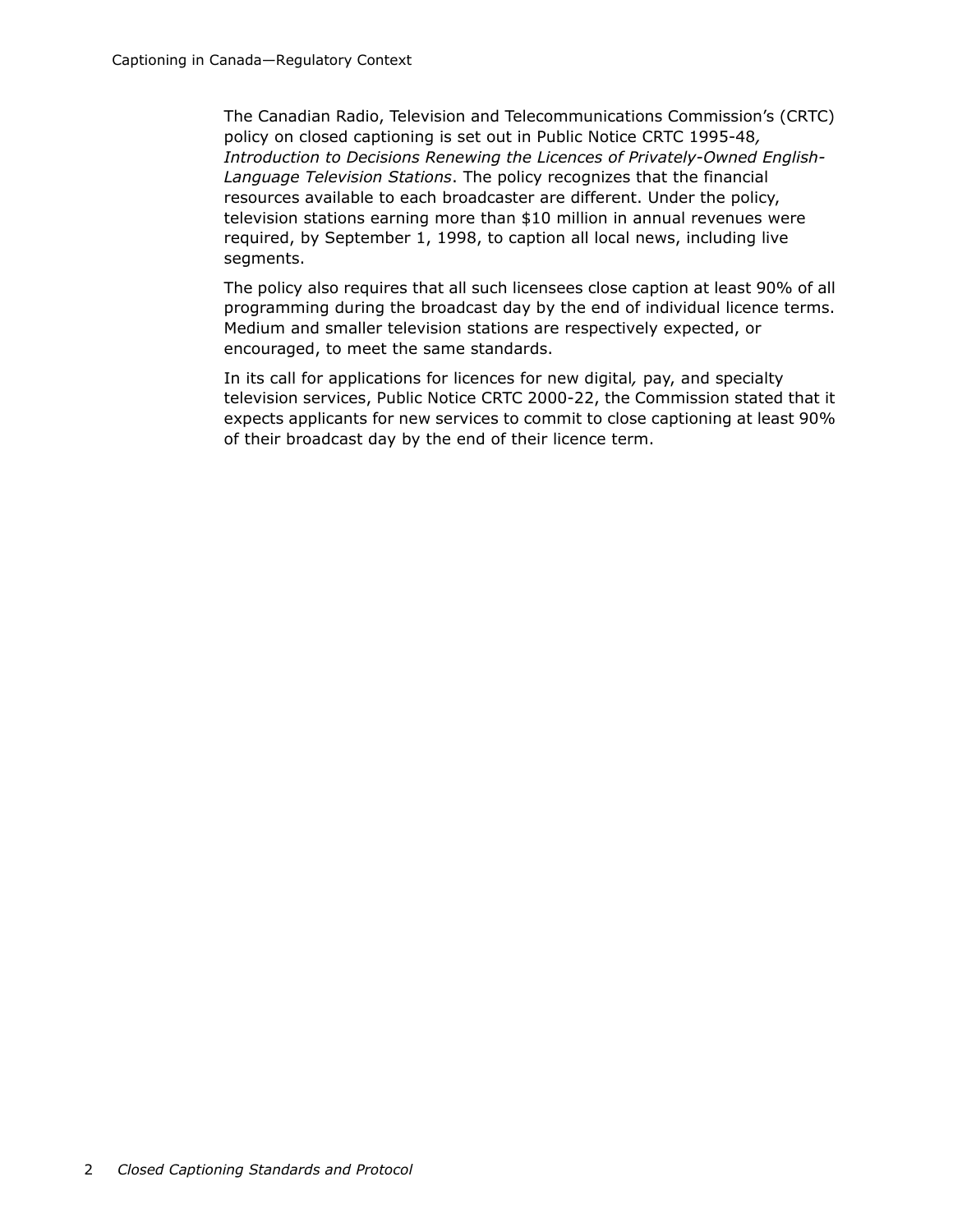# <span id="page-8-0"></span>**Audience and Applications**

# <span id="page-8-1"></span>**Deaf, deaf, Deafened, and Hard of Hearing Consumers**

The distinction between the terms Deaf, deaf, deafened, and hard of hearing is based principally on preferred modes of communication.

Deaf (upper case 'D') is a term that refers to members of a socio-linguistic and cultural group whose primary language is sign language. In English-speaking parts of Canada, the main sign language is American Sign Language (ASL).

Deafened and deaf (lower case 'd') are terms that refer to individuals who have lost all or most functional hearing at some point in their lives. These people use spoken language and rely on visual forms of communication such as speechreading, text, and, in some cases, sign language.

Hard of hearing is a term that refers to individuals who have a hearing loss ranging from mild to profound and who use their voice and residual hearing and, in some cases, sign language for communication.

Closed captions are primarily designed for the benefit of Deaf, deaf, deafened, and hard of hearing people.<sup>i</sup> There is strong evidence that this portion of the caption audience will continue to increase. With shifting demographics (the "greying" of the baby boom generation) and the increasing incidences of noise-induced deafness, these populations are expected to grow markedly in the next 10 years. It follows that the market for accessible programming will also expand.

# <span id="page-8-2"></span>**Other Applications**

Since their inception, closed captions have found a number of other audiences and are increasingly becoming an important communication tool for people other than the Deaf, deaf, deafened, and hard of hearing people for whom they were initially intended.

# <span id="page-8-3"></span>Literacy Development

Studies show that literacy development may be improved through the use of closed captions. This holds true for the culturally Deaf, whose first language is likely to be American Sign Language, and anyone else studying English as a second language, as well as children learning to read. Through captions, viewers can read authentic language and see how it is used in a variety of situations.<sup>ii</sup>

# <span id="page-8-4"></span>Public Venues

Closed captioning is a value-added service for many businesses. Public venues such as restaurants and fitness clubs may choose to have a TV with captions on so that many patrons may watch and "read" a television program while others are undisturbed by TV sound.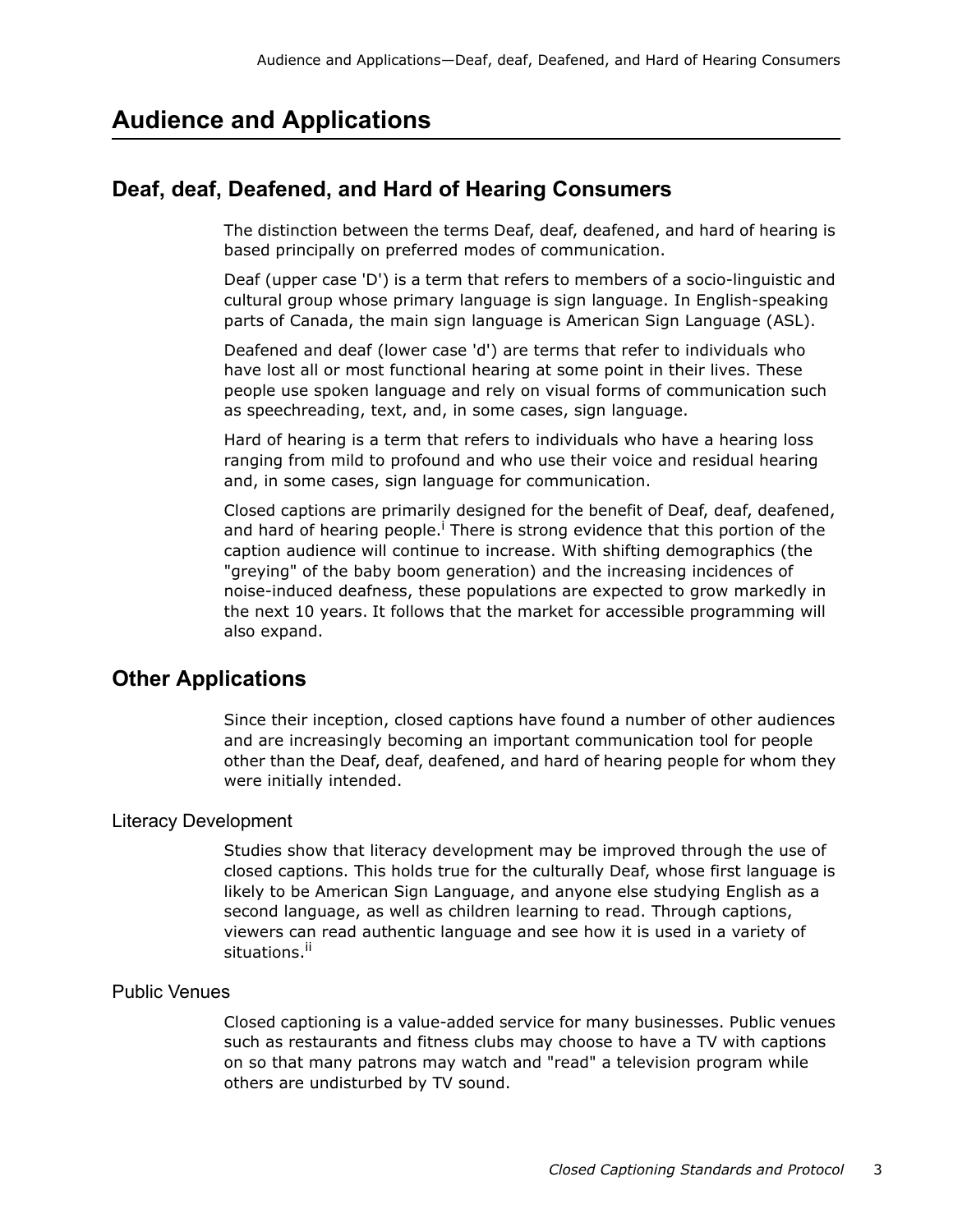### <span id="page-9-0"></span>Viewer Preferences

Now that closed caption decoders are built into most television sets and captions often come on automatically when audio is muted, the audience for captioning has grown to include those who choose to watch a program in silence. They may choose to read closed captions when others are sleeping, on the phone or studying, or they may prefer reading captions to listening. In addition, others may choose to read captions while listening.

## <span id="page-9-1"></span>**Transcripts**

A by-product of closed captions is the transcript created. Caption transcripts are already used for archives and web pages and for translation into foreign language subtitles and voice-overs. Other uses for the scripts have yet to be fully explored in terms of data-based video indexing.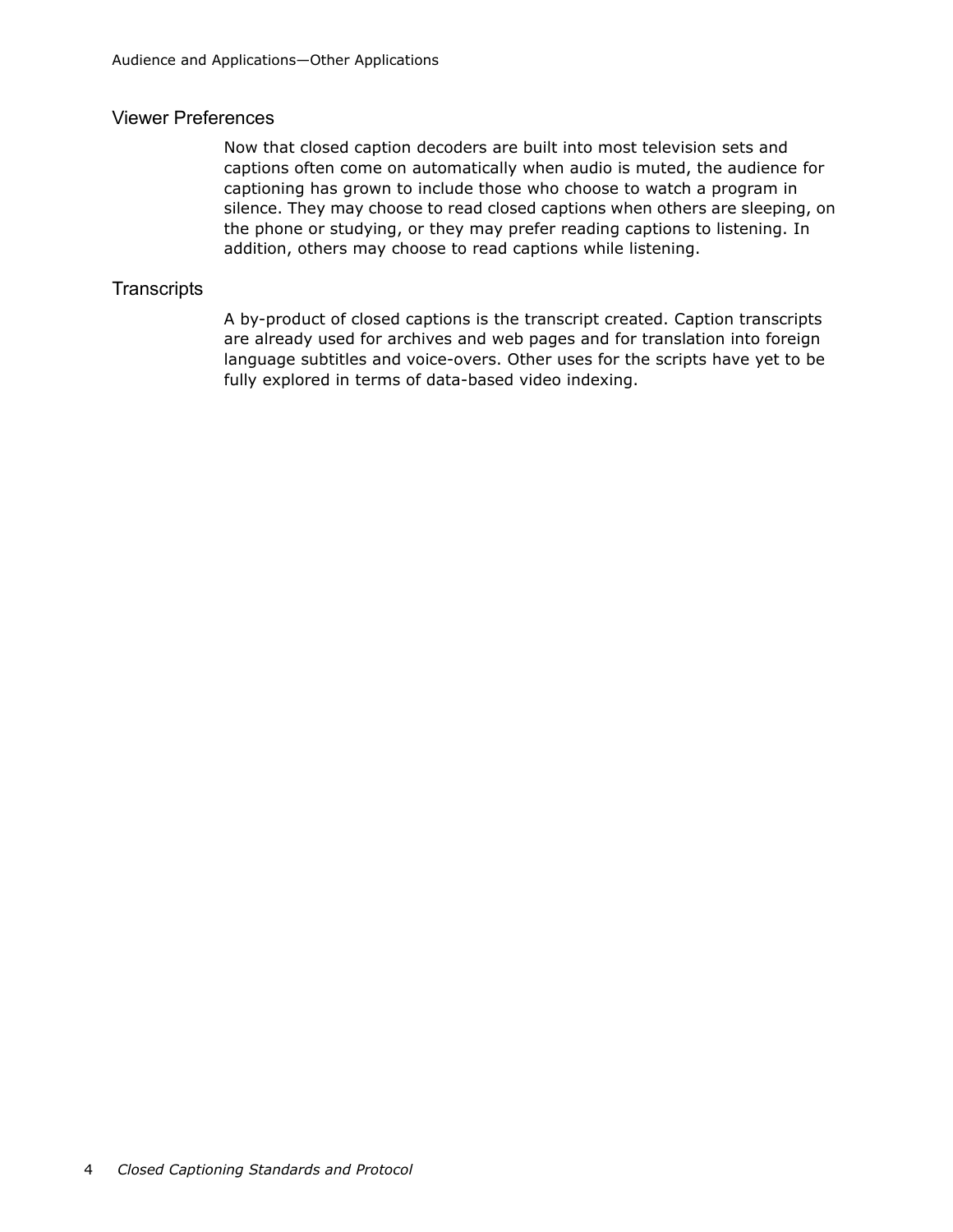# <span id="page-10-0"></span>**Types of Closed Captioning**

All closed captioning requires skilled people to prepare and perform it. There are two primary formats: off-line captioning and on-line captioning. Off-line captioning has two common styles: roll-up and pop-on. On-line captioning has three common styles: real-time, live-display, and Teleprompter.

In future, voice recognition technology may develop to a point where it can be applied to closed captioning. This format has been tested and continues to be investigated for its potential in this field. However, automated captioning does not seem achievable in the foreseeable future.

# <span id="page-10-1"></span>**Off-line Captioning**

The term "off-line" refers to captions that are created for and applied to prerecorded programs.

Trained off-line caption writers watch and listen to videotaped programs and create a transcript of the audio, including descriptions of non-speech information. They use a specialized computer program to enter what they hear on a standard computer keyboard. They break up the transcript into phrases, which will either roll up on or pop on the video screen. The caption writer assigns a timecode address to each caption as well as a position code. The following three elements make up the closed captioned data file: the text, the timecode addresses, and the position codes.

This data is transferred to a captioned sub-master videotape by encoding while dubbing from the edited master. In the encoding process, caption data is permanently embedded in the video signal of the captioned sub-master. The playback tape will always remain unchanged, and the duplicate captioned submaster will contain the new caption data.

Because off-line captions are pre-produced, they can be edited to ensure clarity and accuracy. They are by far the most labour-intensive and expensive to create. It may take 18 hours or more to off-line caption a one-hour program, depending on the complexity of the program, speaking rate, rate of scene change, and difficulty of topic. In a general breakdown, captioning time includes the following:

- 1 hour to create a working copy tape from the master in real time
- 1 hour to capture the video onto the captioning system in real time
- 12 hours to transcribe, place, time, and edit the captions, creating the data file at a rate of approximately five minutes of video per person hour
- 1 hour research time
- 2 hours to screen the work
- 1 hour to transfer the data while dubbing in real time from the master tape to the closed captioned sub-master

Off-line caption writers must strive for accuracy, taking the time to carefully research all names and unfamiliar words or phrases. For more information, see [Appendix 4: Essential Vocabulary for Reference on page 55](#page-60-1).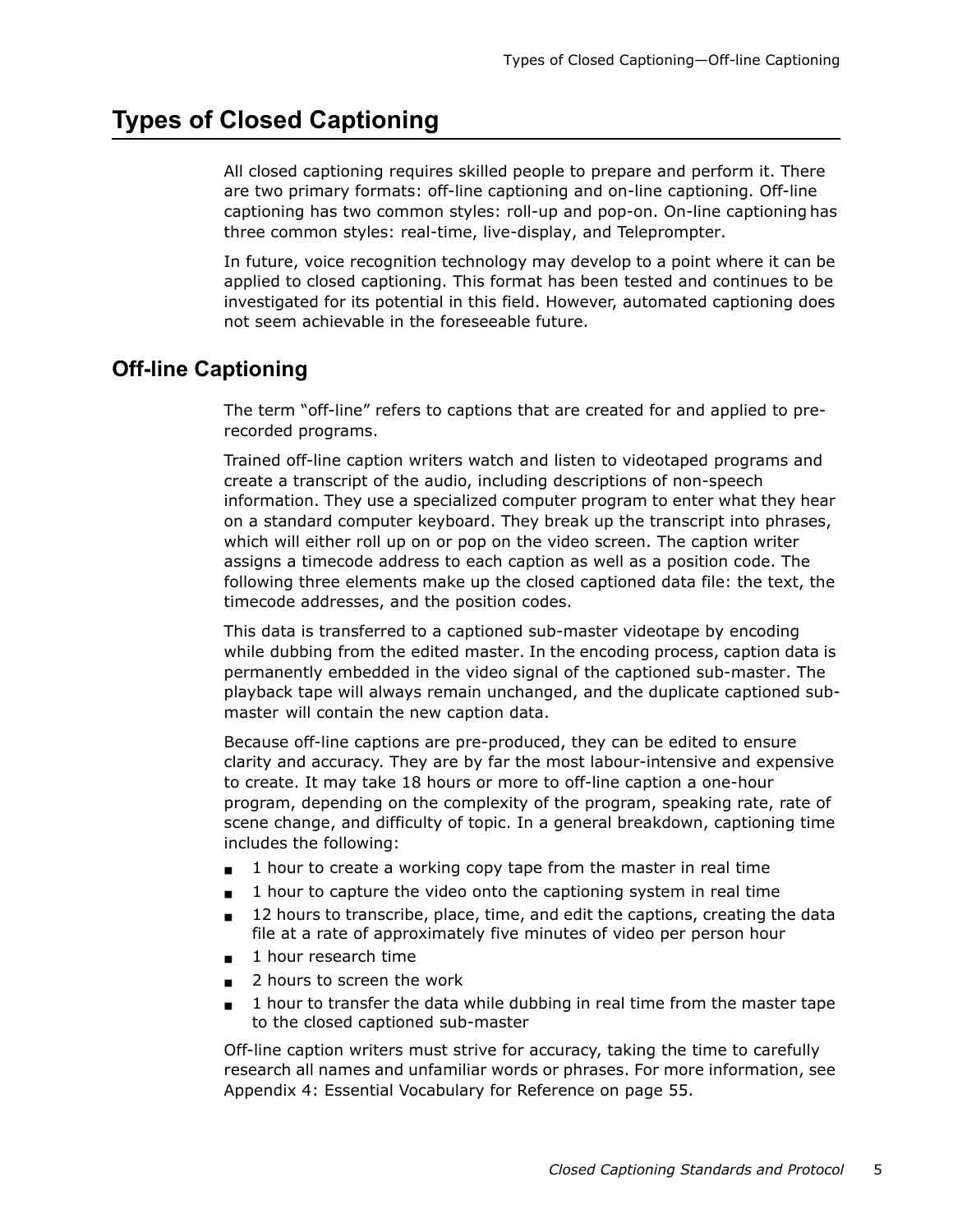They must also screen thoroughly. Proofing a hard copy printout of the caption transcription before encoding is an excellent method of screening for errors. Additionally, a second person should view the captions before encoding.

### <span id="page-11-0"></span>Pop-on Captions

Off-line pop-on captions are appropriate for all types of programming. They are the only type of captions well suited to dramas, sitcoms, movies, and music videos, and they are therefore recommended for these types of programming. They are also the preferred style for documentaries and children's programs.

Pop-on captions are the most heavily edited of the caption formats. Though every effort is made to preserve the verbatim script wherever possible, limitations of space and time often mean that the text must be reduced. Editing pop-on captions is a highly refined process that requires strong language skills, responsibility, and discretion.

Off-line pop-on captions appear on the screen in blocks of varying shapes. They can appear anywhere on the screen, which creates a wide range of practical and aesthetic advantages.

For considerations specific to pop-on captions, see Guidelines for Pop-On Captions, pages [29](#page-34-4)[-38.](#page-43-0)

<span id="page-11-1"></span>Roll-up Captions

Off-line roll-up captions are not well suited to dramas, sitcoms, movies, children's programs, or music videos, and their use for these types of programming is discouraged.

Off-line roll-up captions are normally reserved for programs that have a live flavour, such as entertainment, sports and news magazines, awards programs, and lifestyle programs. They may sometimes be applied to other program styles. When, for example, the speaking rate is extremely fast, verbatim roll-up captions may be preferable to highly edited pop-on captions. Or, if deadlines are extremely tight, roll-up captions may be used because they can be prepared more quickly than pop-on captions.

Off-line roll-up captions are generally two or three lines of text that can scroll anywhere on the screen. They are generally verbatim representations of the program audio.

For considerations specific to roll-up captions, see [Guidelines for Off-Line Roll-](#page-44-3)[Up Captions,](#page-44-3) pages [39-](#page-44-3)[41.](#page-46-0)

# <span id="page-11-2"></span>**On-line Captioning**

The term "on-line" refers to captions that are encoded simultaneously with a broadcast. They normally appear in a scrolling format, similar to off-line roll-up captions.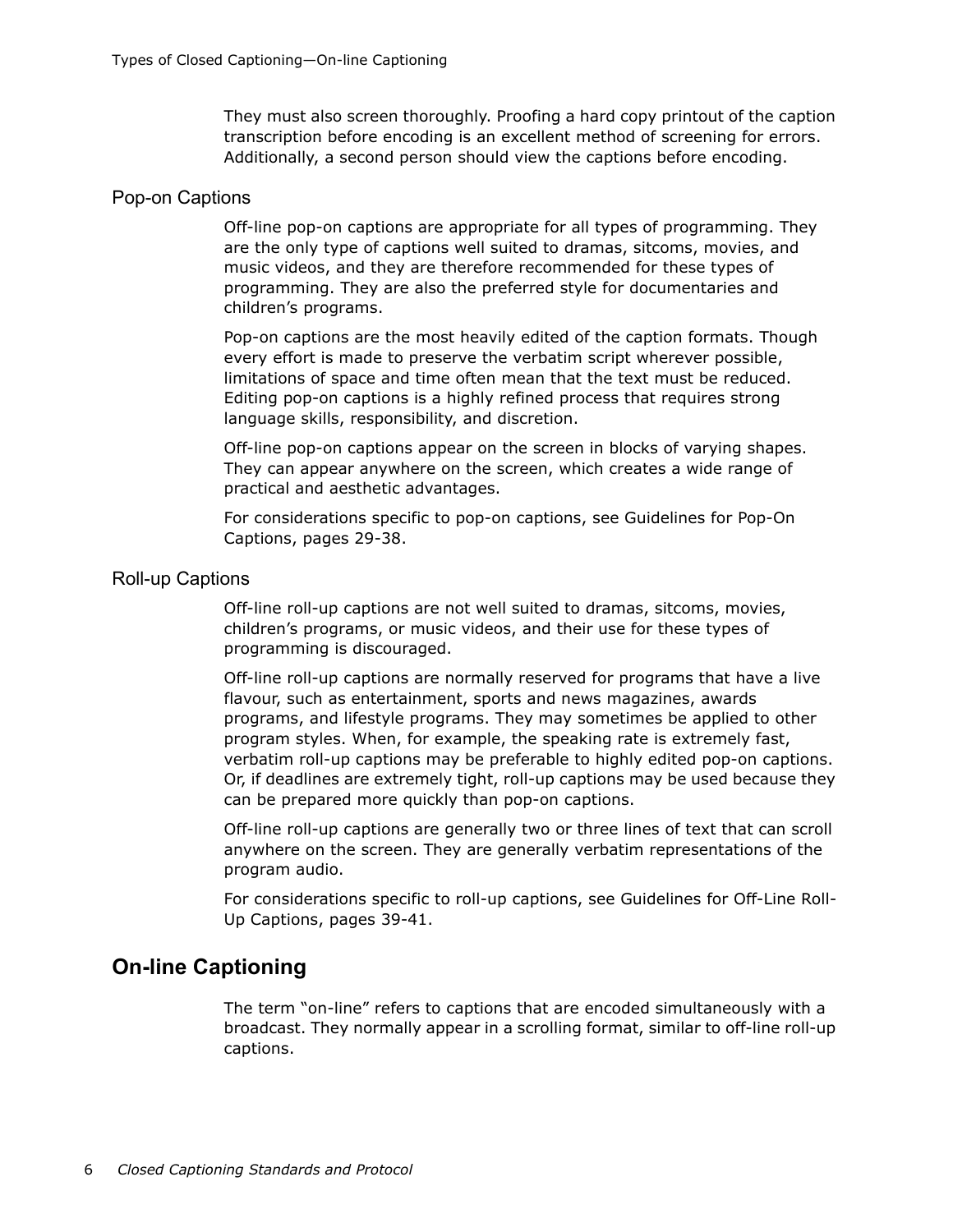### <span id="page-12-0"></span>Real-time Captions

Real-time captions are not well suited to dramas, movies, sitcoms, music videos, children's programs, or documentaries, and their use for these types of programming is discouraged. However, in the rare situation that these types of programming are not available with captions when captions have been promised, and if there is no time to produce off-line or live-display captions, it is advisable to apply real-time captioning rather than to have no captions at all.

Real-time captioning is a significant technological innovation, and, while there is a margin of error inherent in this method, it is the only one that enables the closed captioning of live news, sports, and other live event programming.

On-line real-time captions are created and performed by highly trained caption stenographers who watch and listen to live broadcasts. They use a specialized phonetic keyboard and shorthand to enable them to write as quickly as a person speaks. The phonetic script is converted into conventional English in as little as two seconds and is encoded while the live broadcast occurs.

A skilled caption stenographer listens to a program and writes the speakers' words in what is called steno, short for stenotype, a form of phonetic shorthand based on a special 24-key keyboard where words are written by syllable, and common words can be written in one stroke of the hands. The steno is fed into a computer dictionary that the caption stenographer has preprogrammed. This dictionary contains the English translation for steno codes, which the computer processes and translates back into English captions.

When captioning in real-time, the caption stenographer must hear the information, mentally process that information, and write it in steno. The computer then translates that steno back into English and sends the information by modem out to the broadcaster's encoder, where the captions are inserted on air. The whole process necessarily creates a time delay of two to six seconds between the speakers' words and the appearance of captions on screen.

Although caption stenographers write phonetically, they must specify which form of sound-alike words, such as by/buy/bye, to translate, and they must also specify deviations in normal spelling. For example, the proper name "Greene" must be written differently from the word "green" in order for the computer to translate it properly. Caption stenographers must also determine and insert punctuation as they write and must be very precise in the stroking of the keys. Not enough pressure or too much pressure on one key can turn the intended word into a totally different word.

Mistakes in real-time captioning can look like spelling errors. However, they are often the result of a mistranslation by the computer, or what is referred to as an "untranslate," a phonetic rendering of a word that was not preprogrammed into the caption stenographer's dictionary. Adding to these complexities, the speakers' speed, accents, and unfamiliar terminology can contribute to the errors and inaccuracies that you will see in real-time captioning.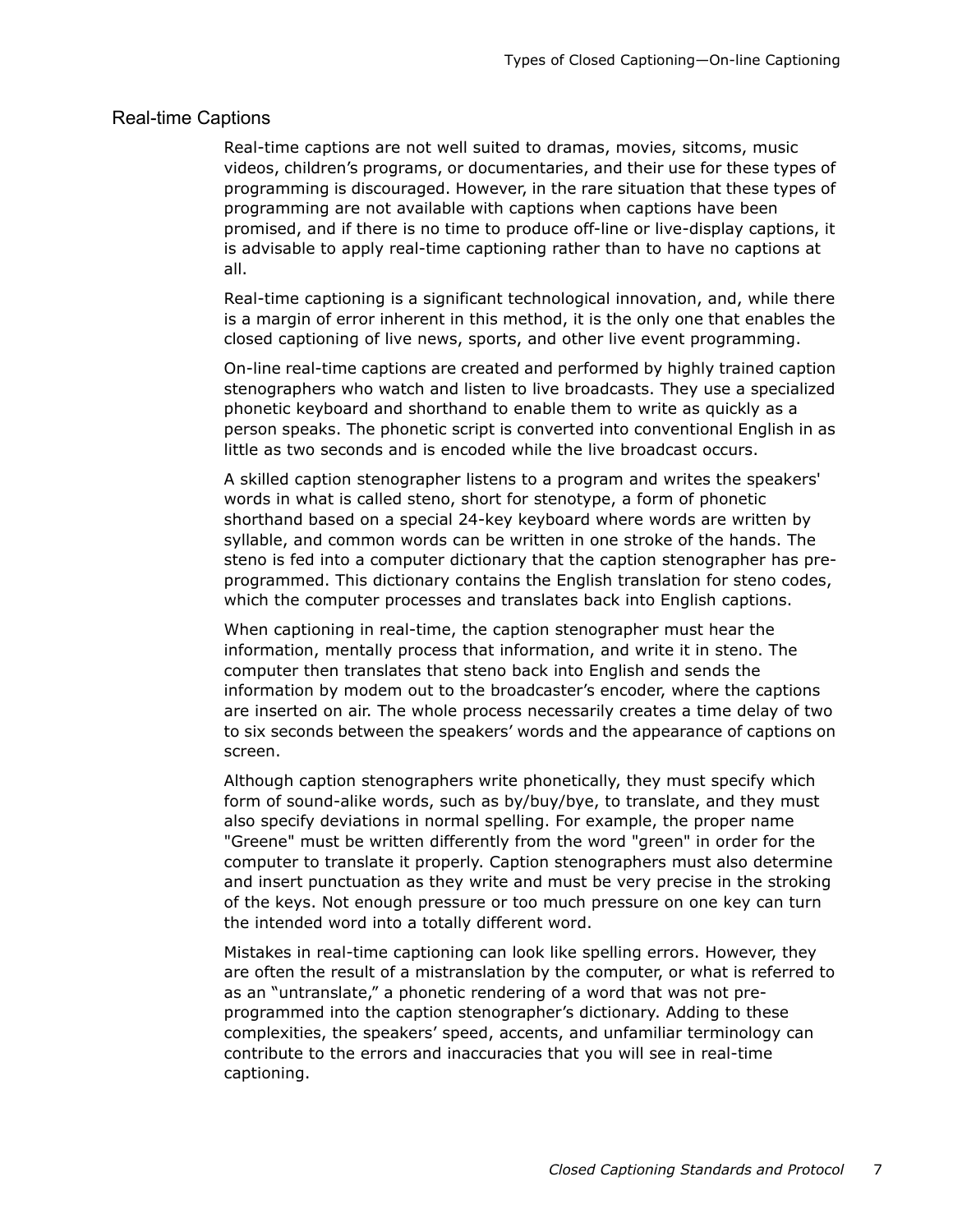High-quality real-time captioning is highly dependent on preparation. It is the caption stenographer's responsibility to prepare his or her dictionary, entering names and vocabulary that he or she can anticipate encountering during the captioning of various programs. For more information, see [Appendix 4:](#page-60-1)  [Essential Vocabulary for Reference on page 55.](#page-60-1)

In order to ensure consistent quality and uninterrupted captions during live broadcasts, real-time captioning service providers must always be prepared with adequate back-up personnel and equipment in case of operator fatigue or technical failure.

It is the broadcaster's responsibility to provide any available material such as guest lists, rundowns, key lists and so forth, which are necessary for the caption stenographer to prepare for a program. For more information about the broadcaster's role in real-time captioning, see [Production Considerations](#page-14-3)  [for Broadcasters and Producers on page 9](#page-14-3).

For considerations specific to real-time captions, see [Guidelines for On-Line](#page-48-4)  [Real-Time Captions,](#page-48-4) pages [43](#page-48-4)[-46](#page-51-5).

### <span id="page-13-0"></span>Live-Display Captions

On-line live-display captions are often used for the repeat broadcast of a previously live program. The caption stenographer can review a transcript of the original live show between broadcasts and then provide revised, corrected text in sync with a subsequent broadcast. She or he provides the text in real time, line by line, as the broadcast occurs, so that it is encoded in real time.

This method can also be used when the program itself is pre-recorded and the text is created ahead of time, but there is not enough time to produce off-line captions.

Other applications are discouraged.

Live-display captions must be controlled and monitored by a trained person to ensure accurate playback.

For considerations specific to live-display captions, see [Guidelines for On-Line](#page-52-4)  [Live-Display and Teleprompter Captions on page 47](#page-52-4).

### <span id="page-13-1"></span>Teleprompter Captions

Teleprompter captions should only be applied to programs that are 100% scripted. They are the least acceptable type of captioning because they do not incorporate non-speech information. They are only appropriate when a script has been prepared and is available for an entire broadcast, and when there is no ad-libbing or improvising. Any other application is discouraged.

On-line Teleprompter captions are in the form of a prepared script, which a TV personality reads from a Teleprompter. While the speaker is reading the script, it is simultaneously encoded and broadcasted as closed captions. There is little or no delay between the spoken words and the occurrence of corresponding captions.

For considerations specific to Teleprompter captions, see [Guidelines for On-](#page-52-4)[Line Live-Display and Teleprompter Captions on page 47](#page-52-4).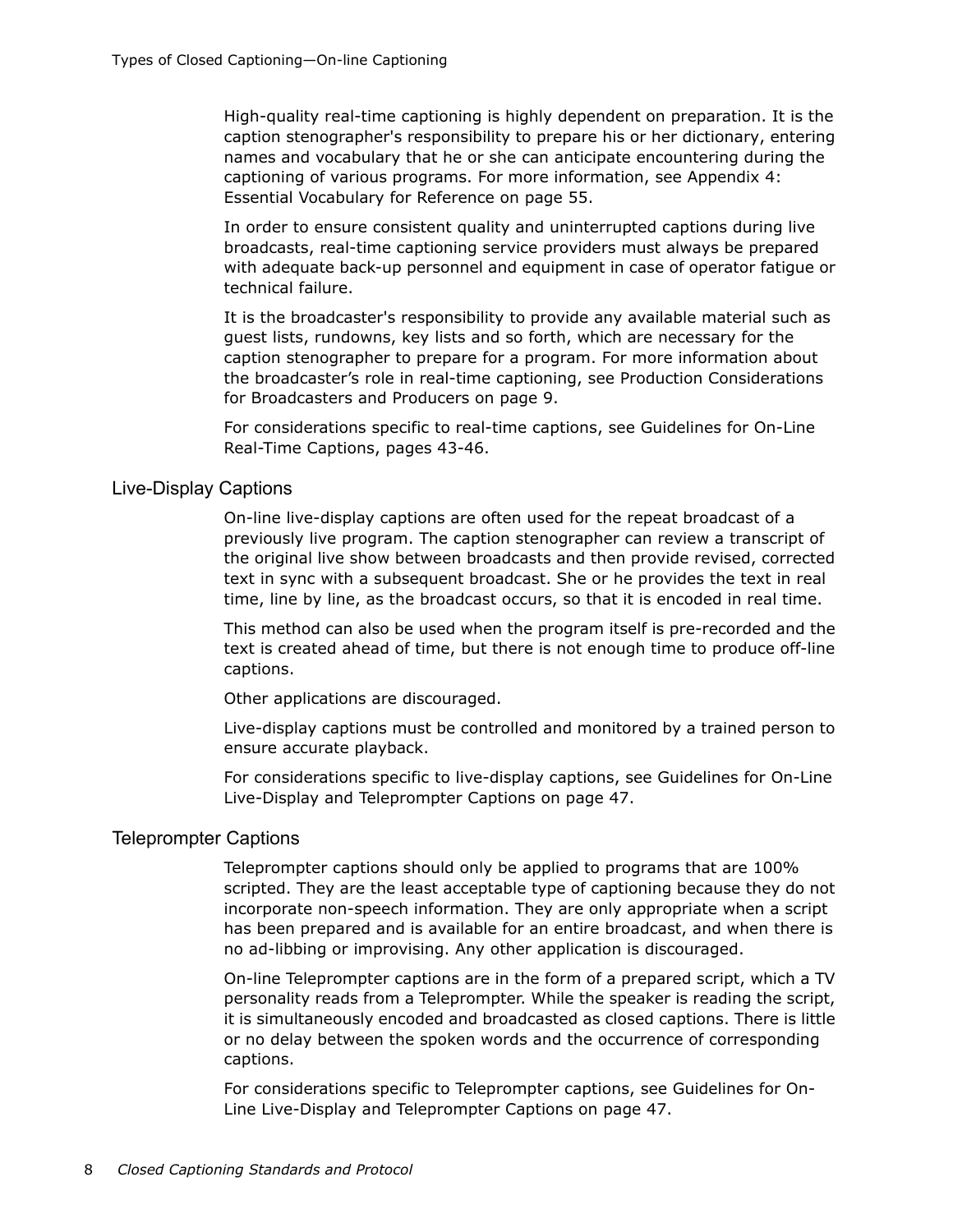# <span id="page-14-3"></span><span id="page-14-0"></span>**Production Considerations for Broadcasters and Producers**

# <span id="page-14-1"></span>**Handling Caption Data**

Closed captions are an integral part of a TV program or video and must be treated with the same care as the audio and video portions of the program.<sup>iii</sup>

Continuous, unbroken timecode is essential when encoding off-line captions. If the timecode jumps, disappears, or repeats, the data will be interrupted, and the captions will be erroneous.

It is important to note that line 21 of the vertical blanking interval, where closed-caption data is stored on videotape, can be adversely affected by satellite feeds, time base correctors, frame stores, digital effects, and switchers.<sup>IV</sup> Every effort should be made to avoid incompatibility between captions and these technologies.

Editing closed-captioned videotape using video inserts or cuts is likely to damage the captions. Edits must therefore be made to the original master, then captions must be revised according to the changed original master, and a new captioned duplicate sub-master tape must be encoded. $<sup>V</sup>$  This is because</sup> caption data pulses occur before the captions appear. If a pulse is edited out, the subsequent caption will not appear. If a pulse exists for video that has been removed, irrelevant captions will appear.

Because caption data pulses occur before captions appear, the first caption of each program segment must occur at least 15 frames (half a second) into the program, or its timecode cue may be lost in the transition from commercial to program. Also, caption data must be blanked at least 15 frames before the end of each program segment so that irrelevant captions do not bleed into commercial breaks or other programming.

Closed-captioned videotapes, data files, and backup discs should be clearly labelled and organized to ensure their proper handling.<sup>Vi</sup>

# <span id="page-14-2"></span>**Production Considerations**

Broadcasters and producers must take captioning into account at all stages of program development and treat it with the same responsibility and sensitivity to their audience as they treat the audio and video elements of television content.

When designing multi-format screens, broadcasters and producers must plan to accommodate captions, which will add yet another visual element to their presentation. For instance, two lines of the screen should be kept free for caption presentation.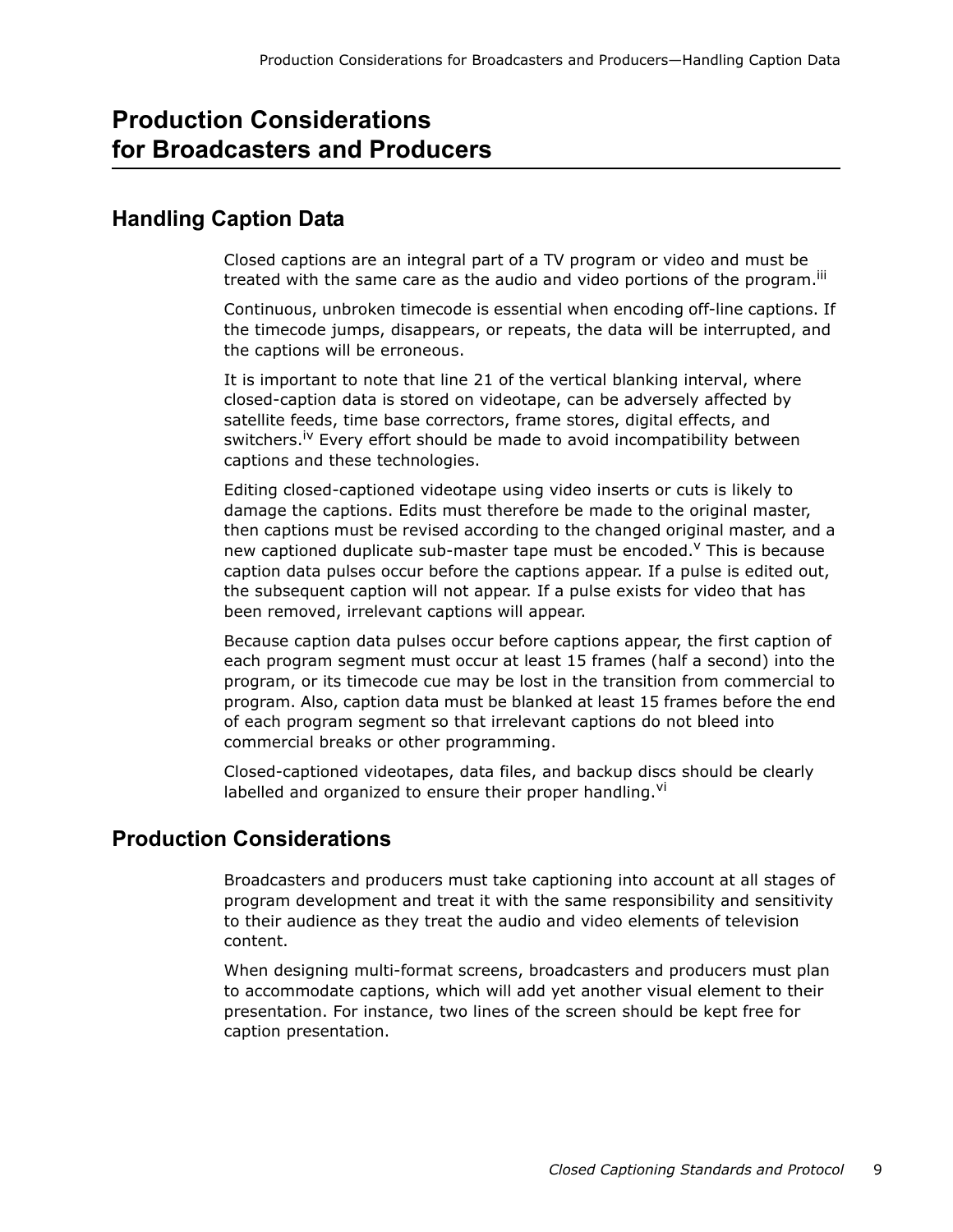Broadcasters must provide captioning suppliers with a list of key production contacts who can supply accurate information about names and special terminology. This information is essential to help on-line caption stenographers prepare their dictionaries in advance of live broadcasts and to help off-line caption writers with their research.

Broadcasters should also provide specific information about programs. This might include names of hosts, guests, news anchors, performers, presenters, and nominees (in the case of awards shows). Any available scripts should be provided, as well as song lyrics not available elsewhere.

Broadcasters should also discuss with the captioning supplier what materials for programs such as newscasts could be easily provided in advance (for example, rundowns and scripts). Additionally, broadcasters must keep caption suppliers informed of any decisions that will affect them, such as changes to on-air personnel and scheduled guests.

Ideally, bumpers should be used at the beginning and end of each program segment during live broadcasts so that real-time caption stenographers have forewarning of the start and finish of each segment. This accommodates the completion of transcription and leaves time to blank captions before the onset of commercial breaks or other programming.

# <span id="page-15-0"></span>**Emergency Captions**

In the case of a community emergency, broadcasters must provide all information in both vocal and written formats. If open captions (captions that are visible to all viewers) cannot be employed immediately, then, as a temporary measure, a textual graphic, key, or crawl should be displayed. This information must contain all emergency measures, phone numbers, addresses, and evacuation procedures as necessary. Broadcasters must contact a real-time caption stenographer to provide live open captions as soon as possible.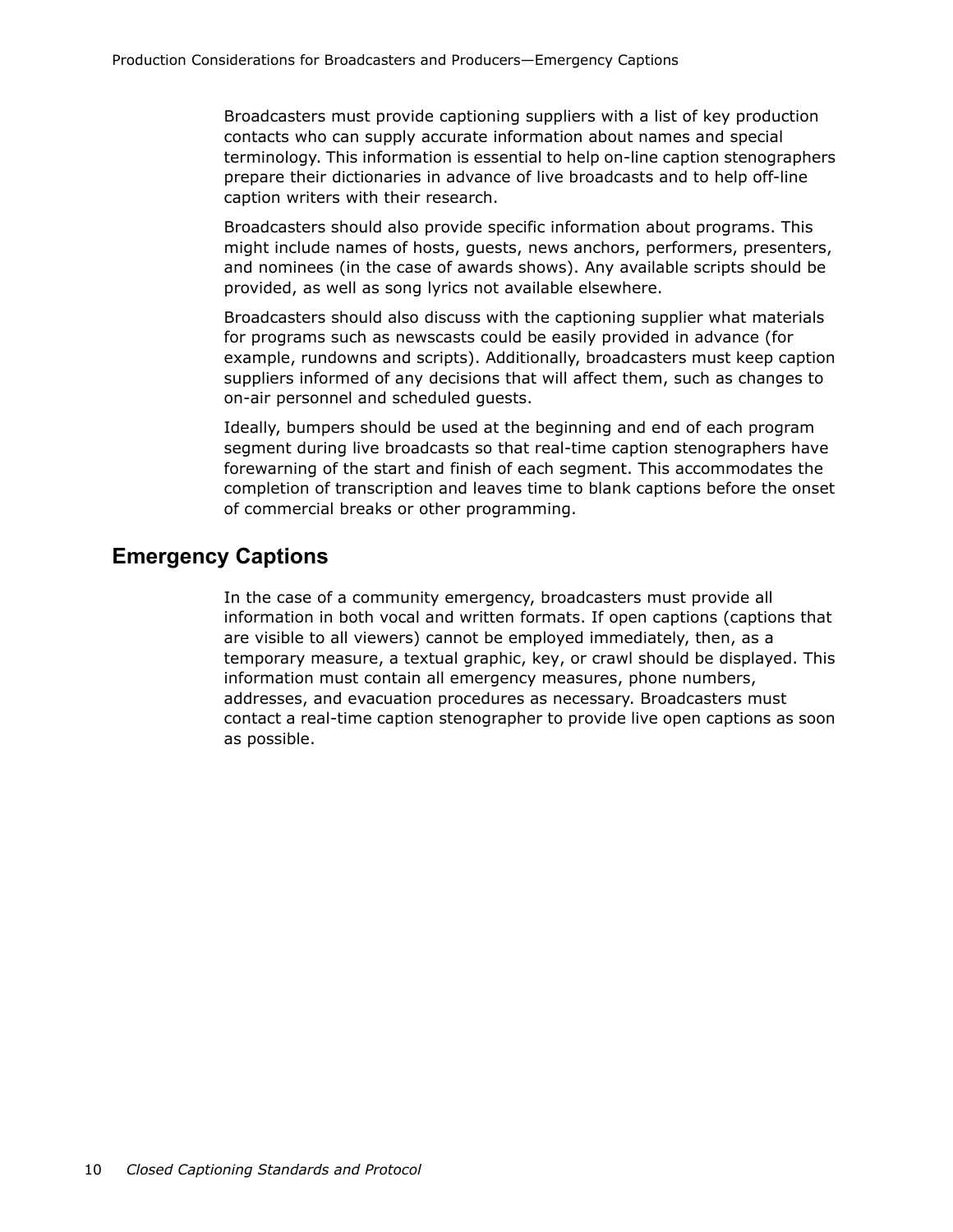# <span id="page-16-0"></span>**General Guidelines for Closed Captioning**

# <span id="page-16-1"></span>**Preface**

The goal of the following guidelines is to limit options for Canadian English language off-line caption writers and on-line caption stenographers in order to ensure consistency and improve quality in the way captioned programming is delivered to Canadian audiences.

For considerations specific to individual types of captioning, see the appropriate sections.

# <span id="page-16-2"></span>**The Four Basic Principles of Captioning**

First and foremost, here are four principles that should be applied to all captions:

### <span id="page-16-3"></span>**1. ACCURACY**

Accurately presented verbatim transcription is always the goal.

### <span id="page-16-4"></span>**2. RESPONSIBILITY**

Even when editing, it is essential to preserve the meaning and intent of the program.

### <span id="page-16-5"></span>**3. CONSISTENCY**

Strive for uniformity of style, format, placement, description, speaker designation, rate of display, and so on, within each program.

### <span id="page-16-6"></span>**4. CLARITY**

Give a complete and true rendering of program audio: identify who is speaking, include non-speech information, and keep descriptions simple.

# <span id="page-16-7"></span>**Cueing the Viewer**

If viewers see mouths moving, they will be looking for corresponding captions. Therefore, all obvious speech must have captions<sup>vii</sup>.

If two sequential pop-on captions have the same shape and placement, a change of captions may not be detected. It is therefore important to vary the placement of sequential pop-on captions slightly when shapes are identical, but keep them in the same area of the screen.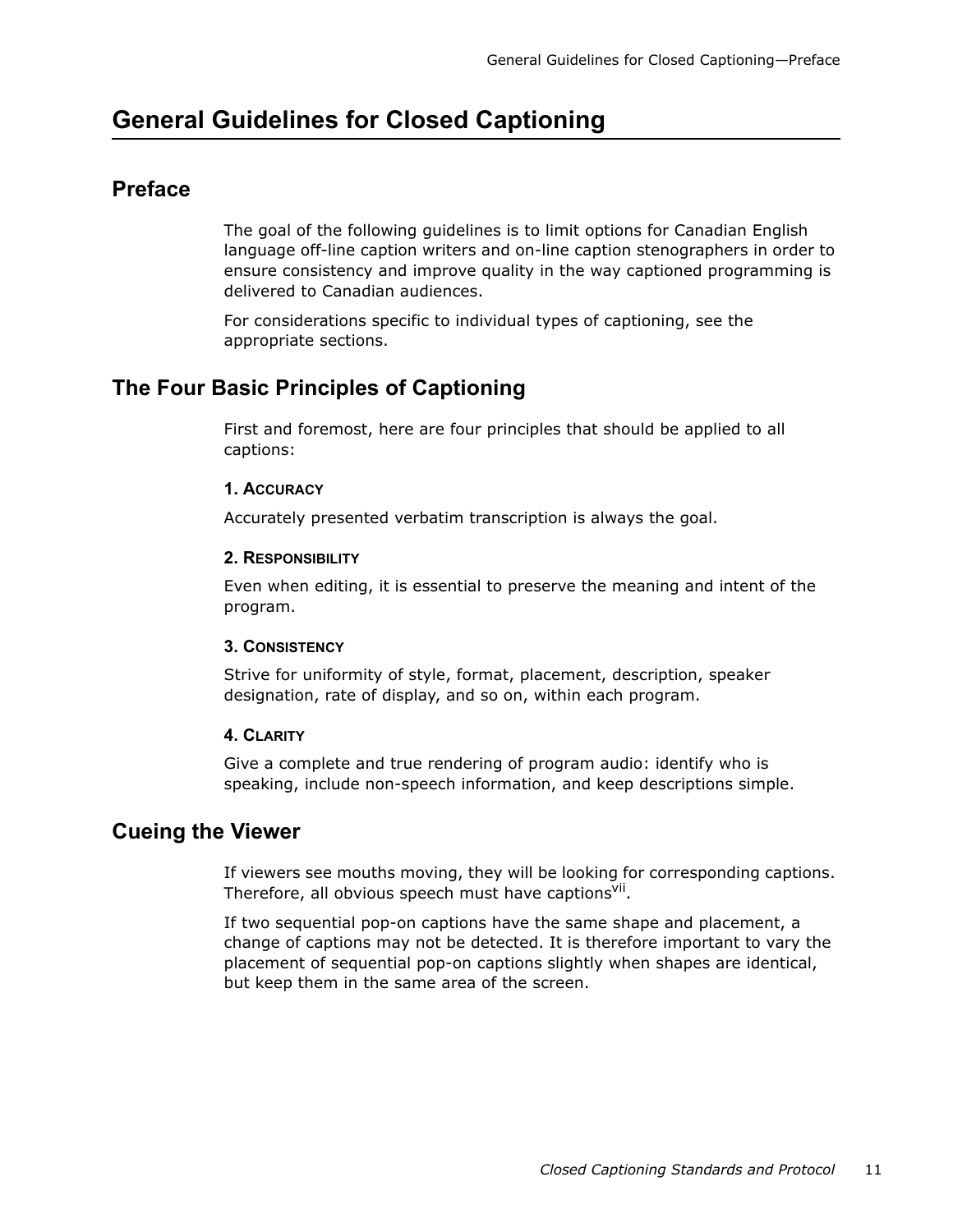# <span id="page-17-0"></span>**False Starts and Utterances**

When captioning spontaneous conversation, as a rule, do not include nonverbal utterances, repeated words, or false starts to sentences.

However, false starts and utterances must be included when they contribute to the understanding of conversation or personality or are part of a dramatic effect or joke.

# <span id="page-17-1"></span>**On-screen Information**

Avoid covering graphics or keys, characters' eyes or lips, or areas of sports action with captions. Caption writers and caption stenographers may use one of the following methods to avoid covering these essential visual elements.

### <span id="page-17-2"></span>Moving Captions

If captions are moved, ensure that they change position at the end of a sentence or idea and that they have a sufficient presentation rate. For more information, see presentation rate information on pages [30](#page-35-2) (pop-on captions), [40](#page-45-4) (off-line roll-up captions), and [43](#page-48-5) (real time captions). Also ensure that the current screen is blank before moving captions. Be sure to move all of the captions within a segment, scene, or sports play, rather than bouncing captions around throughout a segment, scene, or play, making them difficult or impossible to follow.

- **1.** Use one- or two-line captions placed just above or below the essential visual element.
- **2.** Move the captions to the top or bottom of the screen if there is no essential visual element there.
- **3.** Pop-on captions may be moved to any location on the screen, using three lines if necessary. They should be centre justified or left justified, never right justified.
- **4.** Roll-up captions may revert to a shorter line (though not less than 16 characters) with left justification.
- **5.** If spoken words or lyrics are different from a textual graphic (for example, when there is talking over end credits), full captions must be included and moved using one of the techniques above so as to interfere as little as possible with the essential visual elements.
- **6.** In the case of an extreme close-up of a person, do not cover the person's mouth with captions because many caption consumers speechread along with reading the captions.

### <span id="page-17-3"></span>Blanking Captions

- **1.** Leave the screen blank during a textual graphic if the voiceover is identical to the graphic and expresses a complete idea or if there is no voiceover.
- **2.** Be sure that the last line of captions before blanking has at least two seconds to display and occurs at the end of a complete sentence or idea.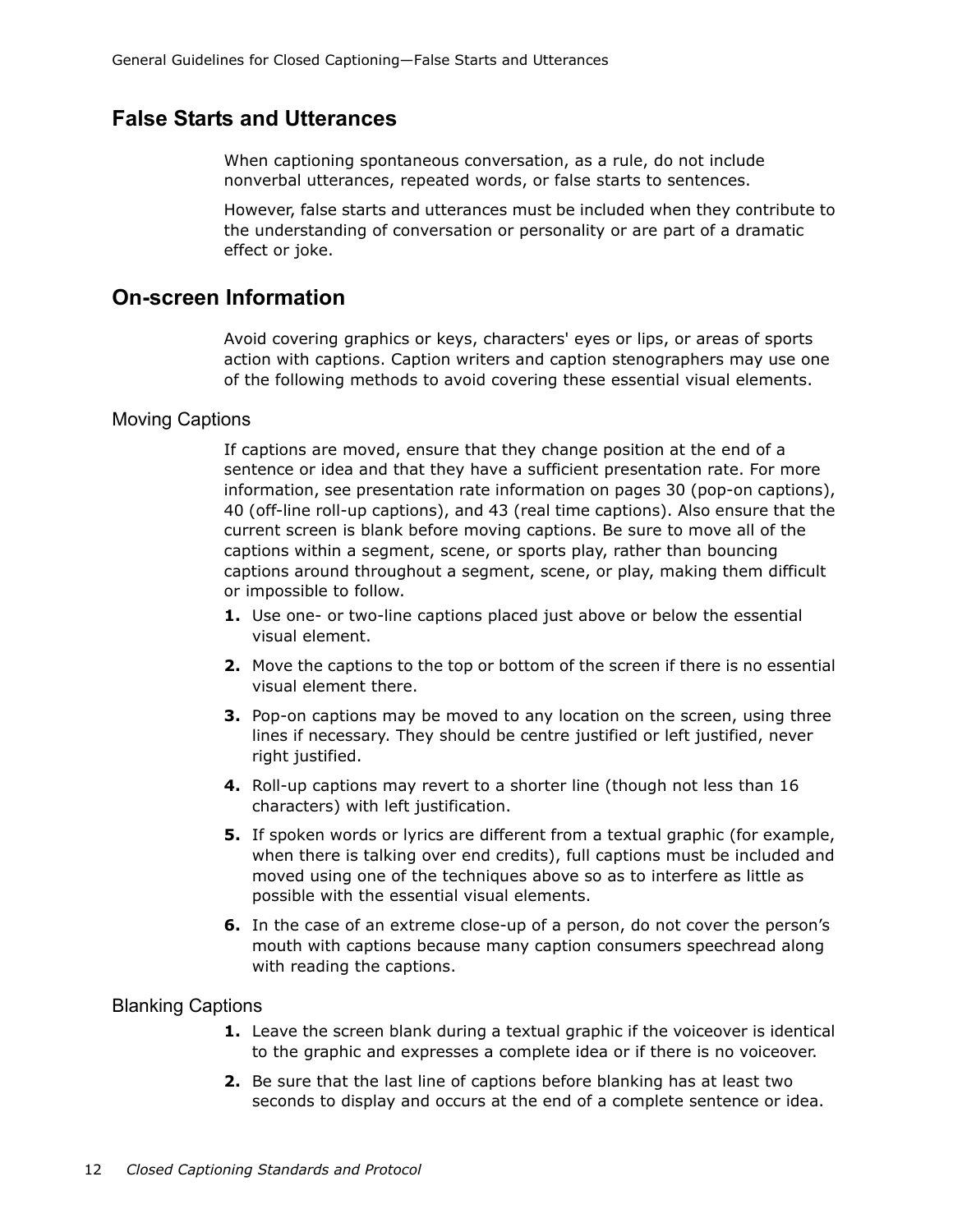## <span id="page-18-0"></span>Including Graphic Information Within Captions

- **1.** If it is not possible to blank or move captions and they cover an important graphic, it is imperative to repeat the graphic information within the caption text.
- **2.** Do not start or end a caption in mid-sentence assuming that a textual graphic will be read in the correct sequence to complete the captioned sentence. For example, the complete phrase, "Tonight's program is brought to you by Sunnybrand Detergent" should appear in captions, even if the Sunnybrand Detergent logo appears as a graphic while the captions are displayed.

# <span id="page-18-1"></span>**Spelling**

Use Canadian spelling.

It is essential that caption writers and caption stenographers make use of Canadian dictionaries and style guides for conventional words, as well as international and speciality reference resources to obtain correct spellings for specific topics. Caption writers and caption stenographers are cautioned against relying on the Internet as an authoritative source for accurate spelling and are reminded that no specific reference medium is error free.

Alternative spellings are used for proper names where applicable. For example, the American museum title, THE HARBOR CENTER MUSEUM should not be changed to THE HARBOUR CENTRE MUSEUM; and the British book title, ORGANISING THE ARCHAEOLOGIST should not be changed to ORGANIZING THE ARCHEOLOGIST.

Also use alternative spellings when necessary to match the on-screen spelling of proper names and titles and to match the spelling preferences of performers such as k.d. lang (not K.D. LANG) whenever possible.

For more information about alternative spellings, see [Explanatory Captions on](#page-27-0)  [page 22](#page-27-0) and [Inflections and Accents on page 23.](#page-28-0)

# <span id="page-18-2"></span>**Spacing**

- **1.** Do not leave more than one space in a caption. A single space may be used after a period, colon, or semicolon as necessary.
- **2.** It is common to leave a single space before and after music notes and parentheses.
- **3.** There should not be a space between parentheses and the enclosed text.

Juta: (Singing rock song)  $\Box$  I'M GOING TO GET YOU  $\Box$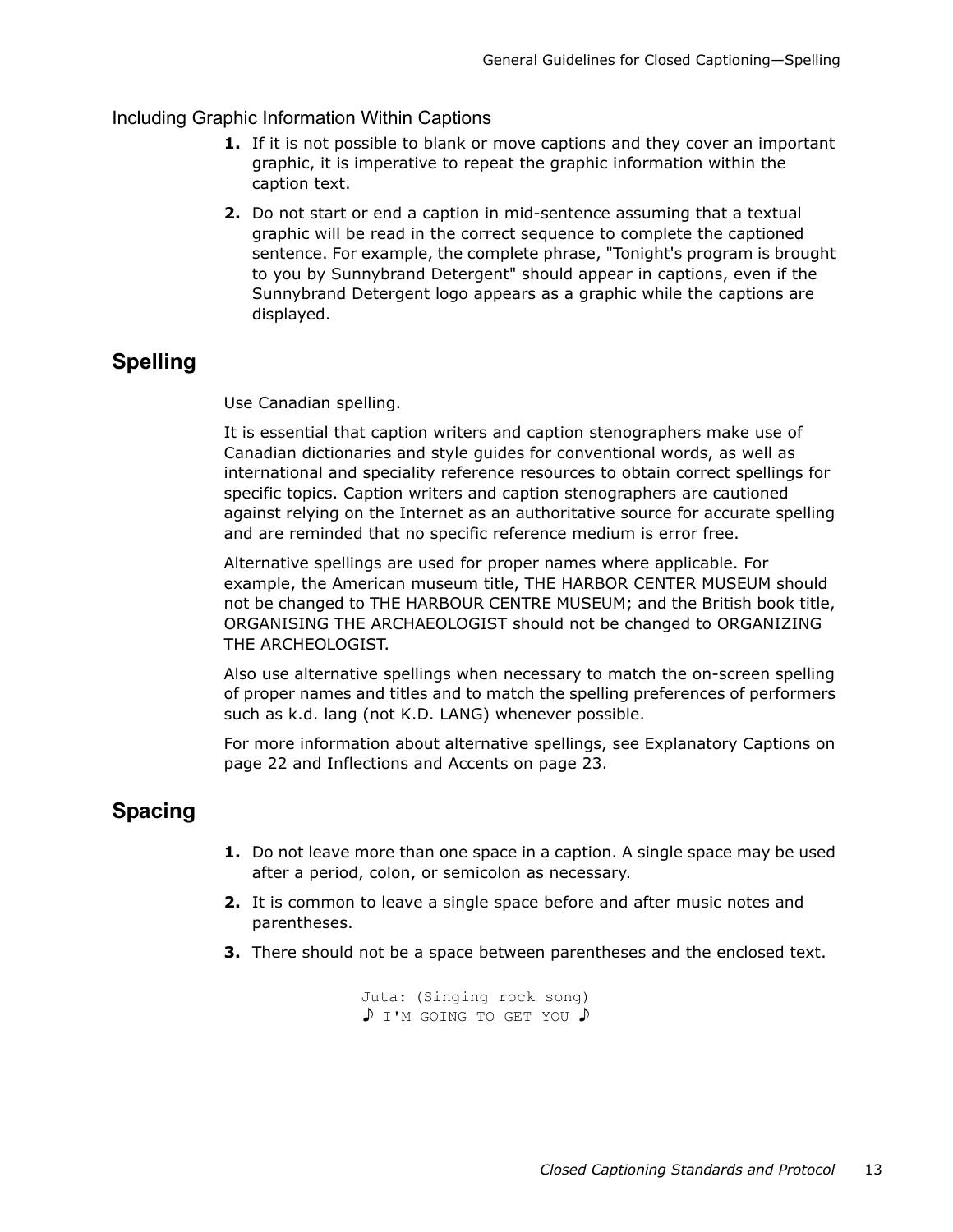# <span id="page-19-0"></span>**Text Attributes**

### <span id="page-19-1"></span>Case

Upper case lettering is the standard in Canadian English language closed captioning. This will remain so until new standards can be developed for the proper use of mixed case, at which time it will likely replace upper case as the standard.

Captioned text is traditionally in upper case because all television encoders and decoders display it clearly. New encoders and decoders treat mixed case more legibly than in the past, and with this capability caption providers will be better able to follow standard English orthography in the future.

Currently, and for the purposes of this manual, upper case lettering is the norm. Mixed case is to be used for differentiation as described below.

**1.** To denote descriptions of non-speech information.

(Audience laughter)

**2.** To match on-screen case for proper names and titles where appropriate.

INES de la FRESSANGE

**3.** When necessary for clarity in reading.

MacDONALD

McDONALD

**4.** For e-mail and internet addresses.

www.cab-acr.ca

**5.** To denote speaker identification.

Mr. Gagnon: GO AHEAD, DO IT!

#### <span id="page-19-2"></span>**Italics**

In off-line captioning it is acceptable to use italics in the following ways. Realtime caption stenographers should substitute quotation marks for italics.

**1.** For emphasis.

#### **OFF-LINE:**

WE CALLED *THREE* TIMES!

#### **REAL-TIME:**

WE CALLED "THREE" TIMES!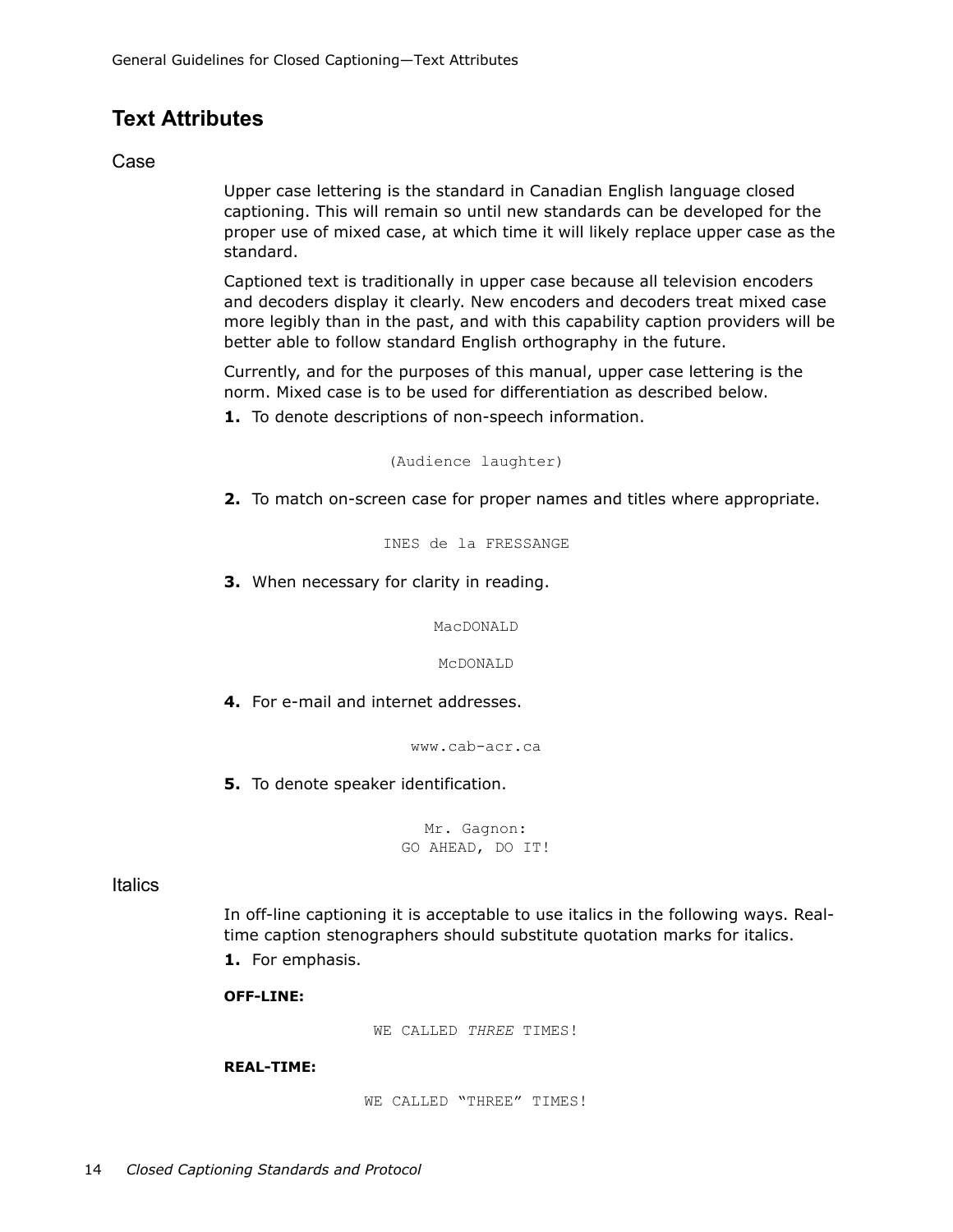**2.** For names of books, periodicals, films, television shows, short stories, poems, musical or dance works, names of records, videos, video games, works of art, and so on, but not for product or brand names.

> WE SAW *GONE WITH THE WIND* AGAIN LAST NIGHT.

I TOOK THE JEEP TO SHOPPERS TO BUY SOME TYLENOL.

**3.** To indicate words from another language that have not been integrated into English.

> WE BUY BREAD DAILY FROM *LA BOULANGERIE.*

**4.** For disembodied voices.

Male Loudspeaker Voice: *MR. AZOULAY, PLEASE COME TO THE INFORMATION DESK.*

#### <span id="page-20-0"></span>Colour

Captions usually appear as white text on a black background because this is a good combination for visibility. Colour captions can be difficult to discern against the video background.

Colour captions have been successfully used for special effects in music videos (not music segments within a program), and as an effect with certain voices in dramatic stories, but they have generally tested poorly both as an indication of speaker identification and as an indication of emphasis.<sup>Viii</sup> Colour captions can never be used as the sole indicator of who is speaking. Proper placement and speaker identification are always required.

Use of colour captions is discouraged until such time as research is conducted to develop proper guidelines for their use.

### <span id="page-20-1"></span>Flashing

Flashing captions have tested poorly as an indicator of audience reaction, laughter, and so on.<sup>ix</sup> They can be distracting and thus do not contribute to readability or comprehension. Use of flashing captions is discouraged until such time as research is conducted to develop proper guidelines for their use.

#### <span id="page-20-2"></span>Paint-on

Paint-on captions have tested poorly when used as music lyrics that paint on as they are sung. Use of paint-on captions is discouraged until such time as research is conducted to develop proper guidelines for their use. $<sup>x</sup>$ </sup>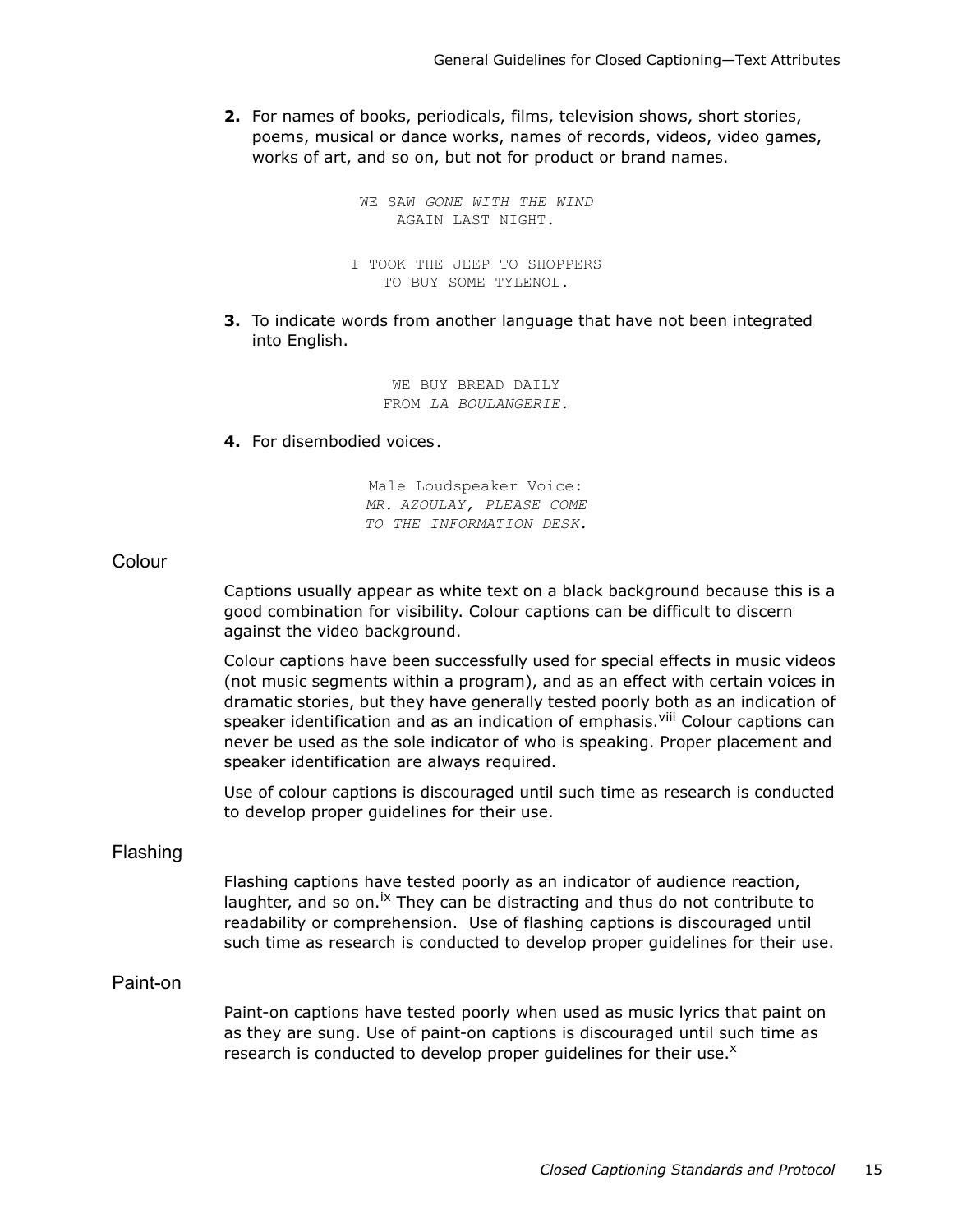### <span id="page-21-0"></span>**Underlining**

Underlining is rarely used. Caption consumers prefer italics for emphasis<sup>xi</sup> and titles.<sup>Xii</sup> Use of underlining in captions is discouraged until such time as research is conducted to develop proper quidelines for its use.<sup>Xiii</sup>

# <span id="page-21-1"></span>**Punctuation**

The art of transcribing spontaneous speech for captions is very different from the creative process of writing dialogue. People involved in real conversations do not necessarily use grammatically correct sentence structure. They may use improper grammar, incomplete sentences, run-on sentences, slang, vernacular expressions, and so on.

An important challenge in captioning is to accurately represent imperfect verbatim speech, while providing text that is grammatically clean, so that it is quickly and easily understood by the audience, within the restricted time and space inherent in the medium.

When punctuating captions, the goal is always to follow correct English sentence structure and the conventions and standards of normal print media to the greatest extent possible; and while caption writers and caption stenographers should always avoid grammatically incorrect results, they may be unavoidable sometimes.

In the case of non-grammatical speech, punctuation cannot make it grammatically correct, so punctuation must, above all else, facilitate clarity and ease of reading. Therefore, caption writers and caption stenographers should observe the following rules.

- Keep punctuation minimal and clean.
- Do not string sentences together with commas, creating comma-spliced sentences that are difficult to read.
- Find places to break run-on speech into simple sentences of four lines or less.
- If necessary for clarity and ease of reading, captioned sentences may start with words such as OR, SO, AND, BUT, FOR, YET.
- Make use of Canadian dictionaries and style quides to reach sound decisions about punctuation.
- Document decisions and be consistent.

The following examples will clarify areas of particular concern for captioning.

### <span id="page-21-2"></span>Acronyms and Abbreviations

**1.** Because captions are usually in upper case letters, acronyms become easier to read if periods are applied.

> THE C.E.O. HAS MOVED TO P.E.I.

 L.A. AND N.Y.C. ARE BOTH BIG CITIES.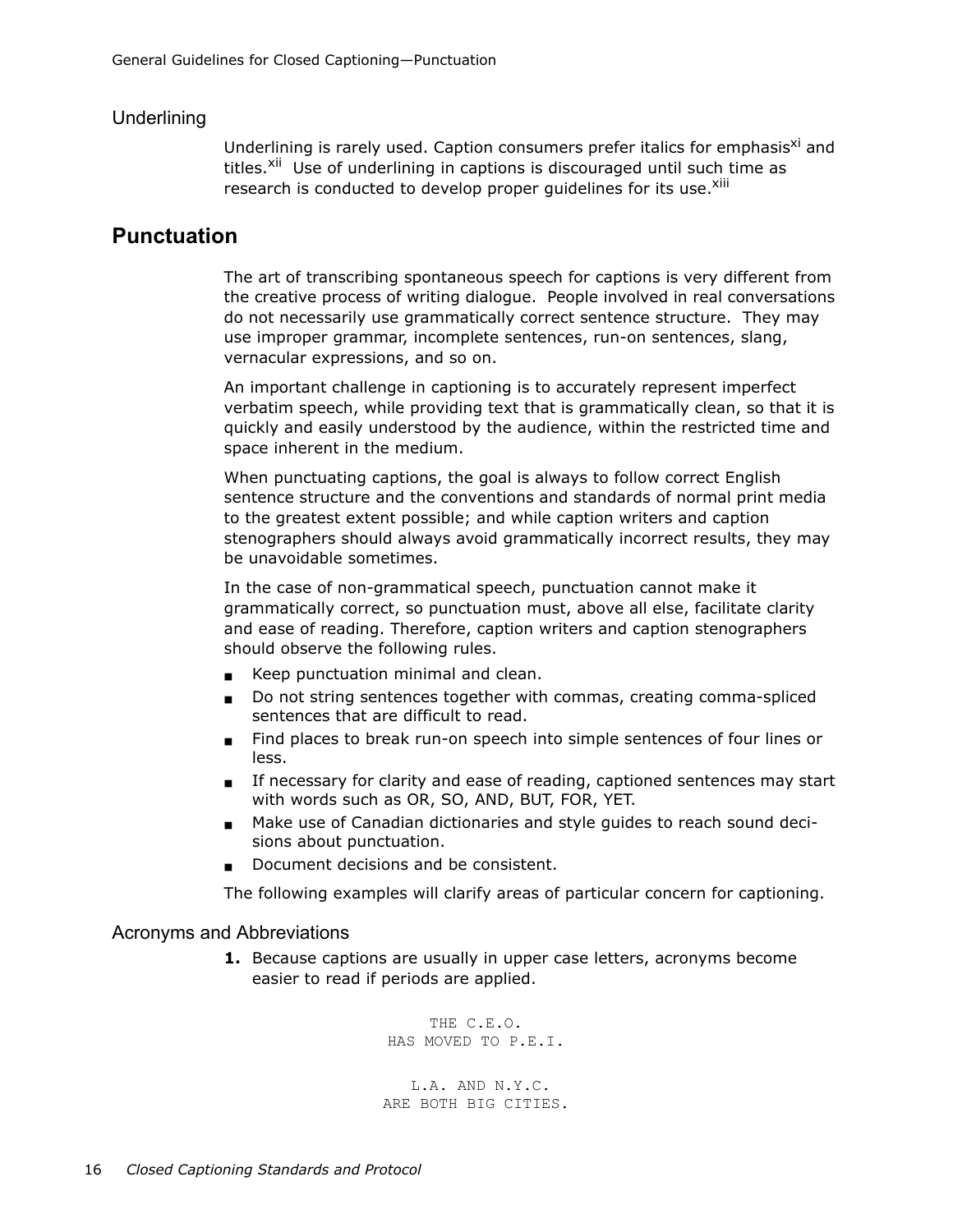**2.** However, if an acronym is pronounced as a word, periods are not necessary unless the acronym could be mistaken for a spoken word.

> HE COLLECTED MONEY FOR NATO.

JOSE TOOK A CAB TO THE C.A.B. CONVENTION.

**3.** Abbreviations such as DR. MS. MRS. and MR. require periods.

### <span id="page-22-0"></span>Dashes

**1.** Use a dash when one speaker cuts off another or when there is an abrupt change of thought.

i. I WENT DOWN TO THE DOCKS--

- ii. WHAT WAS THAT?
- **2.** Use a dash at the beginning and end of parenthetical information that is too abrupt to be set off with commas**.**
- i. PLEASE TAKE JOE-- HIS HAND STILL HURTS--
- ii. OVER TO THE HOUSE IMMEDIATELY.

#### <span id="page-22-1"></span>Ellipses

Ellipses should be used sparingly, to indicate a trailing off of speech, an incomplete sentence, or a pause in speech. They must not be used at the end of one caption if no pause is present before the appearance of the next caption. Note that if the pause is more than three seconds in duration it is appropriate to blank between captions.

- i. HE ARRIVED AROUND NOON... (Three second blank)
- ii. AT LEAST I THINK IT WAS NOON.

#### <span id="page-22-2"></span>Hyphens

- **1.** Follow standard grammatical use of hyphens.
- **2.** Do not hyphenate words simply because they do not fit on a line. Instead, drop the whole word to the next line.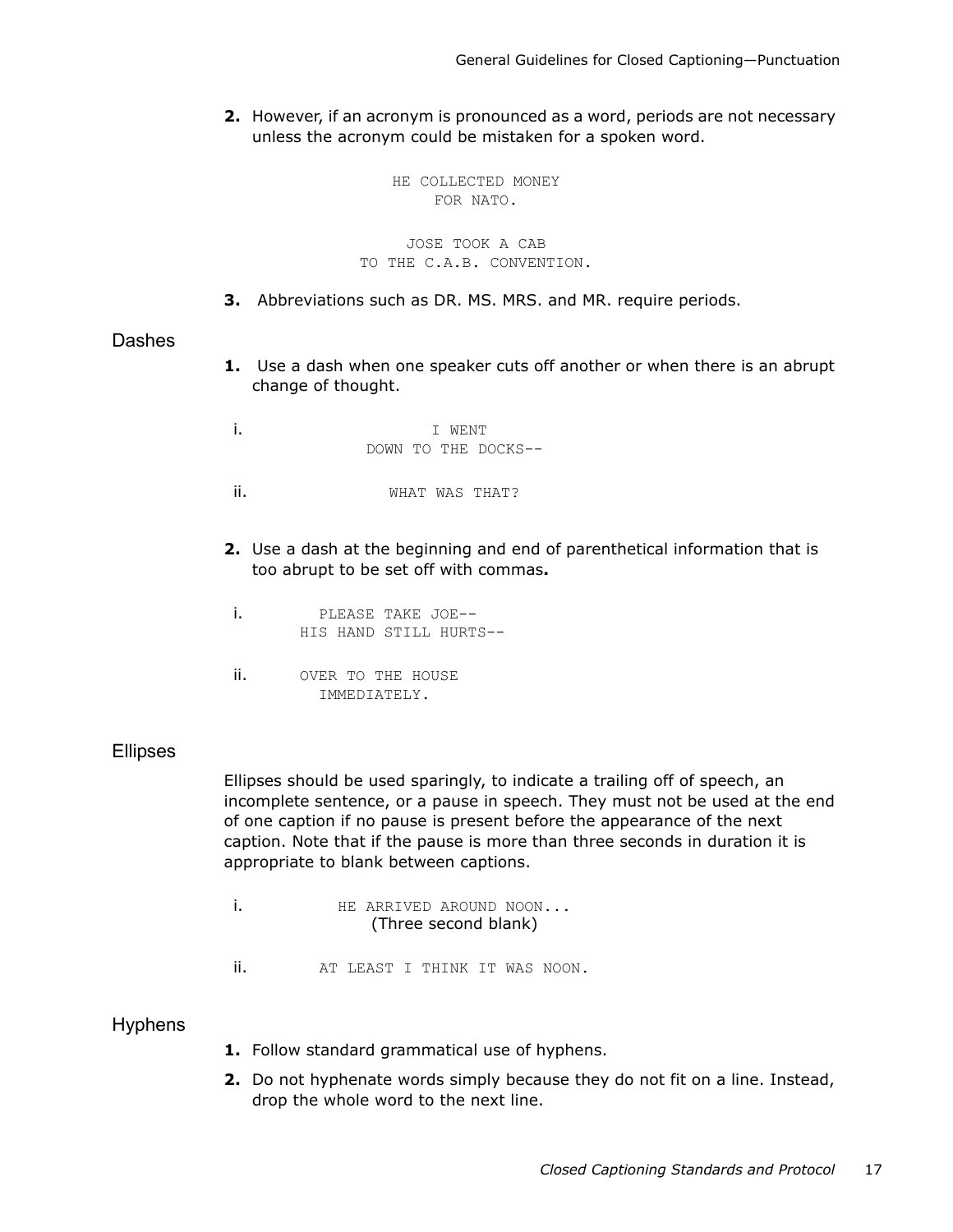#### **INCORRECT:**

SUKI AND BOB WENT PARA-SAILING IN CUBA AND JA-MAICA.

#### **CORRECT:**

#### **ROLL-UP EXAMPLE**

>> SUKI AND BOB WENT PARASAILING IN CUBA AND JAMAICA.

#### **POP-ON EXAMPLE**

SUKI AND BOB WENT PARASAILING

> IN CUBA AND JAMAICA.

#### **3.** Use hyphens when words are spelled out.

THE NAME'S SMYTH, SPELLED S-M-Y-T-H.

#### <span id="page-23-0"></span>Quotation Marks

- **1.** Periods and commas are placed inside quotation marks without exception. Question marks and exclamation marks are set inside quotation marks if they pertain to the quotation itself and outside if they pertain to the overall sentence. Colons and semi-colons are always placed outside the quotation mark.
- **2.** In pop-on captions, each new caption of quoted material should have beginning quotation marks, except for the last caption of the passage, which should have only ending quotation marks. Xiv When a passage from a book, play, or poem etc. is quoted, it should be captioned verbatim.

### **POP-ON EXAMPLE**

|      | THEN HE SAID,<br>"YES, ROSA, MAMA CONTINUED |
|------|---------------------------------------------|
| ii.  | "UNTIL THE LAMPS<br>ALL WENT OUT,           |
| iii. | BUT THERE WAS STILL<br>NO SIGN OF PEDRO."   |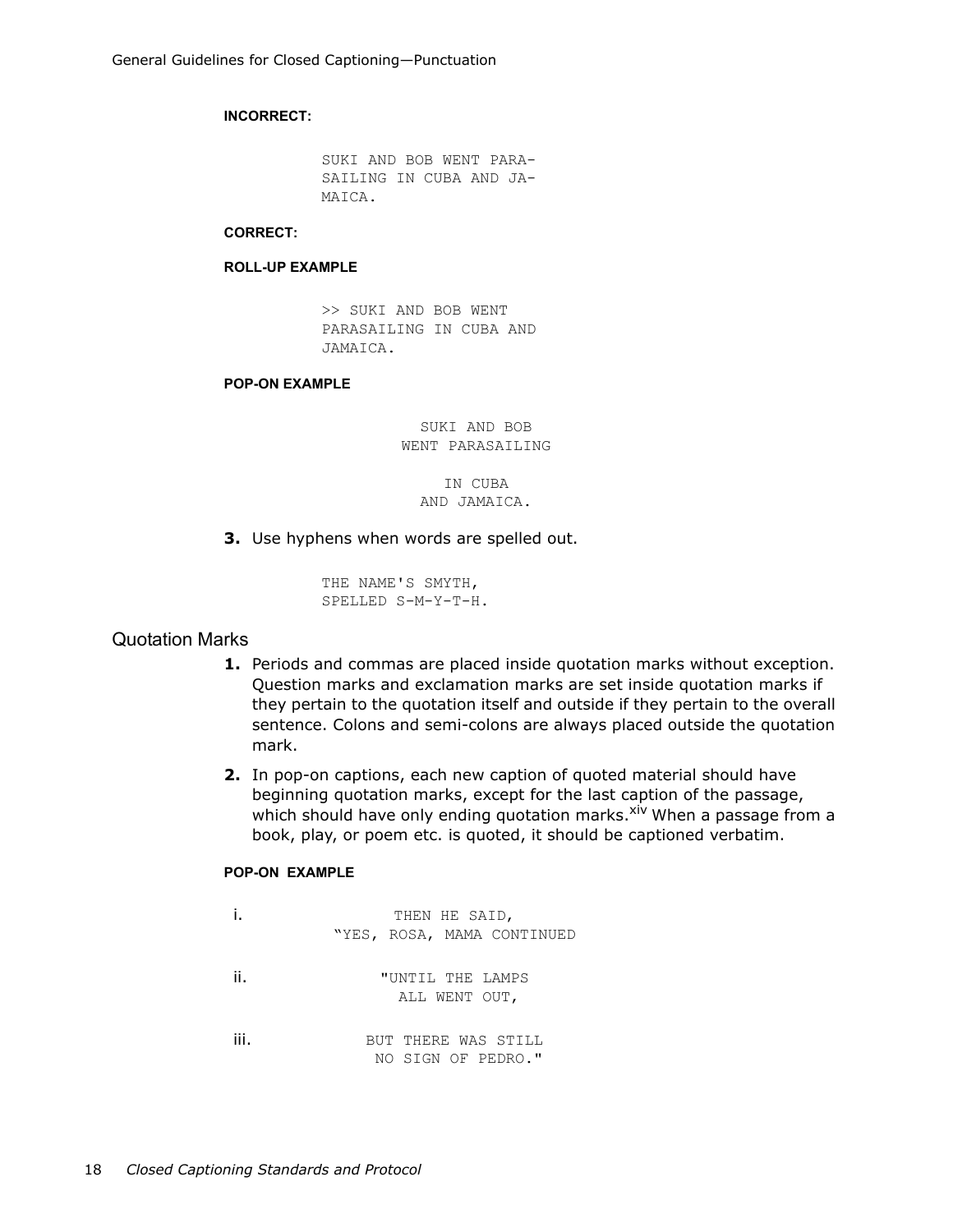**3.** In roll-up captions, it is only necessary to put quotation marks at the beginning and end of quoted passages.

#### **ROLL-UP EXAMPLE**

>> THEN HE SAID, "YES, ROSA, MAMA CONTINUED UNTIL THE LAMPS ALL WENT OUT, BUT THERE WAS STILL NO SIGN OF PEDRO."

### <span id="page-24-0"></span>End Punctuation

**1**. Follow standard grammatical rules for end punctuation.

**2**. Use normal end punctuation for sentences that end with e-mail or internet addresses.

> THE C.A.B. WEB SITE IS www.cab-acr.ca.

**3**. Double end punctuation can be used for emphasis or to clarify inflection or emotion. This is the preferred method in real-time captioning when description on the fly is not practical. This method is used in off-line captioning when there is limited space and time for description.

```
YOU SAID THAT?!
```
YOU SAID THAT!!

# <span id="page-24-1"></span>**Descriptive Captions: Non-Speech Information**

Descriptive captions are those that represent the non-speech information in program audio. They are a useful tool for creating the mood, setting the scene, and establishing the context for dialogue. They are often used to describe music, background noises, and sound effects that are present in the audio track. They can also be used to convey speech inflections that are not animated in the video presentation, but which are central to the storyline. The effective use of descriptive captions is often what distinguishes exceptional captioning. Skilled caption writers and caption stenographers can use descriptive captions to significantly enhance a viewer's enjoyment and comprehension of a program.

The art of captioning involves making creative and informed choices about what to include in a caption script. Negotiating space and time limitations while simultaneously crafting the most accurate representation of the audio possible is a constant challenge, and while descriptive captions can do a great deal to enhance a viewer's understanding of a program, there are situations where their use is more appropriate than others.

Further, the same sounds can have different degrees of importance to a scene and should be judged and captioned accordingly. For example, a ringing telephone or wailing siren may be an important clue to what is about to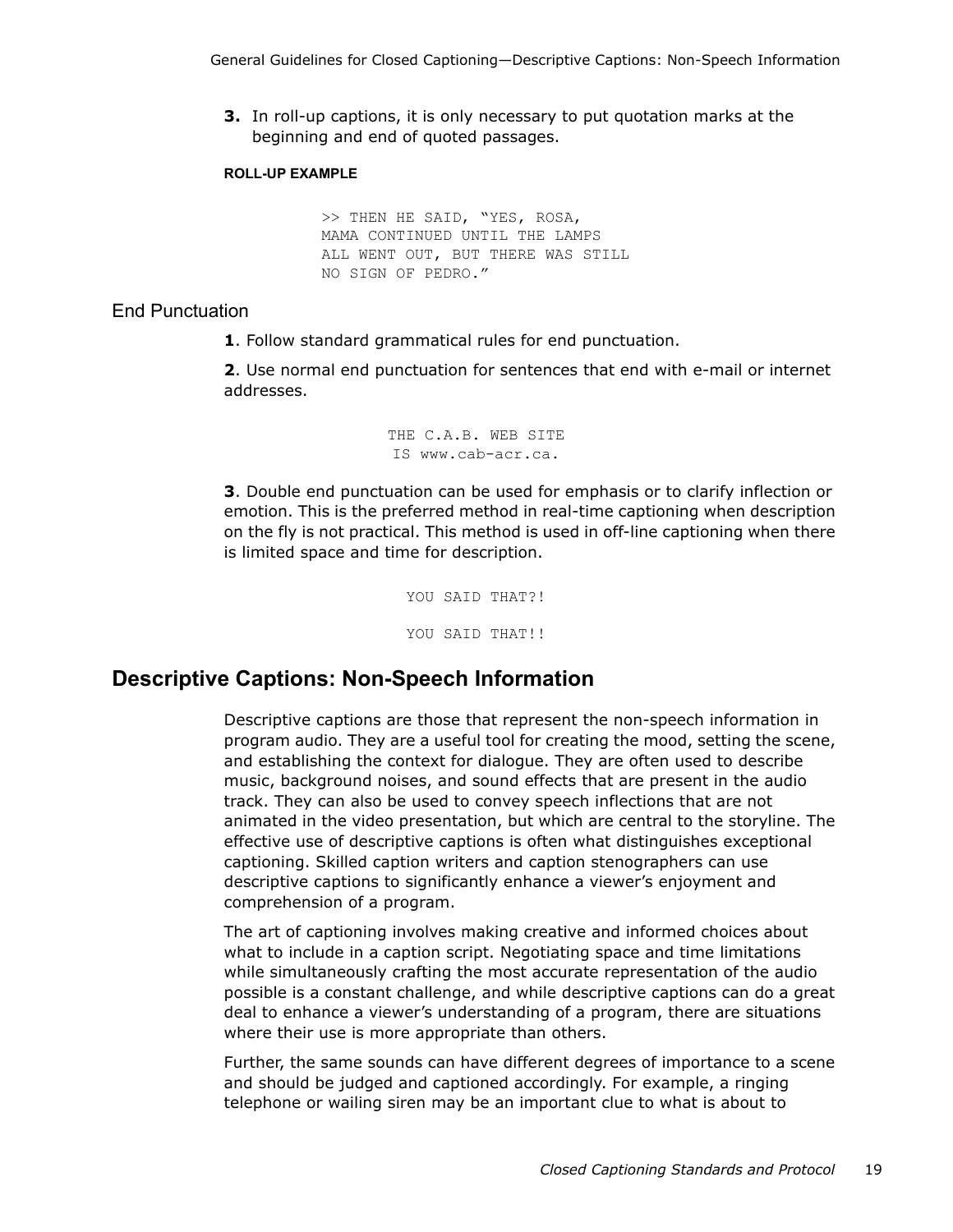happen or may just be an incidental background noise that has no bearing on the plot. Sounds and descriptions that are absolutely central to story development or a viewer's understanding of dialogue must be included; at the same time, editing speech to make room for descriptive captions should be avoided.

The use of descriptive captions comes with this important caution: be careful not to create scripts that are too cluttered. Viewing television programming with captions and no audio requires more concentration than conventional viewing. Therefore, caption scripts should not bombard viewers incessantly with wordy or excessive descriptive information.

### <span id="page-25-0"></span>Hierarchy of Relevancy

To better use descriptive captions, caption writers and caption stenographers may employ "hierarchy of relevancy" as follows.

#### <span id="page-25-1"></span>**PRIMARY**

Primary descriptive captions are absolutely crucial to the understanding of the audio or the story development. For example, a primary descriptive caption is required when a ringing phone interrupts a conversation in mid-sentence. It is important that caption viewers realize why the conversation was interrupted.

#### <span id="page-25-2"></span>**SECONDARY**

Secondary descriptive captions are important, but not absolutely essential. They include adjectives or adverbs that describe a character's tone of voice. For example, the simple phrase "Thanks!" takes on different meanings depending on whether it is uttered with affection, sarcasm, or indifference. If space and time allow, if the mood is not obvious from the action on screen, and if the tone is important to the story or character development, then a description should be included to qualify the caption "Thanks!"

#### <span id="page-25-3"></span>**TERTIARY**

Tertiary descriptive captions, the least frequently used, are only included if time and space permit. These captions often simply contain description of incidental sounds.

### <span id="page-25-4"></span>**Examples**

Descriptive captions appear inside parentheses and use normal mixed case. They should describe sound rather than action. The source of the sound must be identified if it is not obvious. Avoid onomatopoeia.

Use captions during subtitled passages to indicate and describe non-speech information as needed.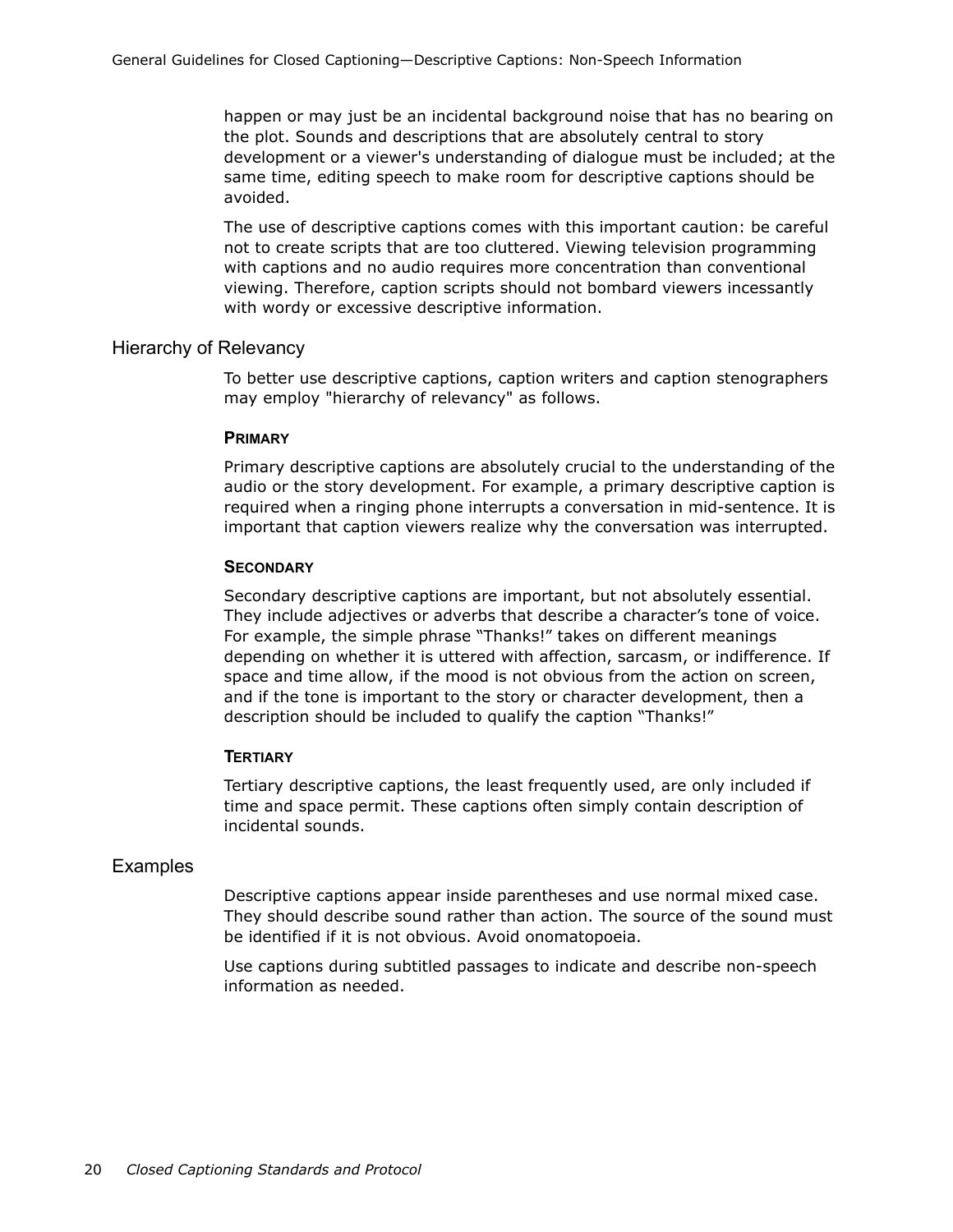### <span id="page-26-0"></span>**AMBIENT SOUND**

(Phone ringing) (Phone rings) (Phone rings twice) (Phone rings continuously) (Phone stops ringing) (Engine revving) (Whispering) (Loud knock) (Loud knocking) (Knocking stops) (Knocking resumes) (Rapid gunfire) (Gunshot)

(Distant gunshots)

### <span id="page-26-1"></span>**AUDIENCE REACTION**

Audience reaction should be indicated when it enhances a joke or storyline. An exception is continuous laughter throughout a segment. In this case, indicating all occurrences would probably become an annoyance to the reader.<sup>xv</sup>

(Applause and cheering)

(Audience laughter)

#### <span id="page-26-2"></span>**EMOTION**

If relevant to the plot, a description may be used when emotion is strong but not conveyed by facial expression or context.<sup>xvi</sup>

> (Angrily) LET GO!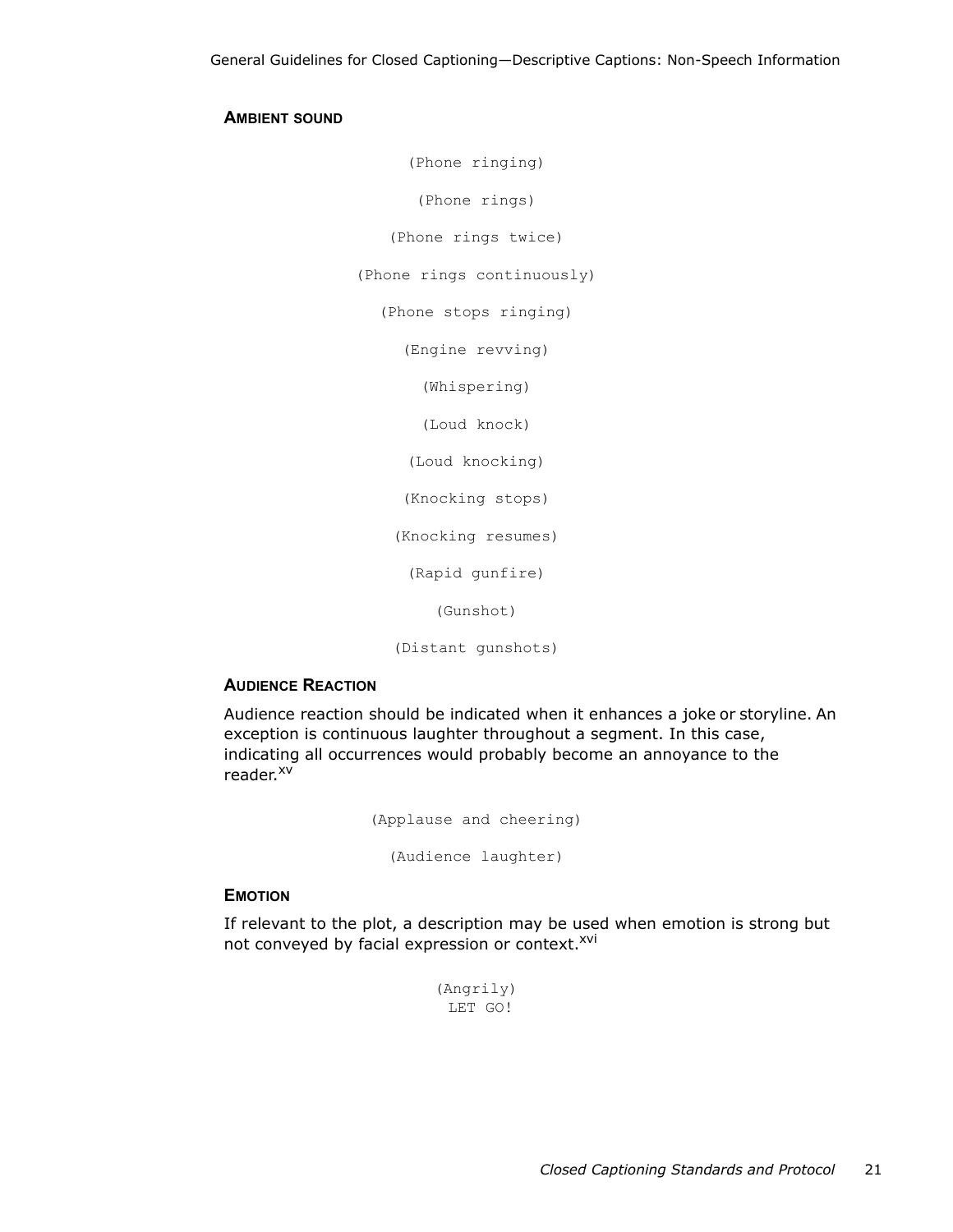#### <span id="page-27-0"></span>**EXPLANATORY CAPTIONS**

**1.** Use an explanatory caption when sound is produced by an unusual source.

```
(Synthesizer sounds like
 male voices clucking)
```
**2.** Unusual pronunciations should be explained if essential to the understanding of a storyline or joke.

#### **OFF-LINE EXAMPLES**

IT'S THE DITCH WATCHER. ("Dish washer") I'VE GOT A RUNNY NOTHE ("Nose") YOU SAY TOMATO ("Toe-may-toe") AND I SAY TOMATO ("Toe-mah-toe").

#### **REAL-TIME EXAMPLES**

IT'S THE "DITCH WATCHER." I'VE GOT A RUNNY "NOTHE." YOU SAY "TOE-MAY-TOE" AND I SAY "TOE-MAH-TOE."

**3.** If a character is thinking or dreaming words, an explanation is required.

(Jamal thinking) *I KNOW YOU'RE OUT THERE SOMEWHERE*.

**4.** Do not guess at indiscernible speech. Use an explanatory caption.

(Speaking Spanish)

(Indiscernible conversation)

(Angry shouting)

(Lyrics unclear)

(Unclear)

**5.** If speech is too fast for transcription, use an explanatory caption.

(Speaking exceptionally fast)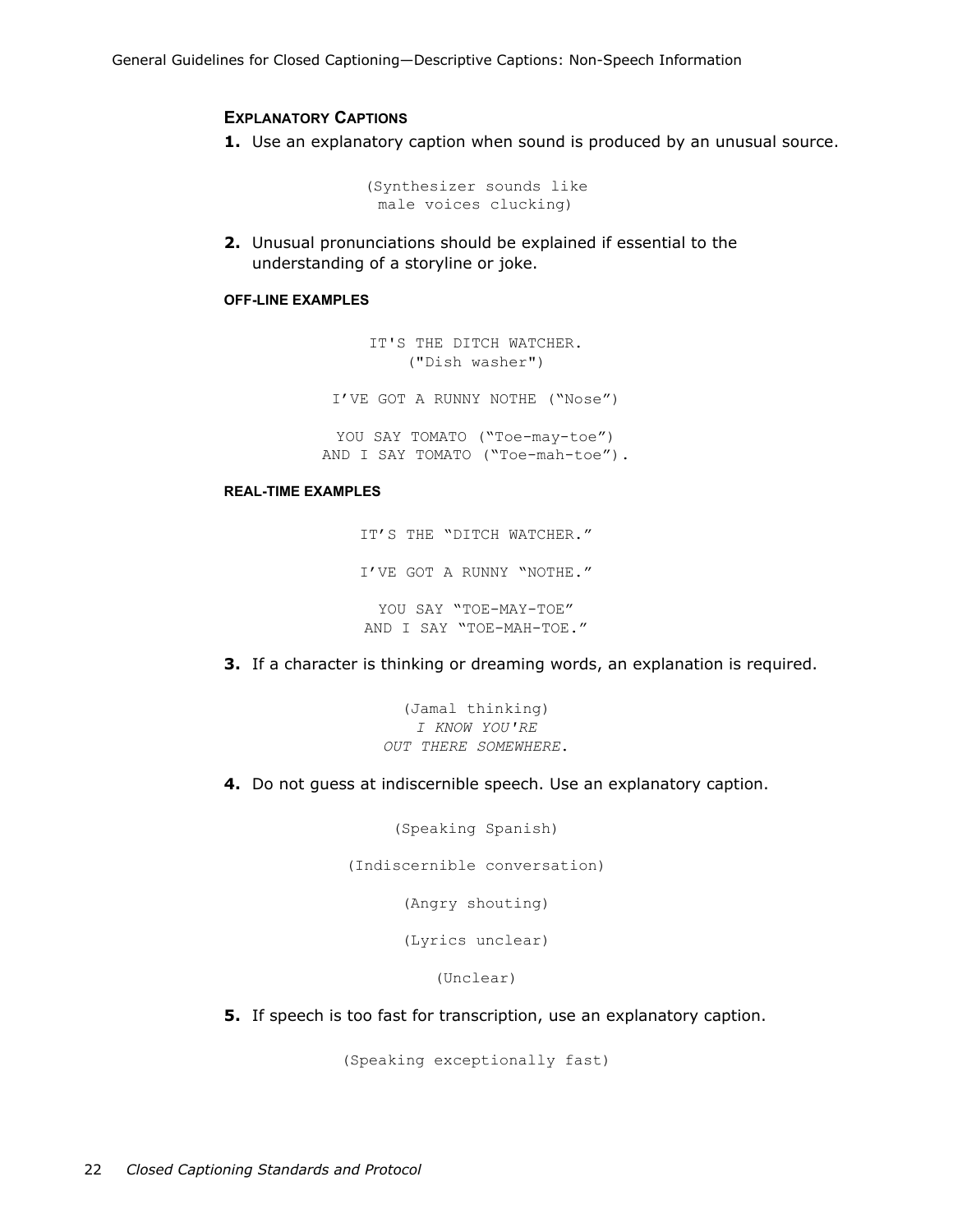#### <span id="page-28-0"></span>**INFLECTIONS AND ACCENTS**

It is necessary to communicate the meaning and intent of speech as clearly as possible, so that it is read as quickly and easily as possible. Therefore, correct spelling and punctuation are essential in captioning and should be upheld despite imperfections in people's speech. Many people speak with inflections or accents, use liaisons between words, or leave endings off words, etc. It is only appropriate to misspell words to convey these characteristics when absolutely essential to the understanding of a storyline or punchline. Over-use of misspelling detracts from clarity and reading ease, so it should be used sparingly and with great discretion.

**1.** If a person has an unusual way of speaking, do not describe or misspell words to reflect this unless a description or misspelling is absolutely essential to the understanding of their role or humour.

> I'M GONNA TELL MA YER LEAVIN', YOU EGGHEAD!

**2.** In normal conversation, if a person speaks with an accent, do not describe the accent and do not misspell words to imitate the accent. Rather, type what they say as plainly as possible, editing as little as possible:

> I'M HAVE A GOOD DAY ALWAYS BUT YESTERDAY NOT SO GOOD.

**3.** If a description or misspelling is absolutely essential to the understanding of the speaker's role or humour, misspelling or description is warranted.

> >> YO, WASSUP? >> (Speaking with a British accent) I SAY, OLD CHAP!

#### <span id="page-28-1"></span>**MUSIC AND SONGS**

**1.** A description should be given of all music, whether background or foreground, whenever time and space allow. A music description usually contains two elements: 1) pace or mood 2) genre or style.

```
('60s rock instrumental)
  (Lively jazz music)
  (Background music:
     Romantic pop)
     (Theme plays:
      Upbeat pop)
```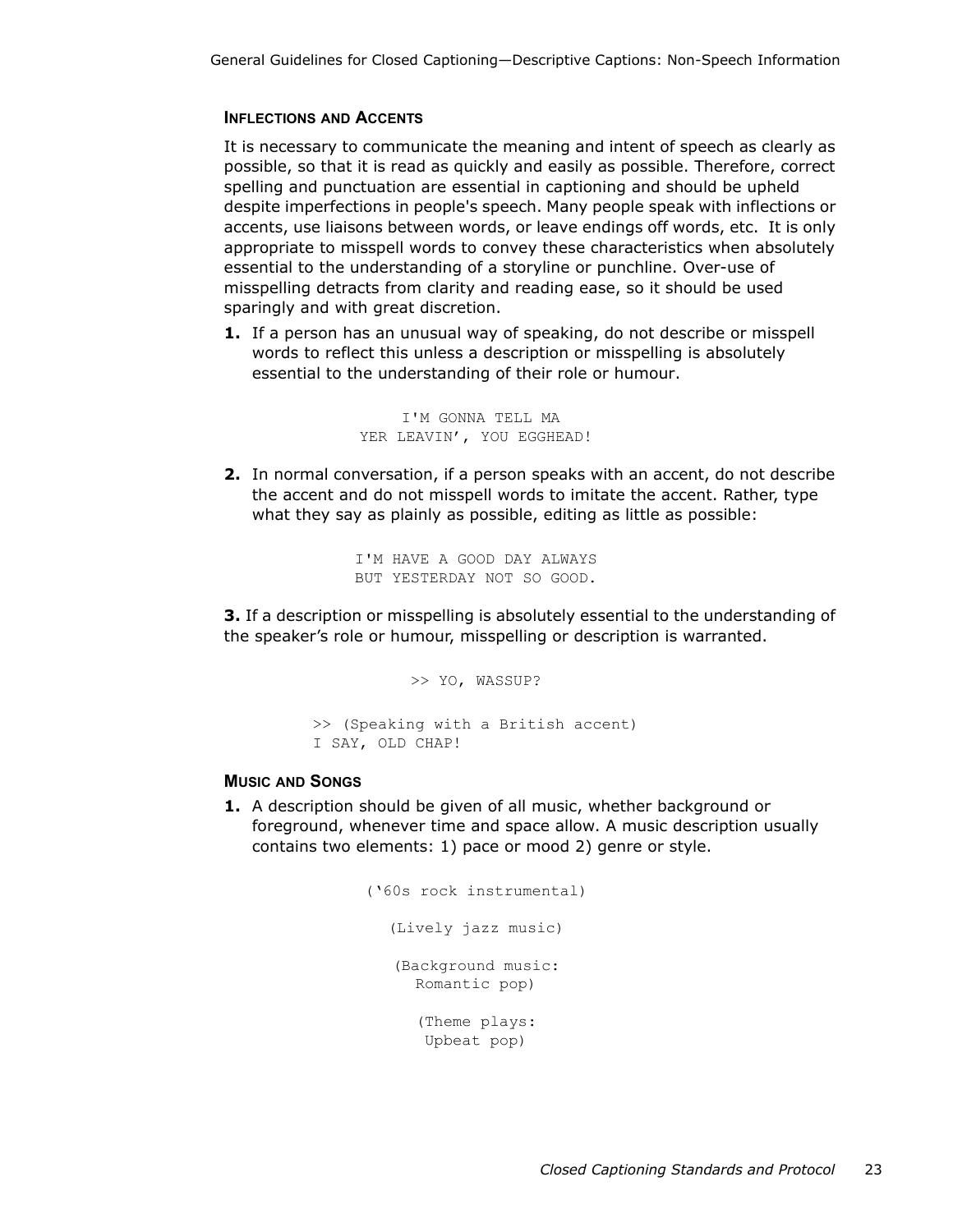**2.** Once described, if the music continues, use a single music note in one corner of the screen for the duration of the musical segment.

**3.** Song lyrics should be verbatim. They should be in upper case with a music note before and after each lyric, with a space between the music note and the text. Use normal punctuation in songs where phrasing requires it. Do not use end punctuation in lyrics, with the exception of question marks. For information about music with specific types of captions, see pages [40](#page-45-5) (offline roll-up captions) and page [44](#page-49-1) (real-time captions).

> THE SUNSET IS RED, RED, RED OVER WATER SO BLUE  $\Box$

#### <span id="page-29-0"></span>**SILENCE**

Normally, the absence of captions is enough to indicate silence or pauses. The following descriptions should be used only if the silence is so long that the viewer may wonder what has happened to the captions or if silence is used for dramatic effect.

| (Long silence)   |                                                                                               |  |
|------------------|-----------------------------------------------------------------------------------------------|--|
| (Long pause)     |                                                                                               |  |
| (No voice)       |                                                                                               |  |
| (Mouthing words) |                                                                                               |  |
| (No audio)       | generally used to denote a total<br>loss of audio due to technical<br>difficulties            |  |
| (No mic audio)   | generally used to denote a total<br>loss of microphone audio due to<br>technical difficulties |  |

# <span id="page-29-1"></span>**Numbers**

Follow the common rule of spelling out whole numbers nine and under. Use numerals for other whole numbers, with the following exception. If a sentence contains a series of numbers above and below ten, use numerals for all.

Use numerals for ages, automobile and plane makes and model numbers, betting odds, dates, dimensions, fractions, heights, highway designations, money, numerical abbreviations, page numbers, pars, recipes, Richter scale readings, scores, speeds, temperatures, times, weapon calibres, weights, and yardage.

Other cases are described below.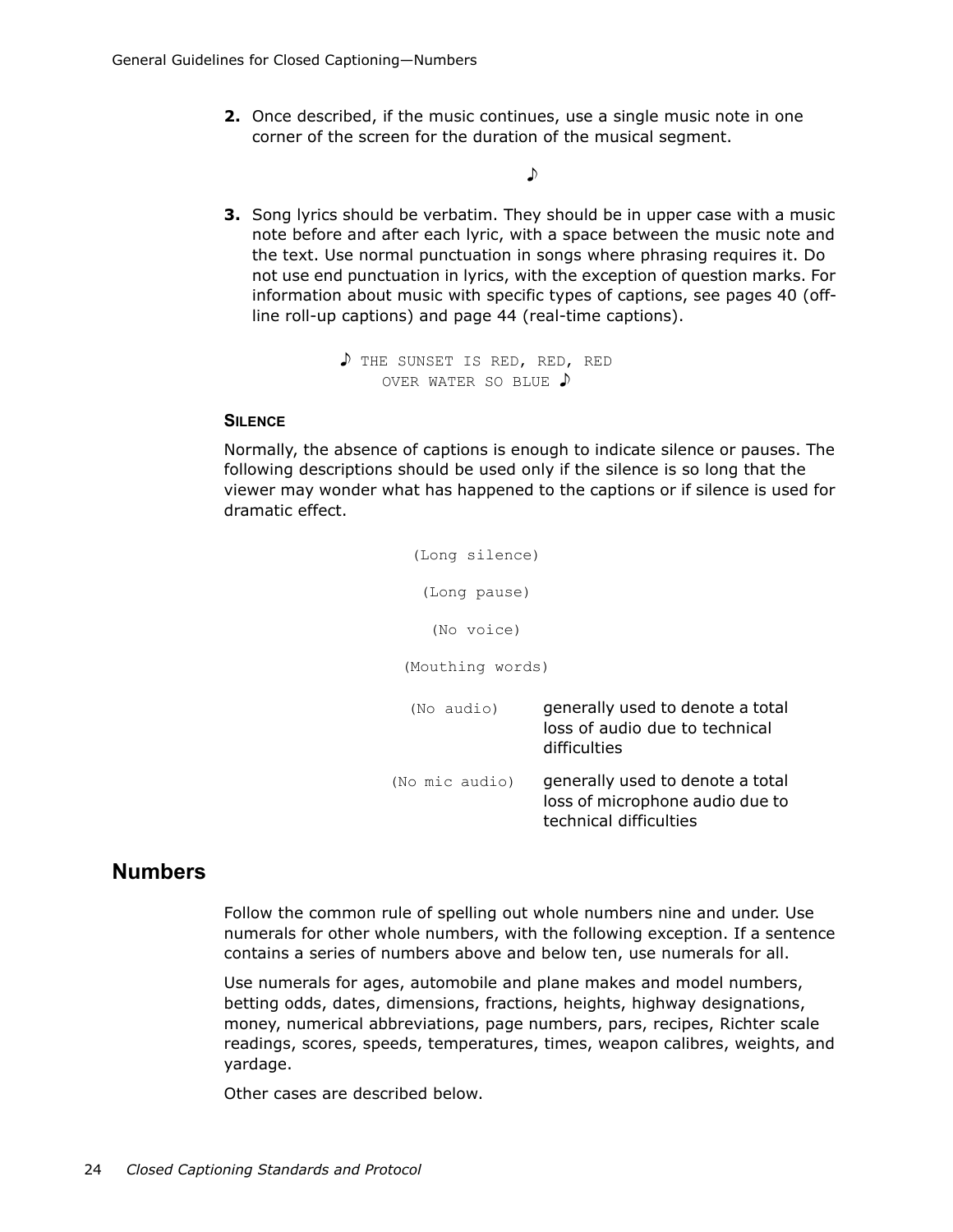#### <span id="page-30-0"></span>Approximate Values

Use words for approximate values.

THERE ARE SEVERAL HUNDRED.

IT SOLD FOR MILLIONS OF DOLLARS.

#### <span id="page-30-1"></span>**Dates**

| JULY 3, 1962 | (if "July third" is said with the year)    |
|--------------|--------------------------------------------|
| JULY 3rd     | (if "July third" is said without the year) |
| THE '70s     | (not THE 70's and not THE SEVENTIES)       |

## <span id="page-30-2"></span>Fractions

Use the ½ and ¼ fraction characters only in combination with whole numbers.

BETWEEN 5½ AND 6¼.

For other fractions, leave a space between the whole number and the fraction.

8 2/3

### <span id="page-30-3"></span>**Measurement**

Use numerals and fractions (not decimals) for measurement.

3 1/3 CUPS OF FLOUR

1½ TABLESPOONS

#### <span id="page-30-4"></span>Money

Do not use decimals and zeros in whole dollar amounts:

\$8 (not \$8.00)

Do use decimals for dollars and cents:

\$4.35

IT WAS \$29.99 AT THE DISCOUNT STORE.

For amounts in cents, use the cents sign:

20¢

For amounts in pounds sterling and Euros, use the same conventions as for dollar amounts:

| £45   |             | (not 45 POUNDS)               |
|-------|-------------|-------------------------------|
| £8.45 |             | (not EIGHT POUNDS FORTY-FIVE) |
|       | 65.78 EUROS |                               |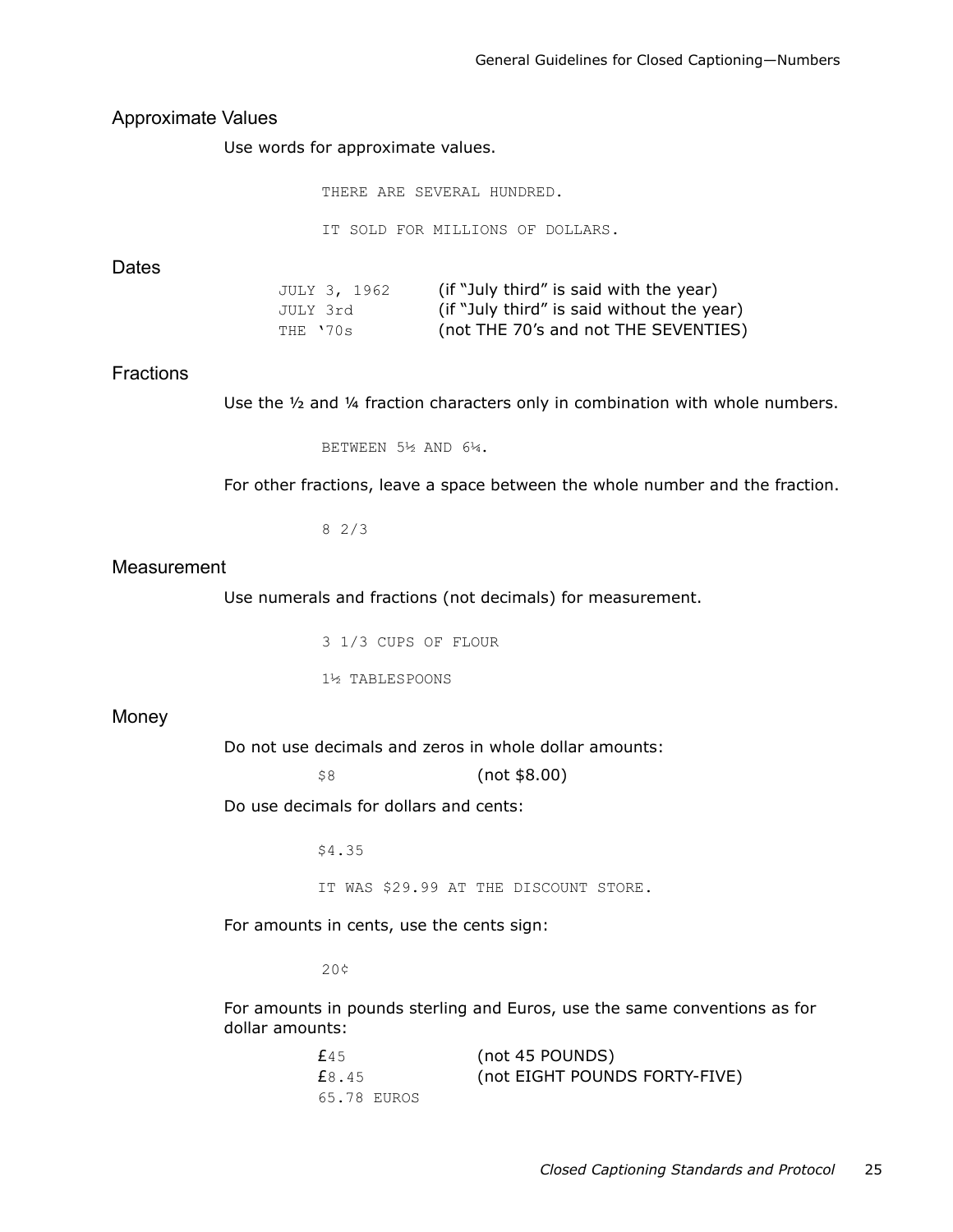When captioning simultaneously with an on-screen graphic that uses different conventions from these, use those conventions if they are reasonable and will not lead to confusion.

ON SALE NOW AT \$.50

<span id="page-31-0"></span>**Music** 

Write out note values in full:

SIXTEENTH NOTE EIGHTH NOTE QUARTER NOTE HALF NOTE

Expressions such as "four four time," "three quarter time," "two two time," and "half time" should be written as follows:

> 4/4 TIME 3/4 TIME 2/2 TIME HALF TIME

### <span id="page-31-1"></span>**Ordinals**

Use words for ordinals first to tenth. Use alphanumerics for higher ordinals, with no space between the number and lower case th, rd, or st.

> FIRST TENTH 999th 123rd

For the expression nth (to the nth degree), always write

nth

In specialized scientific discourse, fractions can be used in ordinals, for example, "the nine and a halfth interval." In this case, use alphanumerics:

9½th interval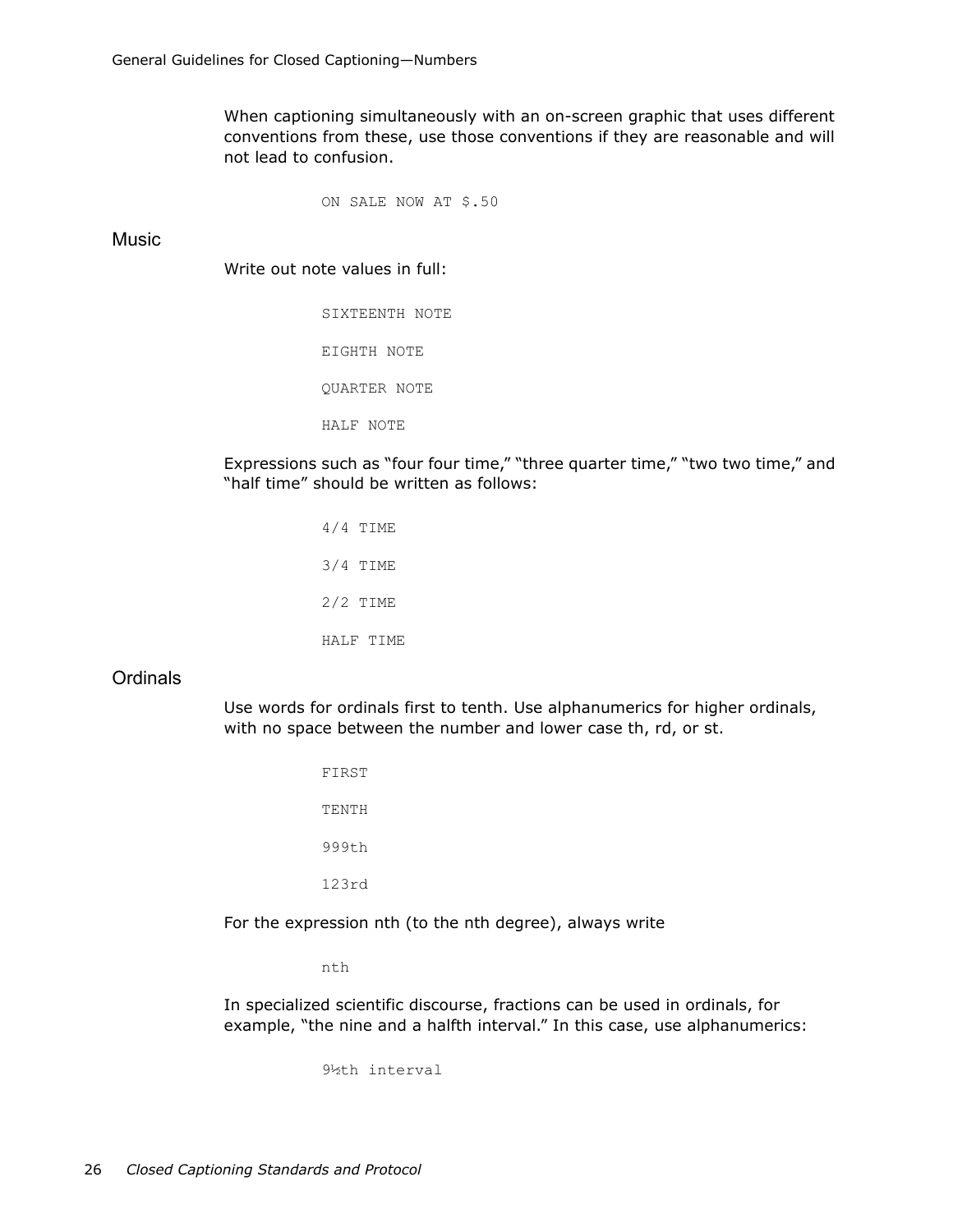#### <span id="page-32-0"></span>Roman Numerals

Use Roman numerals for world wars, Olympic Games, monarchs, popes, family dynasties, and product names where applicable.

> WORLD WAR I THE XXVI OLYMPIC GAMES KING LOUIS XIV POPE JOHN PAUL II THURSTON HOWELL III PENTIUM II

#### <span id="page-32-1"></span>**Percentages**

Use numerals and the percentage sign for percentages:

10%

99.9%

#### <span id="page-32-2"></span>Ranges

Use numerals in the format below for ranges of values such as "seven to eight hundred," "between one and two million," and "in the range of eighty to ninety cents a share."

> 700 to 800 BETWEEN 1 MILLION AND 2 MILLION. IN THE RANGE OF 80¢ TO 90¢ PER SHARE.

<span id="page-32-3"></span>Telephone numbers

In telephone numbers, use hyphens between groups of numbers, but not between individual numbers:

1-800-123-1234

911

<span id="page-32-4"></span>Time

Use words for fractions of time and numerals for the hour.

| HALF PAST 4:00  | (Not $\frac{1}{2}$ PAST 4:00 and not $\frac{1}{2}$ |
|-----------------|----------------------------------------------------|
|                 | PAST FOUR)                                         |
| OUARTER TO 6:00 | (Not QUARTER TO SIX)                               |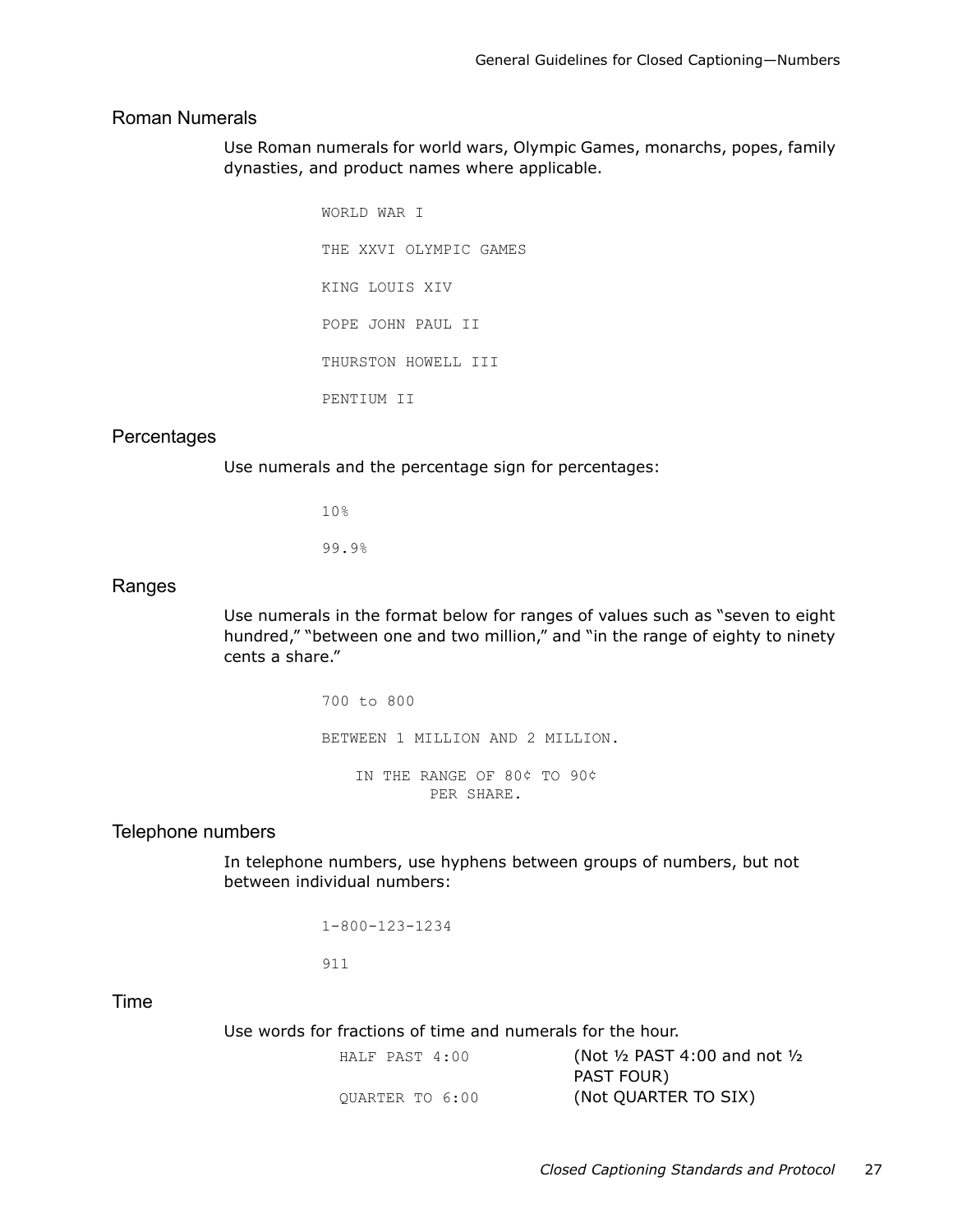```
4:00 (Not 4 O'CLOCK)
12:00 NOON (Not 12 NOON)
12:00 MIDNIGHT (Not 12 MIDNIGHT)
8:00 p.m. (Not 8 PM and not EIGHT P.M.)
7:02 a.m.
```
# <span id="page-33-0"></span>**Slang and Profanity**

- **1.** If profanity is audible, it must be included in the captions.
- **2.** Do not replace profanity with gentler terminology. For example, if "hell" is said, do not replace it with "heck."

THAT LOOKS LIKE HELL!

**3.** Write profanity the way it is heard. If profanity has been edited out, it may be treated in one of the following ways.

| YOU F--- IDIOT!       | (If the word has been silenced,<br>always use three hyphens.) |
|-----------------------|---------------------------------------------------------------|
| YOU MOTHER F---ER     |                                                               |
|                       | ii. YOU (Bleep) IDIOT! (If the word has been bleeped.)        |
| YOU MOTHER (Bleep) ER |                                                               |

# <span id="page-33-1"></span>**Children's Captions**

Captioning is a useful tool in the teaching process for all young children whether or not they have mastered their reading skills. Exposure to the written word develops a child's general knowledge of English and may enhance a child's development through exposure to popular themes.

Additionally, parents who are Deaf, deaf, deafened, or hard of hearing are able to use closed-captioned children's programming to enhance their natural role as teacher. It opens up discussion with their children about the shows they watch and also provides an opportunity for parents to make decisions about what their children watch based on personal knowledge of program content.

For these reasons, general captioning rules and guidelines should be applied to children's captioning. Closed captions should not be edited any differently for children than they are for adults.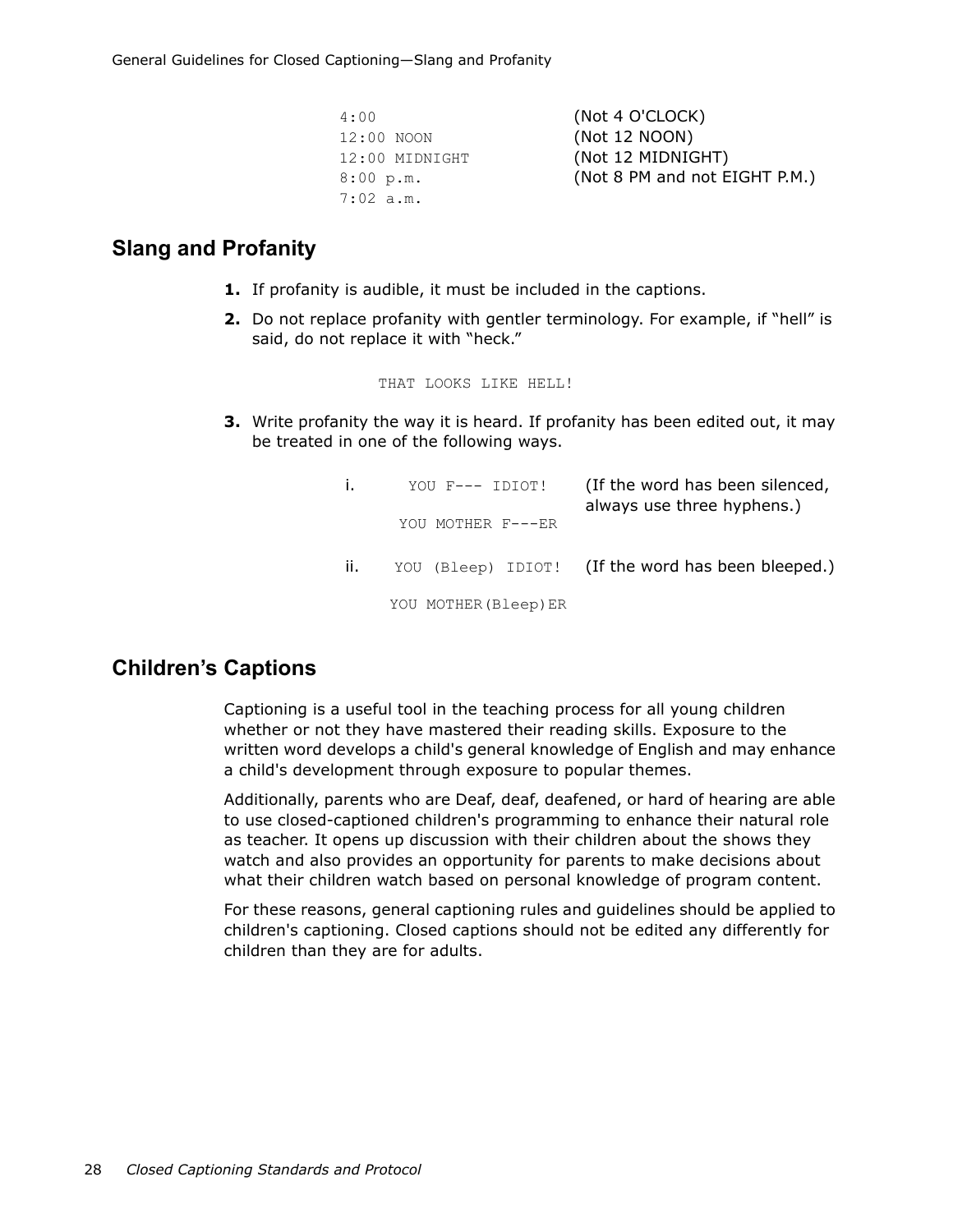# <span id="page-34-4"></span><span id="page-34-0"></span>**Guidelines for Pop-On Captions**

# <span id="page-34-1"></span>**Appropriate Use**

Off-line pop-on captioning is appropriate for all types of programming. It is the only type of captioning that is well suited to dramas, sitcoms, movies, and music videos, and is therefore recommended for these types of programming.

It is also the preferred type of captioning for documentaries and children's programming.

# <span id="page-34-2"></span>**Timing Pop-on Captions**

Every effort should be made to start and end pop-on captions with shot changes. That is, the in-time and out-time of each pop-on caption should occur in the first frame of a video shot so that captions appear in sync with video editing. This avoids the perceptual confusion that occurs when captions are out of sync with video editing.  $x^{\text{vii}}$  Note that while one pop-on caption is displaying, several shot changes may occur as long as the in-point and out-point of that caption coincide with the first frame of a shot change.

For example:

- **1.** A shot begins. Even if the character does not begin speaking for a brief moment, the off-line caption writer should make use of lead-time by starting the character's captions in the first frame of the shot, before speech begins.
- **2.** Similarly, if a character stops talking just ahead of a shot change, the offline caption writer should make use of lag time and extend the character's caption to the first frame of the next shot.
- **3.** If the character talks continuously through several quick shot changes, the caption writer may spread out a single caption as needed, covering several quick shot changes, as long as the caption begins and ends with the first frame of a shot change.
- **4.** In the case where there is no clear shot change, but instead a slow transition such as a dissolve or wipe is used, captions are most effective if they change at the beginning of the transition. However, a long dissolve or wipe may have many overlapping frames, so the point of change is flexible according to the duration needed for a suitable presentation rate. For more information about presentation rate, see [Presentation Rate](#page-35-0) Guidelines on page [30.](#page-35-0)

### <span id="page-34-3"></span>**Exceptions**

**1.** If absolutely necessary, when shots are very long in duration, captions may begin and end at any time, provided there is a sufficient presentation rate. For more information about presentation rate, see [Presentation Rate](#page-35-0) Guidelines on page [30](#page-35-0).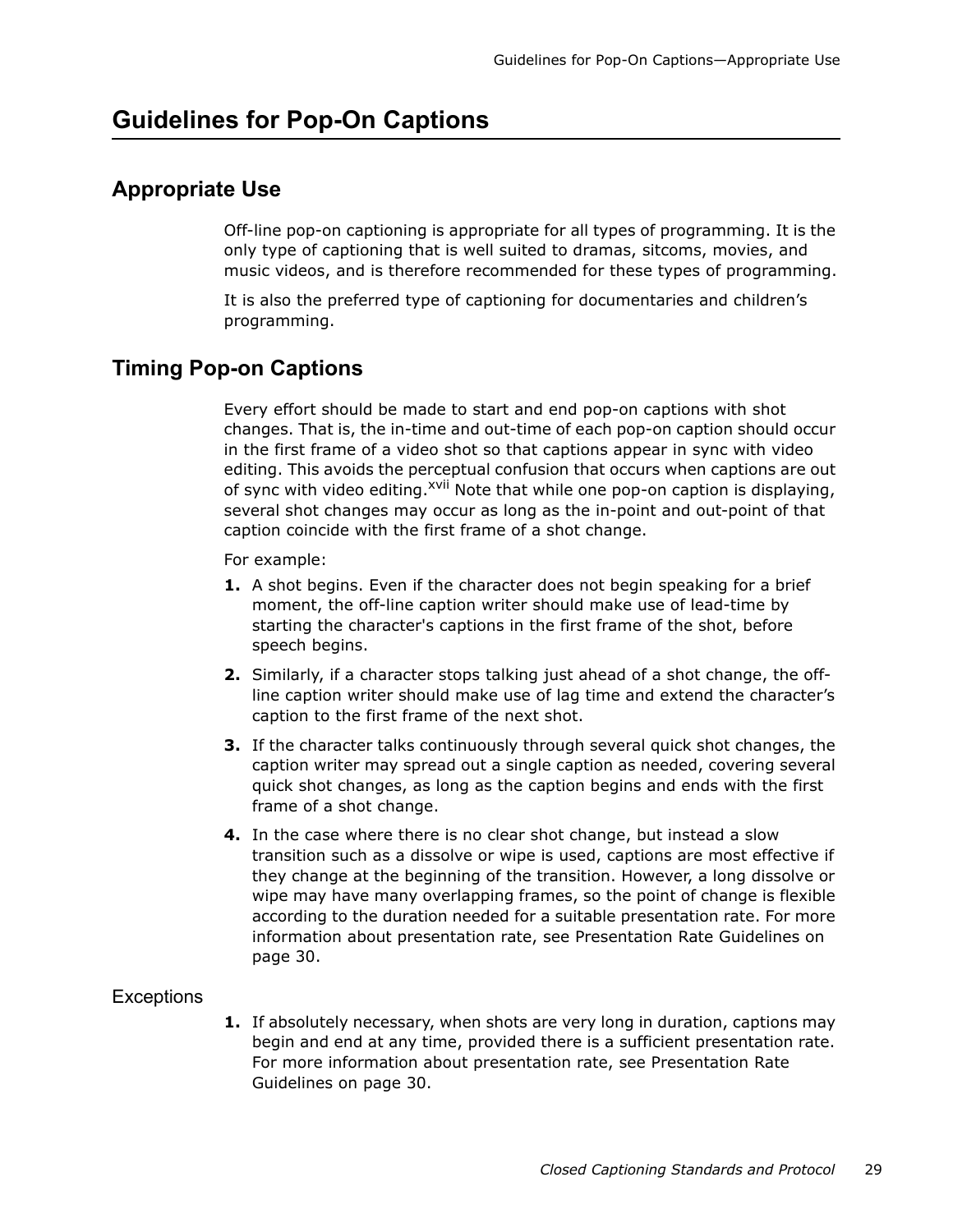**2.** Every attempt must be made to structure pop-on captions according to the rules of division outlined under [Caption Structure](#page-39-0) on page [34.](#page-39-0) In rare cases, a caption may begin or end away from a shot change if absolutely unavoidable in order to provide correct caption structure within the appropriate presentation rate.

# <span id="page-35-2"></span><span id="page-35-0"></span>**Presentation Rate**

Off-line caption writers should follow these presentation rate guidelines for pop-on captions:

- Allow a minimum of 1.5 seconds duration for each 32 characters of text.
- Allow a minimum of two seconds duration to display the last 32 characters of text before blanking or moving captions.
- Do not display any caption for less than one second.
- The maximum presentation rate should be three seconds duration for each 32 characters of text.

## <span id="page-35-1"></span>When Speech is Very Fast

When speaking, a person may put out 250 or more words per minute. In captioning, verbatim text at this rate can be technically difficult to display and virtually impossible to read. If captions are so fast that they are unreadable, they are self-defeating and unacceptable. What's more, reading captions is different from reading printed material, where text can be studied and reviewed at the reader's pace. A TV viewer gets only one chance to take in a caption while simultaneously following on-screen action, so word rate is extremely important.

A comfortable presentation rate for pop-on captions falls under 200 words per minute, which is also an acceptable reading pace for most adults. The presentation rate guidelines above accommodate this.

Closed captions should, to the greatest extent possible, be verbatim representations of speech. Speech should only be reduced as a last resort, when technical limitations or limitations of duration and space will not accommodate all of the spoken words at an appropriate presentation rate. Caption writers must use great discretion when reducing speech and follow these general rules:

- Always attempt to write verbatim speech.
- Always avoid rephrasing. Rather, remove only unnecessary words.
- Always match the complexity and meaning of all obvious speech and sound.<sup>xviii</sup>
- Do not edit passages from religious scripture, literary passages, direct quotes, and so on.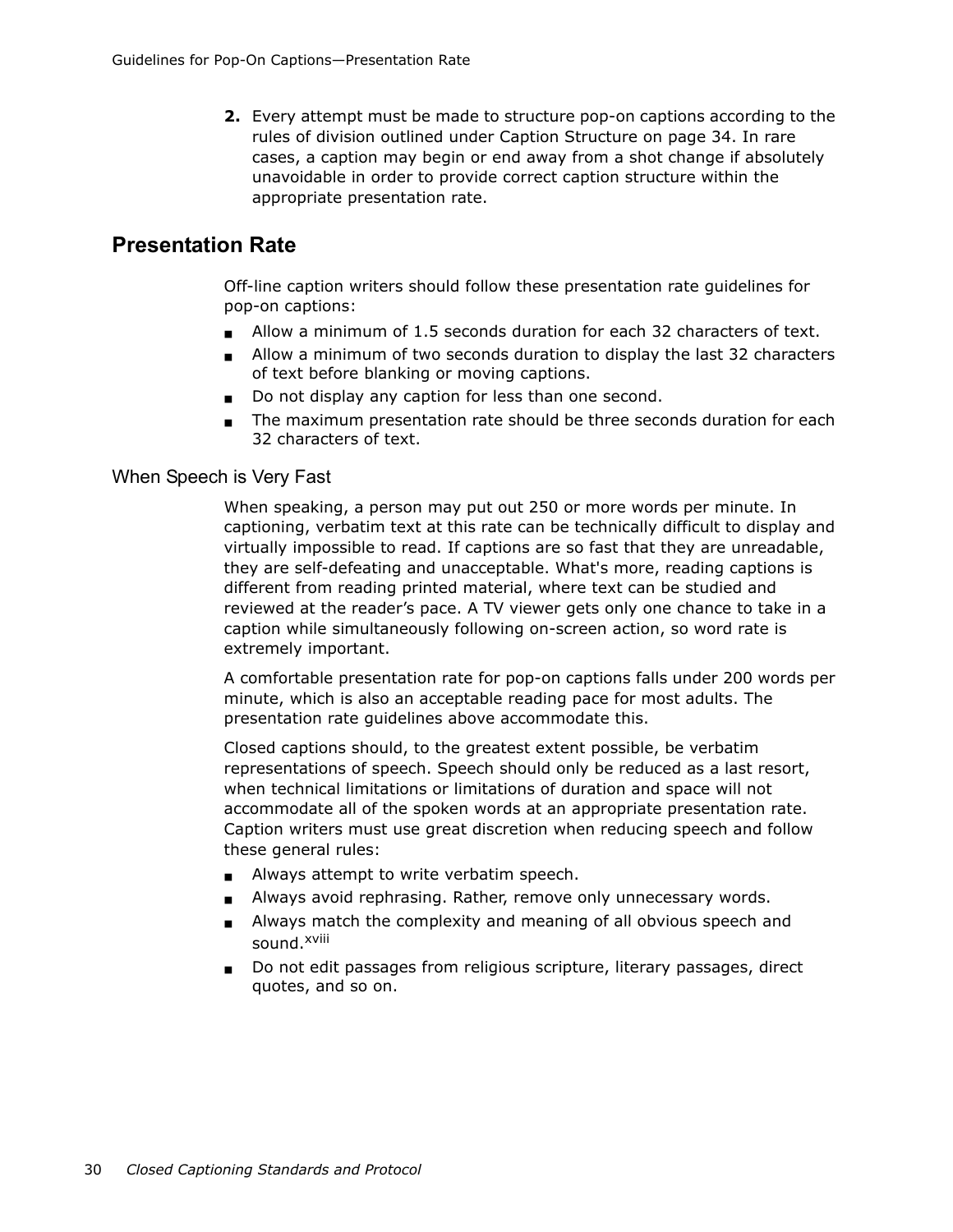#### **EXAMPLES**

#### **1. VERBATIM:**

<span id="page-36-0"></span>HE BOUGHT A WRENCH AND HE BOUGHT A HAMMER AND A SCREWDRIVER AND A DRILL.

#### **EDITED CORRECTLY:**

HE BOUGHT A WRENCH, A HAMMER, A SCREWDRIVER, AND A DRILL.

#### **EDITED INCORRECTLY:**

 HE BOUGHT MANY HAND TOOLS.

#### **2. VERBATIM: (FOUR CAPTIONS)**

i. WOULD YOU LIKE SOMETHING TO EAT? ii. NOTHING AT ALL, THANKS. iii. ARE YOU SURE? iv. YES, QUITE SURE.

#### **EDITED CORRECTLY: (FOUR CAPTIONS)**

- i. SOMETHING TO EAT?
- ii. NOTHING, THANKS.
- iii. SURE?
- iv. YES.

#### **EDITED INCORRECTLY:**

- i. WOULD YOU LIKE SOMETHING TO EAT?
- ii. NO THANKS.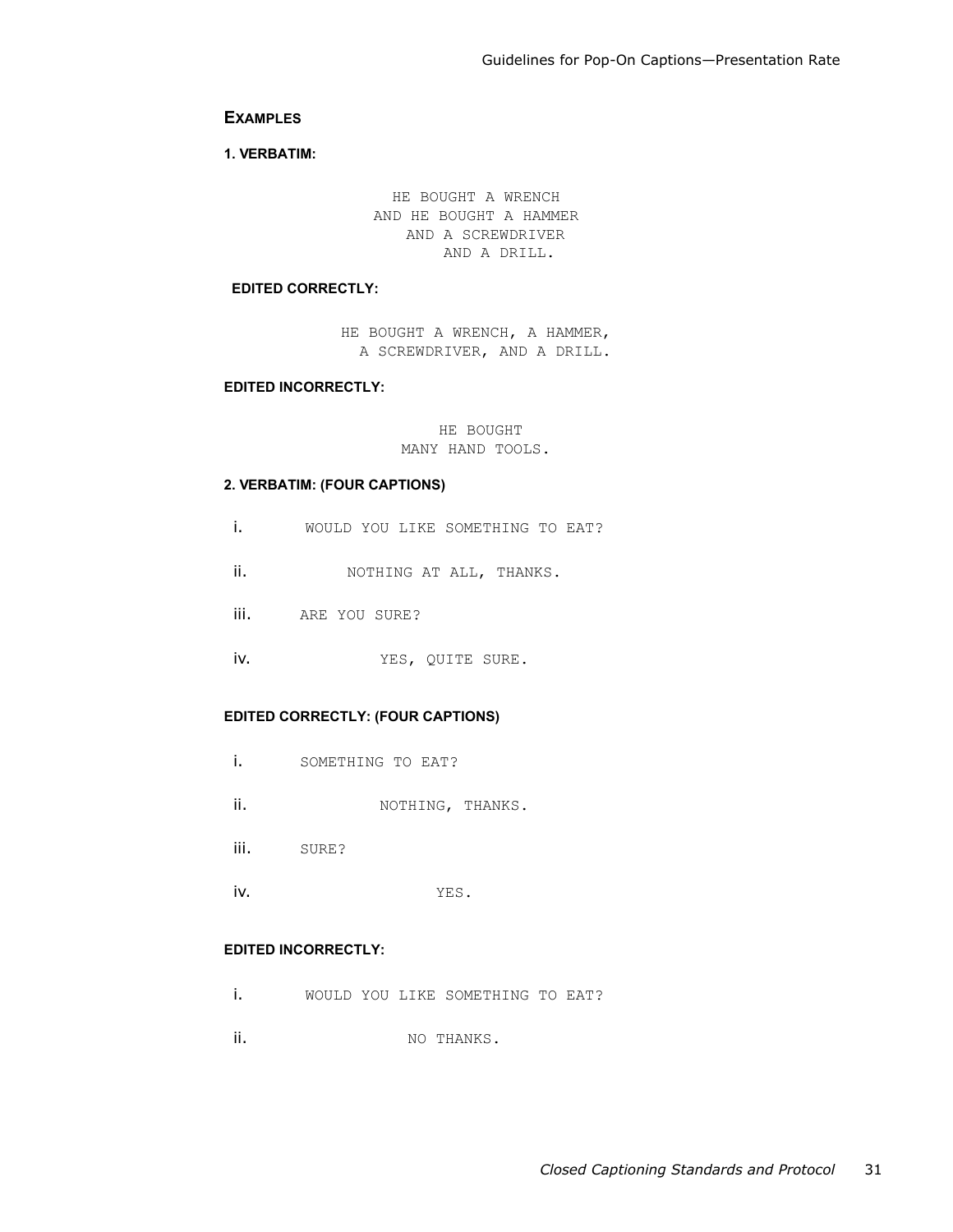#### **4. VERBATIM:**

<span id="page-37-3"></span>THEY SAID THEY WERE GOING TO THE COLLEGE.

 THAT'S WHAT THEY SAID. I BELIEVED THEM.

#### **EDITED CORRECTLY: (TWO CAPTIONS)**

i. THEY SAID THEY WERE GOING TO THE COLLEGE.

ii. The DELIEVED THEM.

#### **EDITED INCORRECTLY:**

I BELIEVE THEY WERE GOING TO THE COLLEGE.

#### <span id="page-37-2"></span>When Speech is Very Slow

If dialogue is exceptionally slow and there are long pauses, or if the shots are extremely long in duration, the caption writer may synchronize captions with speech and leave blanks between them, using ellipses where appropriate. For more information, see [Ellipses on page 17](#page-22-0). Indicate long pauses with a descriptive caption where appropriate. For more information, see [Silence on](#page-29-0)  [page 24.](#page-29-0)

### **Caption Shape**

<span id="page-37-1"></span><span id="page-37-0"></span>**1.** A pop-on caption normally appears in a pyramid or inverted pyramid shape. The text is generally centred:

i. I CAME HERE TODAY BECAUSE I NEED YOUR HELP.

- ii. THAT IS ALL I HAVE TO SAY FOR THE TIME BEING.
- **2.** Two-line captions are the norm and are preferred over long, one-line captions.<sup>xix</sup>

#### **ACCEPTABLE:**

SHE ALWAYS DROPS IN AROUND 2:00.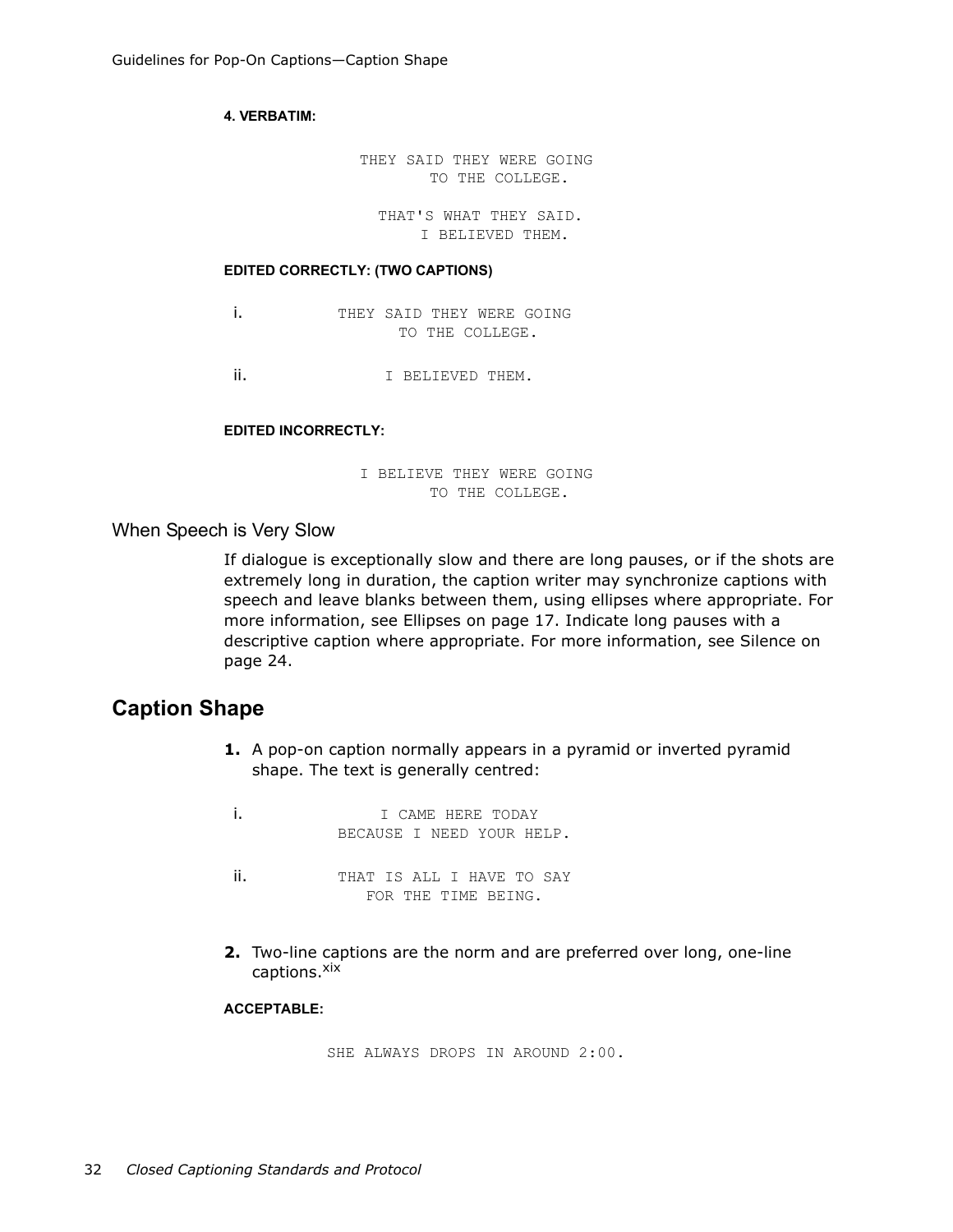#### **PREFERRED:**

SHE ALWAYS DROPS IN AROUND 2:00.

**3.** One-line captions are recommended only when a sentence is very short:

IT'S OKAY.

**4.** Three-line captions are generally avoided but may be used to avoid covering essential visual information or in dramatic work if placement is crucial for speaker identification. For more information, see [Speaker](#page-41-0)  [Identification on page 36](#page-41-0) and [On-screen Information on page 12](#page-17-0).

#### **ACCEPTABLE:**

HOW MANY YEARS WERE YOU AWAY FROM HOME?

#### **PREFERRED:**

 HOW MANY YEARS WERE YOU AWAY FROM HOME?

**5.** Note the shape of the following caption. It is divided correctly according to grammar, but the appearance is awkward.

> IT'S A VERY BIG HAT, BUT I'LL PUT IT ON MY HEAD JUST TO PLEASE YOU.

Although the above caption is acceptable, it is preferable to divide it into two easy-to-read captions.

i. IT'S A VERY BIG HAT,

ii. BUT I'LL PUT IT ON MY HEAD JUST TO PLEASE YOU.

**6.** If time is short, the text may be edited to create a two-line caption:

 IT'S A VERY BIG HAT. I'LL PUT IT ON TO PLEASE YOU.

**7.** If two sequential pop-on captions have the same shape and placement, a change of captions may not be detected. $^{xx}$  It is therefore essential to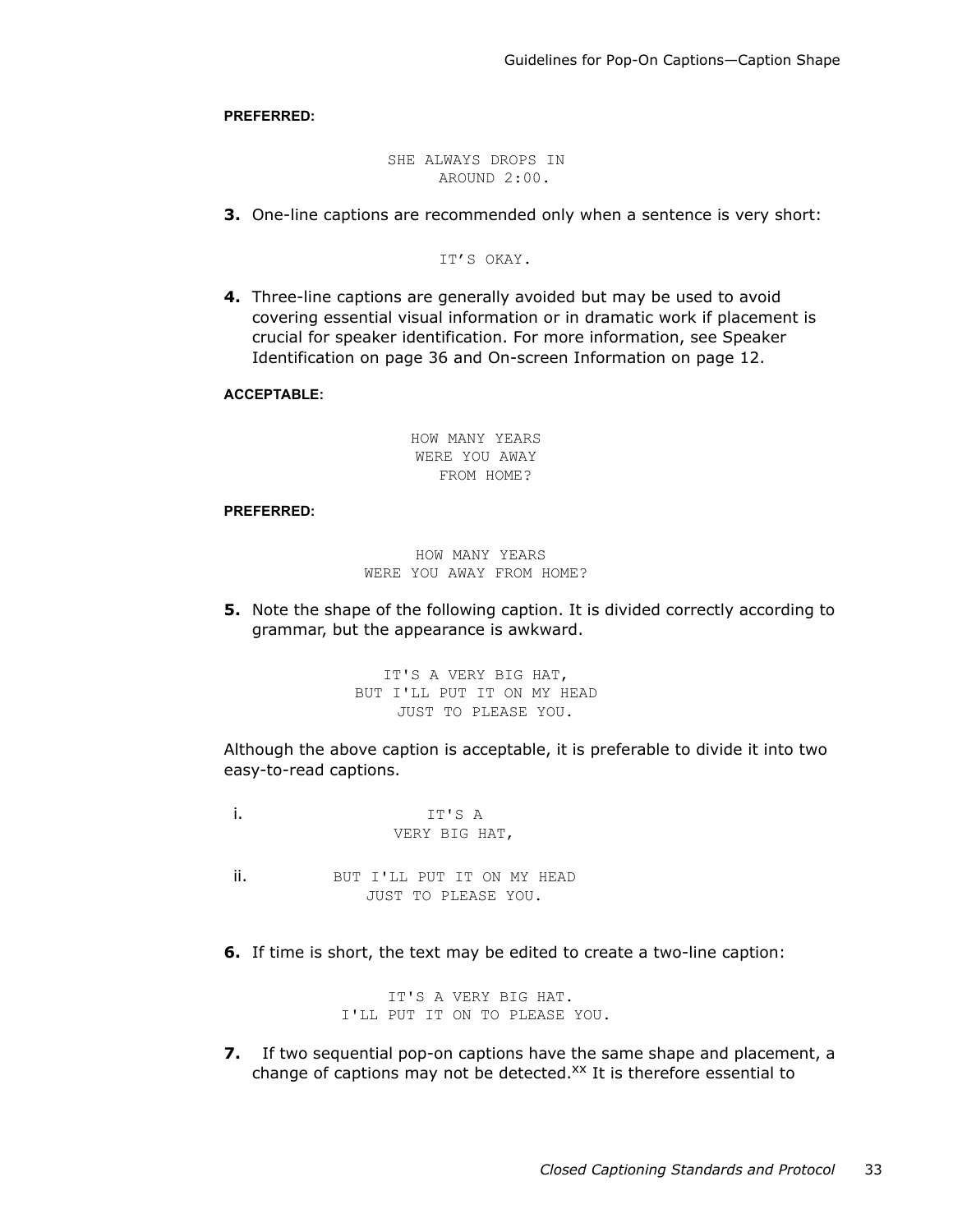<span id="page-39-1"></span>slightly vary the placement of sequential pop-on captions when their shapes are identical, while keeping them in the same area of the screen.

**8.** Very quick captions must be placed in the same area of the screen as immediately preceding captions. If the eye has to travel to a different part of the screen, either the caption or the video action will be missed.

### **Caption Structure**

<span id="page-39-2"></span><span id="page-39-0"></span>Captioning should follow the conventions and standards of normal print media to the greatest extent possible. But proper division is extremely important in pop-on captions because it makes the text easier to read quickly. Improperly divided text stops the reader so that he or she spends time re-reading instead of reading quickly and then scanning the picture.

**1.** Each new sentence should start a new caption**.**

#### **INCORRECT:**

|                 | COME ON INSIDE.<br>YOU'LL CATCH A COLD        |
|-----------------|-----------------------------------------------|
| ii.             | IF YOU STAY OUT THERE!                        |
| <b>CORRECT:</b> |                                               |
|                 | COME ON INSIDE.                               |
| . .<br>ii.      | YOU'LL CATCH A COLD<br>IF YOU STAY OUT THERE! |

**2.** Where sentences are very long, they should be divided into several captions according to grammatical breaks and natural phrasing.

#### **INCORRECT:**

|     | THE BANK CLERK, WHO WAS   |  |
|-----|---------------------------|--|
|     | ALSO A BOOKKEEPER, KEPT   |  |
| ii. | BUSY WORKING TWO<br>JOBS. |  |

#### **CORRECT:**

i. THE BANK CLERK, WHO WAS ALSO A BOOKKEEPER,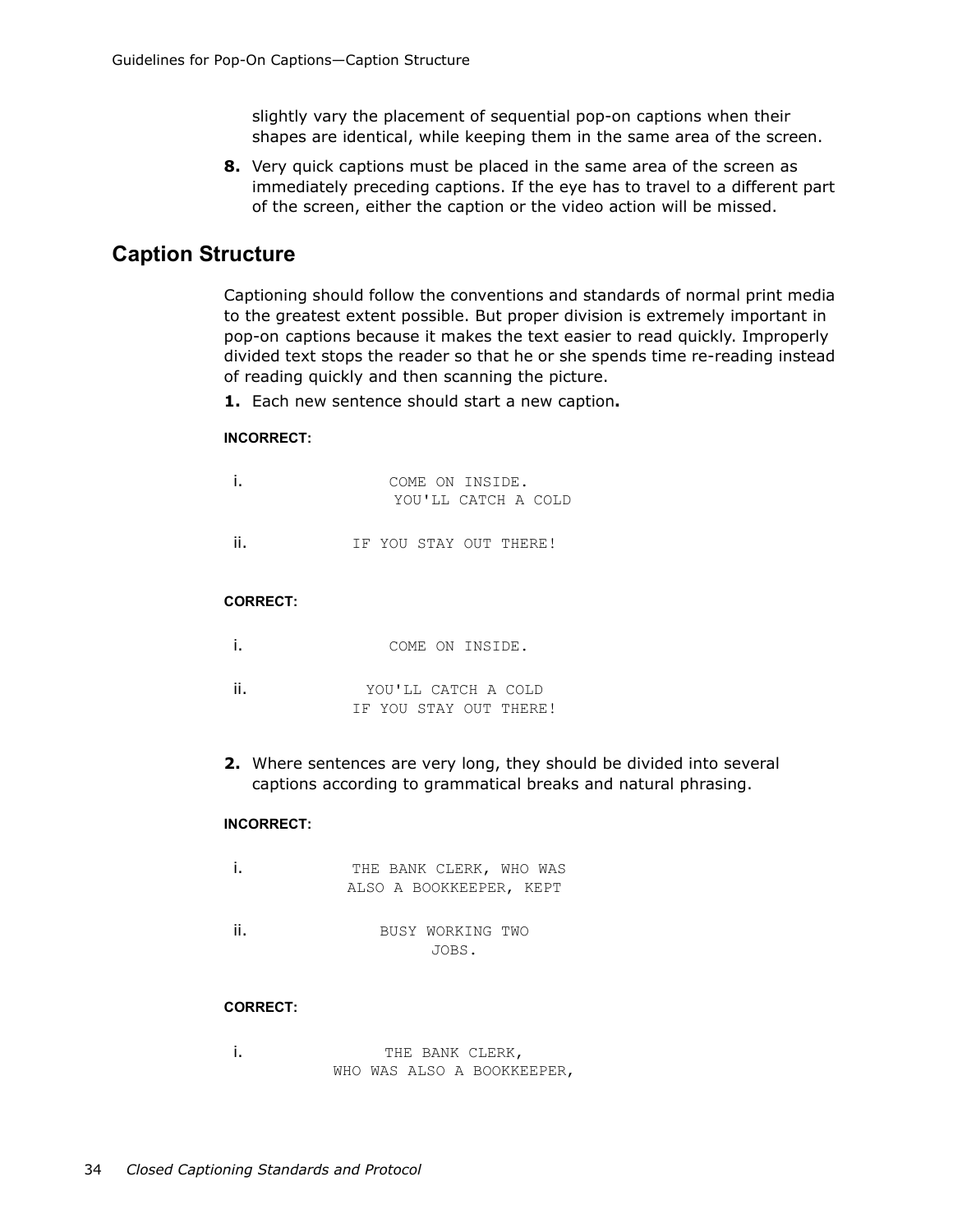ii. KEPT BUSY WORKING TWO JOBS.

**3.** If an article, preposition or conjunction begins a phrase, use it at the beginning of a new line or new caption.

#### **INCORRECT:**

HE GOT AWAY AND WITH SEVERAL HUNDRED COINS!

#### **CORRECT:**

HE GOT AWAY AND WITH SEVERAL HUNDRED COINS!

**4.** Where appropriate, make one long sentence into two or more shorter captions following the same rules of division:

|    | WHEN HE CAME    |
|----|-----------------|
|    | TO THE DOOR     |
| н. | WITH YOUR SCARF |
|    | IN HAND         |
|    |                 |
|    | I DECIDED       |

**5.** Captions may also be divided so that descriptive or modifying words stay together with the words they describe or modify.

#### **INCORRECT:**

MIMA DECIDED TO WEAR HER NEW RED COAT.

TO LET HIM IN.

**CORRECT:**

MIMA DECIDED TO WEAR HER NEW RED COAT.

**6.** Two or more sentences may occur in one caption where the sentences are very short and there is not enough time to read separate captions.

> GO FOR HELP! WHAT ARE YOU WAITING FOR?!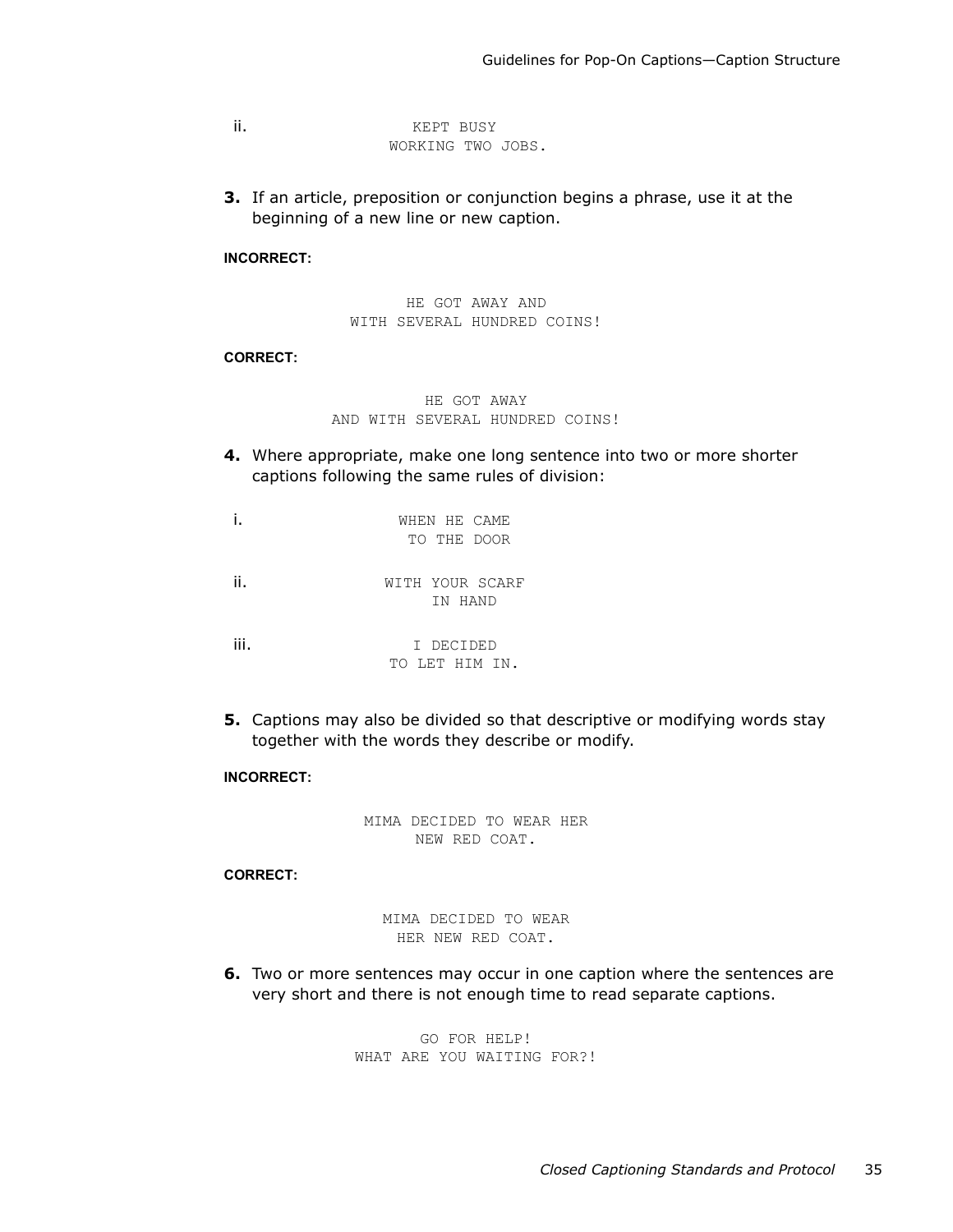### <span id="page-41-0"></span>**Speaker Identification**

#### When the Speaker is Obvious

<span id="page-41-5"></span><span id="page-41-4"></span><span id="page-41-2"></span><span id="page-41-1"></span>When there are multiple speakers on screen, it is customary to place pop-on captions to help identify who is speaking. $x^{\times i}$  A person on the left would have left-placed captions; a person on the right would have right-placed captions; a person in the centre would have centre-placed captions, and so on. Centre justification is preferred in all caption positions. Left justification is acceptable. Do not use right justification in captions. Do not use chevrons (>>) in pop-on captions.

#### When the Speaker is Not Obvious

If it is not obvious who is speaking, when characters move around the screen, when faces are indistinct, when dialogue is very fast, or when the speaker is off screen or not visible, a speaker identification should be used.<sup>Xii</sup>

- Avoid editing speech to make room for speaker identification.
- Wherever possible, put the identification on a separate line.
- Three-line captions are allowed if space and time permit.
- Use mixed case and a colon for speaker identification.
- <span id="page-41-3"></span>■ Combine the identification with a descriptive caption as needed for clarity.
- Use italics for disembodied voices with a speaker ID or description or both as needed.
- <span id="page-41-6"></span>Indicate gender whenever possible in a speaker ID.
- Indicate age of speaker if relevant.

| i.   | Young Freda:<br>VANILLA ICE CREAM<br>IS MY FAVOURITE DESSERT.                   |
|------|---------------------------------------------------------------------------------|
| ii.  | Elderly Freda:<br>VANILLA ICE CREAM<br>IS MY FAVOURITE DESSERT.                 |
| iii. | Male Narrator:<br>THE RAIN NEVER SEEMS TO STOP<br>DURING THIS SEASON.           |
| iv.  | Female Announcer:<br>LIVE, FROM THE BIG TOP,<br>HERE IS OUR HOST, MAX BAX!      |
|      | Male Loudspeaker Voice:<br>MR. AZOULAY, PLEASE COME<br>TO THE INFORMATION DESK. |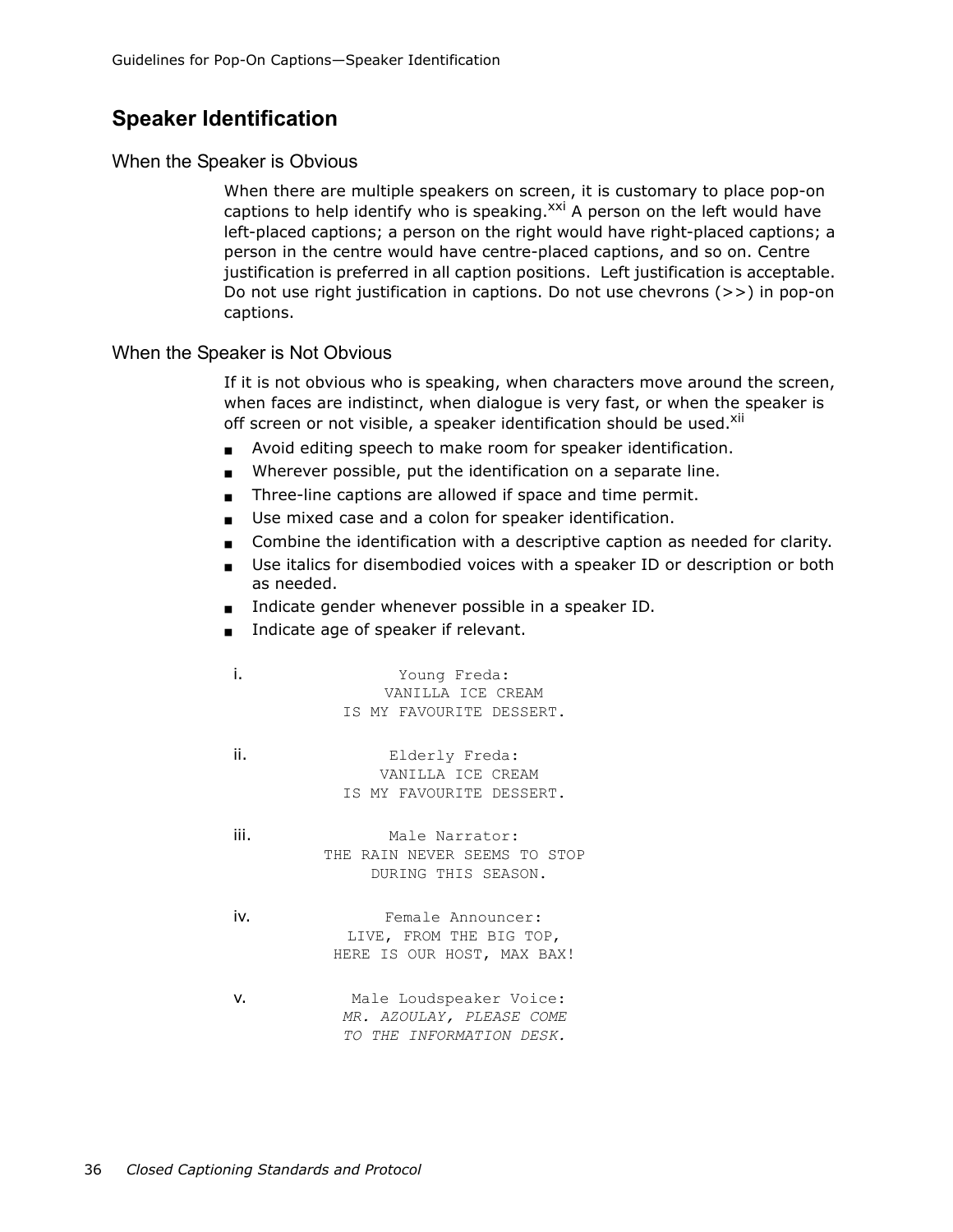| vi.   | Radio Voice: (With loud static)<br>NOW, ANOTHER HOUR<br>OF CONTINUOUS MUSIC. |
|-------|------------------------------------------------------------------------------|
| vii.  | Rita: (From the closet)<br>GET ME OUT OF HERE!                               |
| viii. | Impersonating John Wayne:<br>HOWDY, PARTNER.                                 |
| ix.   | Together:<br>HIP, HIP, HOORAY!                                               |
| x.    | Both:<br>WE LOVE YOU!                                                        |
| xi.   | Voice of Interpreter:<br>WE MUST WALK THREE MILES<br>FOR FRESH WATER.        |
|       | Note: The terms "internreter" and "tı                                        |

<span id="page-42-2"></span><span id="page-42-1"></span><span id="page-42-0"></span>e: The terms "interpreter" and "translator" are not interchangeable. Always use "interpreter" in captioning. A translator deals only with written text.

### **Multiple Captions**

Use multiple pop-on captions, displaying two or more captions simultaneously, only if the dialogue is very fast and there is insufficient time for each speaker to have a separate caption. Multiple captions must be clearly separated by space. Placement must be consistent with speaker position, and sentences must be short enough to be read quickly. Very quick captions must be placed in the same area of the screen as immediately preceding captions. If the eye has to travel to a different part of the screen, either the caption or the video action will be missed.

**1.** Multiple captions are appropriate for question and answer sequences.

 DO YOU KNOW THE ANSWER TO THE SKILL-TESTING QUESTION?

YES.

**2.** Use also where sentences are short.

i. ARE YOU BOTH THERE? YES.

YES.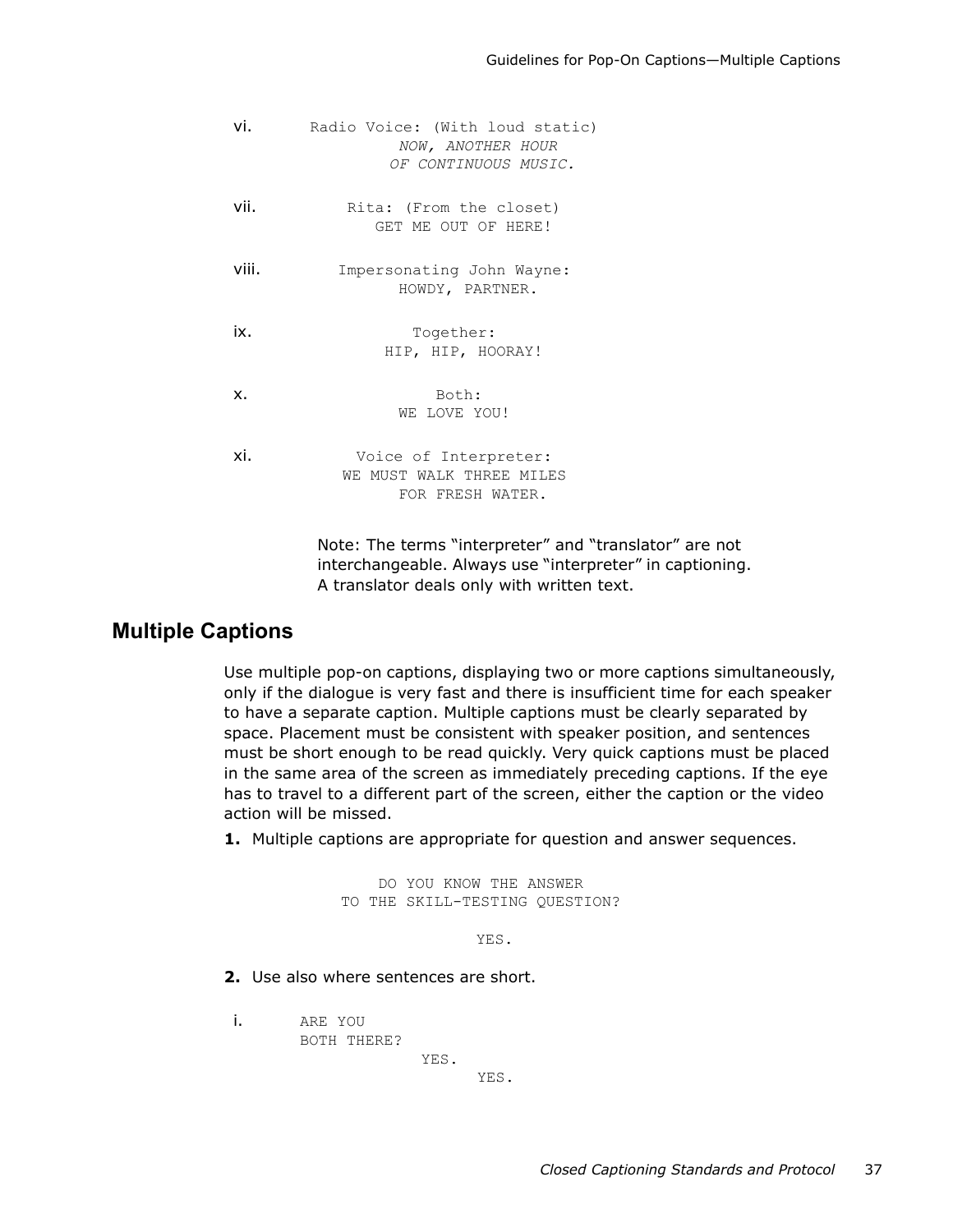ii. WHERE? HERE! AND HERE!

**3.** Use if many people are saying similar words all at once.

```
 BYE! TA-TA!
BYE!
        SEE YOU SOON!
```
**4.** Use multiple captions over a program's closing credits when it is necessary to display both caption credits and dialogue or music simultaneously.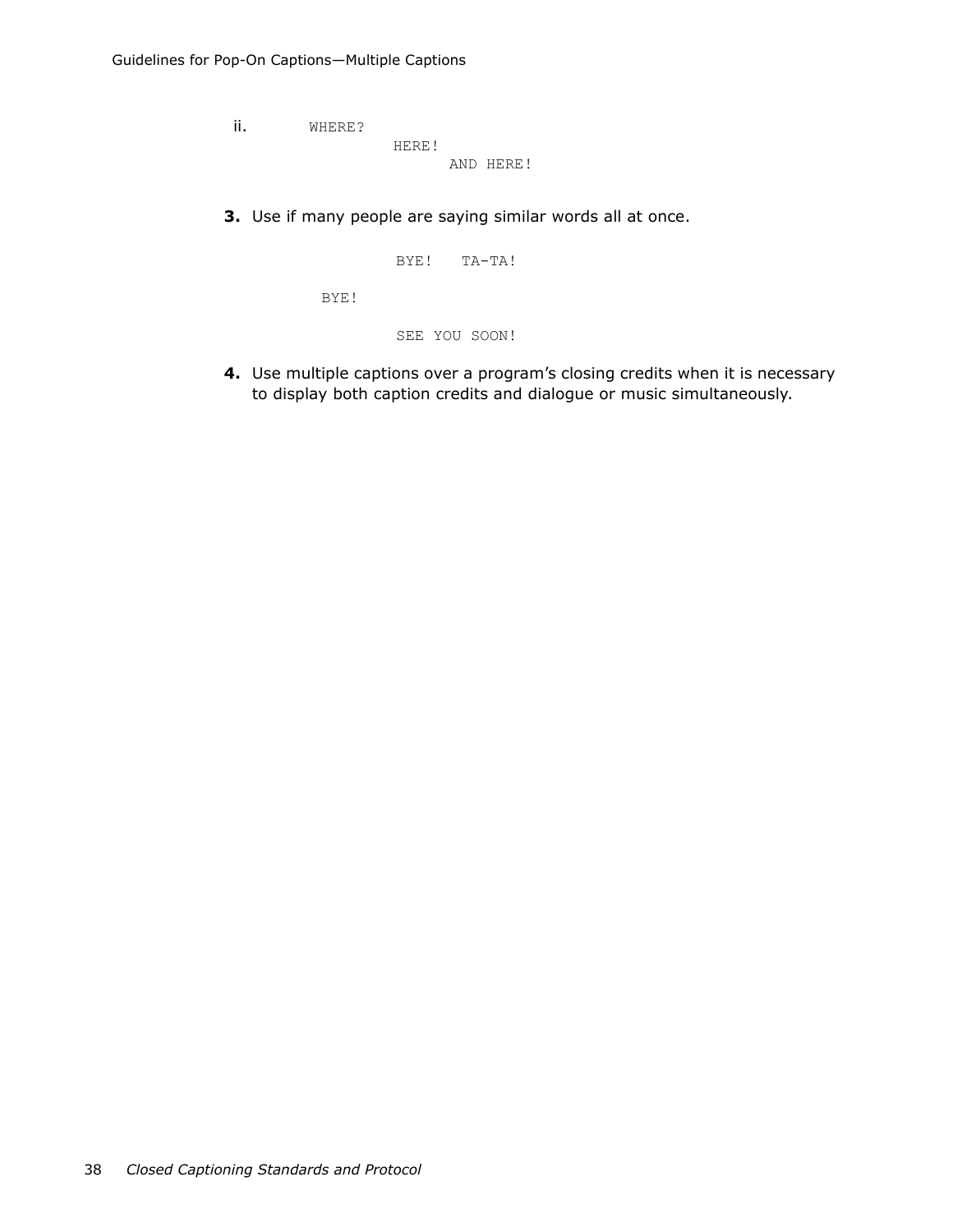## <span id="page-44-3"></span>**Guidelines for Off-Line Roll-Up Captions**

<span id="page-44-8"></span><span id="page-44-6"></span>For the most part, guidelines for off-line pop-on captions apply to off-line rollup captions. Only those guidelines and techniques that differ from pop-on are explained below.

### **Appropriate Use**

<span id="page-44-19"></span><span id="page-44-9"></span>If roll-up captions are used in the off-line situation, they should be verbatim.

<span id="page-44-18"></span><span id="page-44-16"></span><span id="page-44-15"></span><span id="page-44-13"></span><span id="page-44-12"></span>Off-line roll-up captioning is not well suited to dramas, sitcoms, movies, music videos, or children's programs, and its use for these types of programming is discouraged.

<span id="page-44-17"></span><span id="page-44-14"></span><span id="page-44-11"></span><span id="page-44-7"></span><span id="page-44-5"></span>Off-line roll-up captions are being used more and more frequently as an acceptable alternative to off-line pop-on captions. However, they are normally reserved for programs that have a live flavour such as entertainment, sports and news magazines, awards programs, and lifestyle programs. In many situations, off-line roll-up captions may be applied to other program styles; for example, when the speaking rate is extremely fast, verbatim roll-up captions may be preferable to highly edited pop-on captions. Or, when deadlines are extremely tight, roll-up captions can be prepared more quickly than pop-on captions.

### <span id="page-44-0"></span>**Appearance**

<span id="page-44-4"></span><span id="page-44-1"></span>Off-line roll-up captions generally scroll in two- or three-line blocks at the bottom of the screen and are left justified with far left placement. However, if there are continual keys or graphics at the bottom of the screen, a two-line roll-up may be placed above the key area or at the top of the screen. Avoid covering characters' eyes when using top-of-screen captions. Two-line roll-up captions may also scroll anywhere on the screen as required to avoid covering other essential visual information. For more information, see [On-screen](#page-17-0)  [Information on page 12](#page-17-0).

If roll-up captions change placement, be sure that the last roll-up line in a segment has an appropriate presentation rate before blanking and changing position. For more information, see [Timing Off-line Roll-up Captions on](#page-45-0)  [page 40.](#page-45-0)

In off-line roll-up captions, a new line is required for every new sentence and every new speaker. The words within a sentence simply wrap at the end of each 32-character line.

<span id="page-44-10"></span><span id="page-44-2"></span>Each new speaker is indicated with a double chevron  $(>)$ , and when it is not clear to the viewer who is speaking, the name of the speaker should be indicated if known.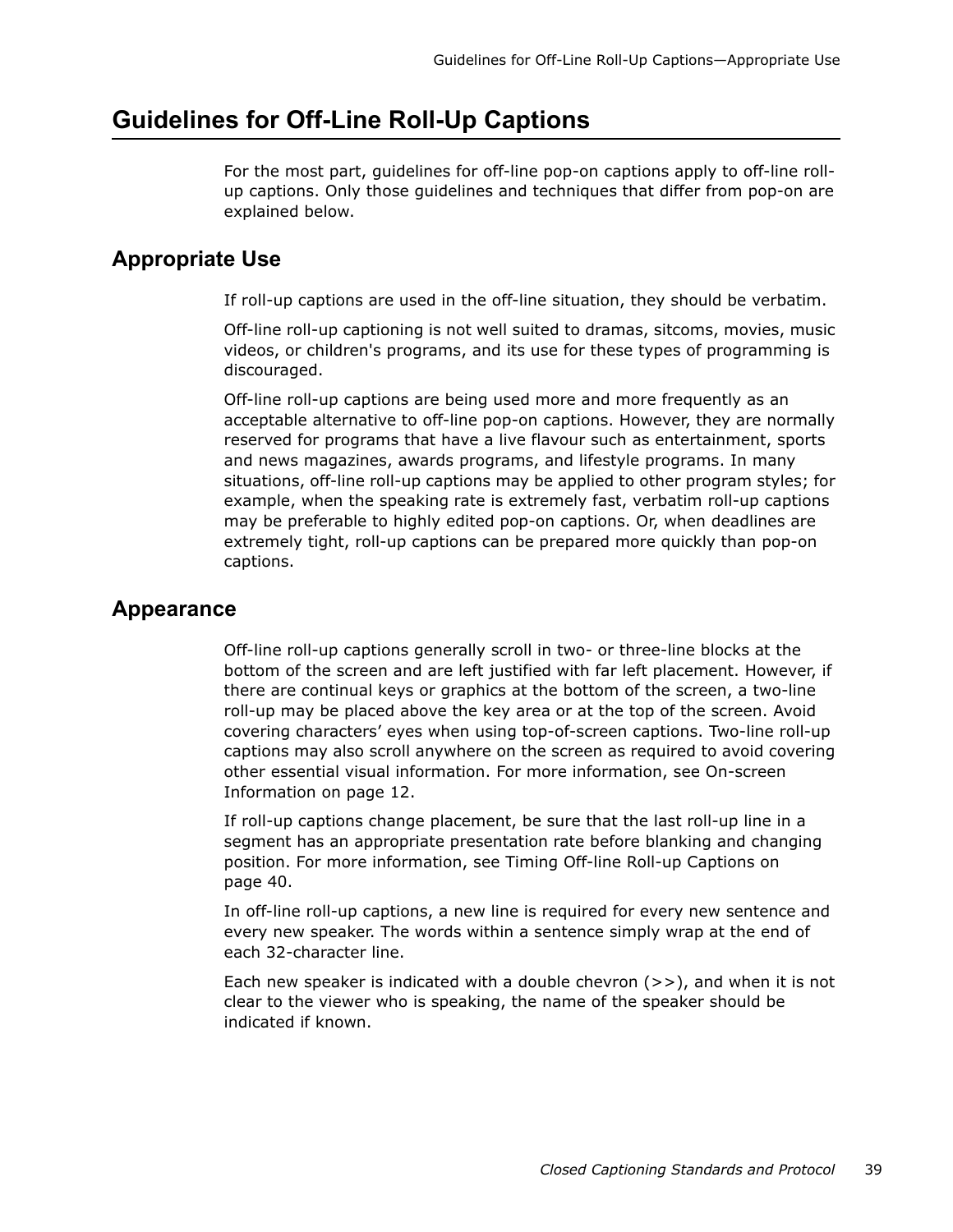### Example

```
>> Mary: HI ABDUL!
SORRY I'M LATE.
I WAITED AND WAITED FOR THE BUS
TODAY, AND AFTER ALL THAT, I HAD
TO STAND ALL THE WAY HERE!
>> Postman: EXCUSE ME, YOU ARE
BLOCKING THE SIDEWALK!
>> Mary: BOY, HE'S IN A HURRY!
>> Abdul: HE SURE IS!
('60s rock song:
Piano introduction)
\Box HEY MR. POSTMAN,
LOOK AND SEE \Box\Box IF THERE'S A LETTER,
A LETTER FOR ME \Box\Box MR. POSTMAN \Box(Song continues in background)
(Dog barking)
>> Abdul: THAT'S WHY HE'S IN
SUCH A HURRY!
FLUFFY IS AFTER HIM!
```
### <span id="page-45-0"></span>**Timing Off-line Roll-up Captions**

<span id="page-45-1"></span>Where dialogue is particularly fast, captions should not be hurried; they should scroll evenly, using lag and lead time to accommodate an even pace. Roll-up captions overlap shot changes in order to maintain a consistent pace and an acceptable presentation rate.

#### Presentation Rate

Off-line caption writers should follow these presentation rate guidelines for roll-up captions:

- Allow an approximate duration of one second for each 32 characters of text.
- Allow a minimum of two seconds duration to display the last 32 characters of text before blanking or moving captions.
- Do not display any caption for less than 20 frames.
- <span id="page-45-3"></span>■ The maximum presentation rate should be three seconds duration for each 32 characters of text.

### <span id="page-45-2"></span>**Music and Sound**

Music descriptions do roll up in roll-up captioned programs but follow pop-on rules of division.

```
('60s rock song:
Piano introduction)
```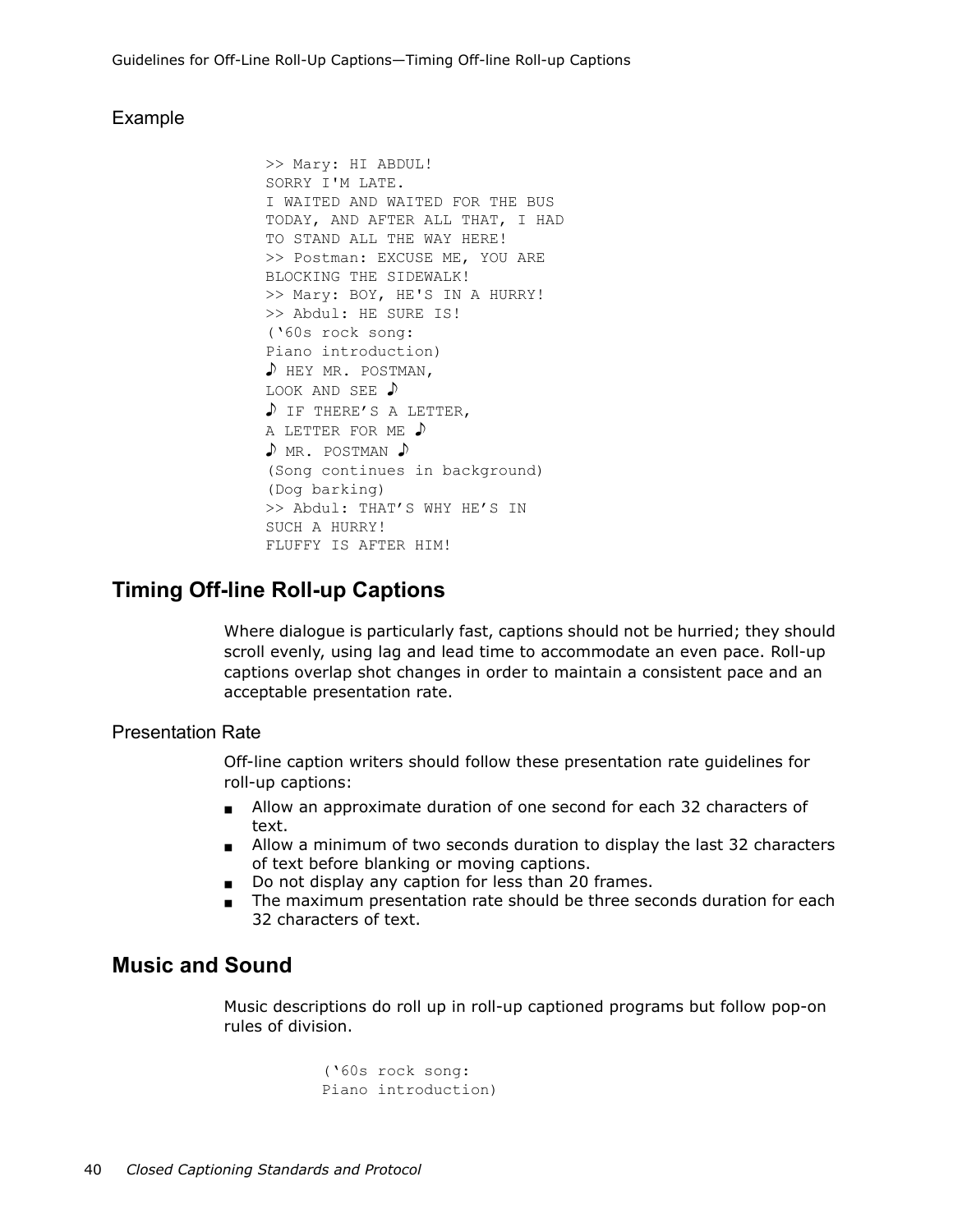Pop-on captions must be applied during lengthy lyric passages, even within a roll-up captioned program. Lyrics can roll up on screen only when they are unusually fast or when there are just a few lines of singing interspersed with conversation. Roll-up lyrics should follow the same conventions as pop-on lyrics, so music notes must appear at the beginning and end of each lyrical phrase, not with each captioned line.

#### **CORRECT:**

 $\triangle$  HEY, MR. POSTMAN, LOOK AND SEE  $\Box$ IF THERE'S A LETTER, A LETTER FOR ME  $\Box$  $\sqrt{MR}$ . POSTMAN  $\sqrt{MR}$ 

#### **INCORRECT:**

 $\Box$  HEY, MR. POSTMAN,  $\Box$  $\Box$  LOOK AND SEE  $\Box$  $\Box$  IF THERE'S A LETTER,  $\Box$  $\Box$  A LETTER FOR ME  $\Box$  $\Box$  MR. POSTMAN  $\Box$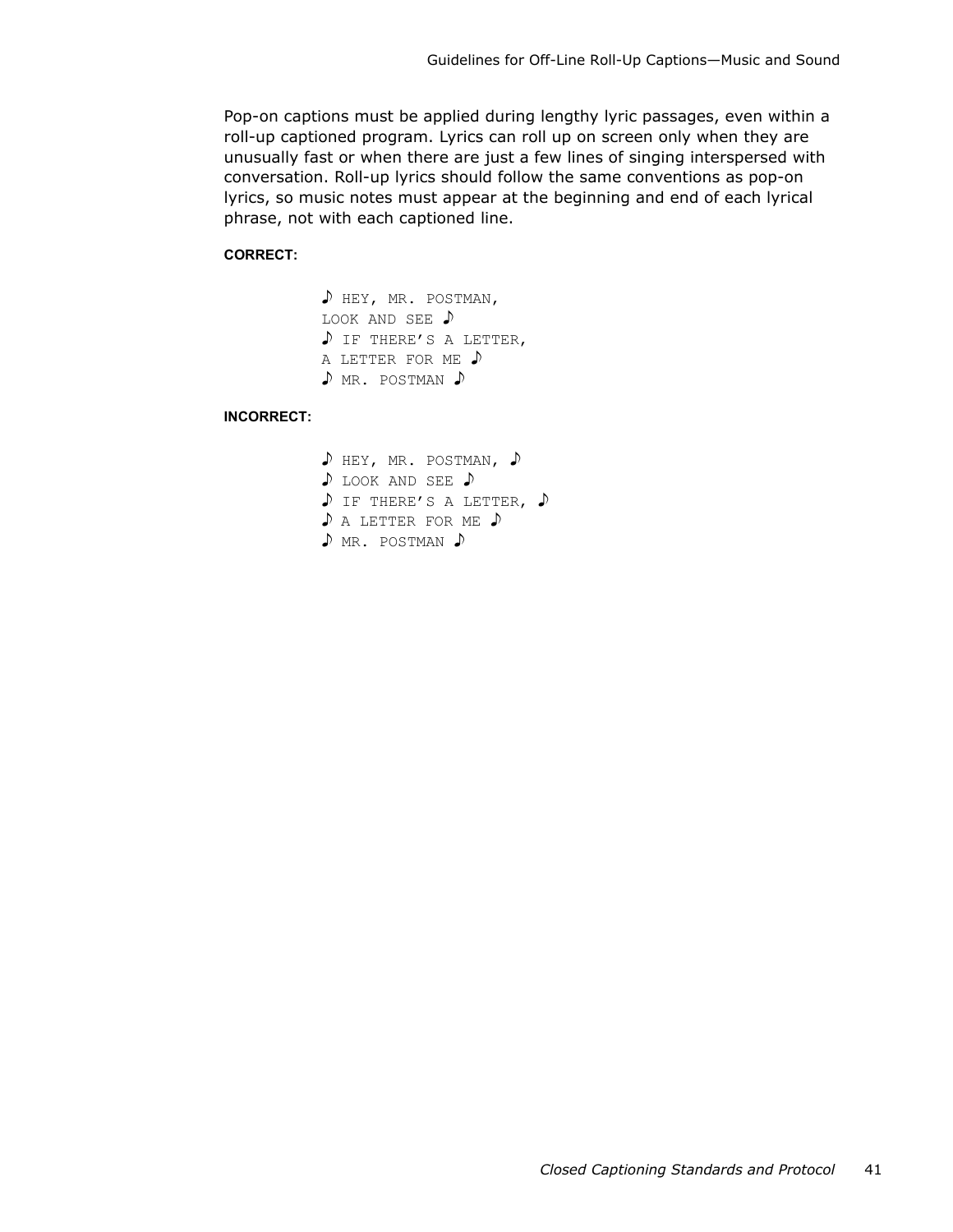Guidelines for Off-Line Roll-Up Captions—Music and Sound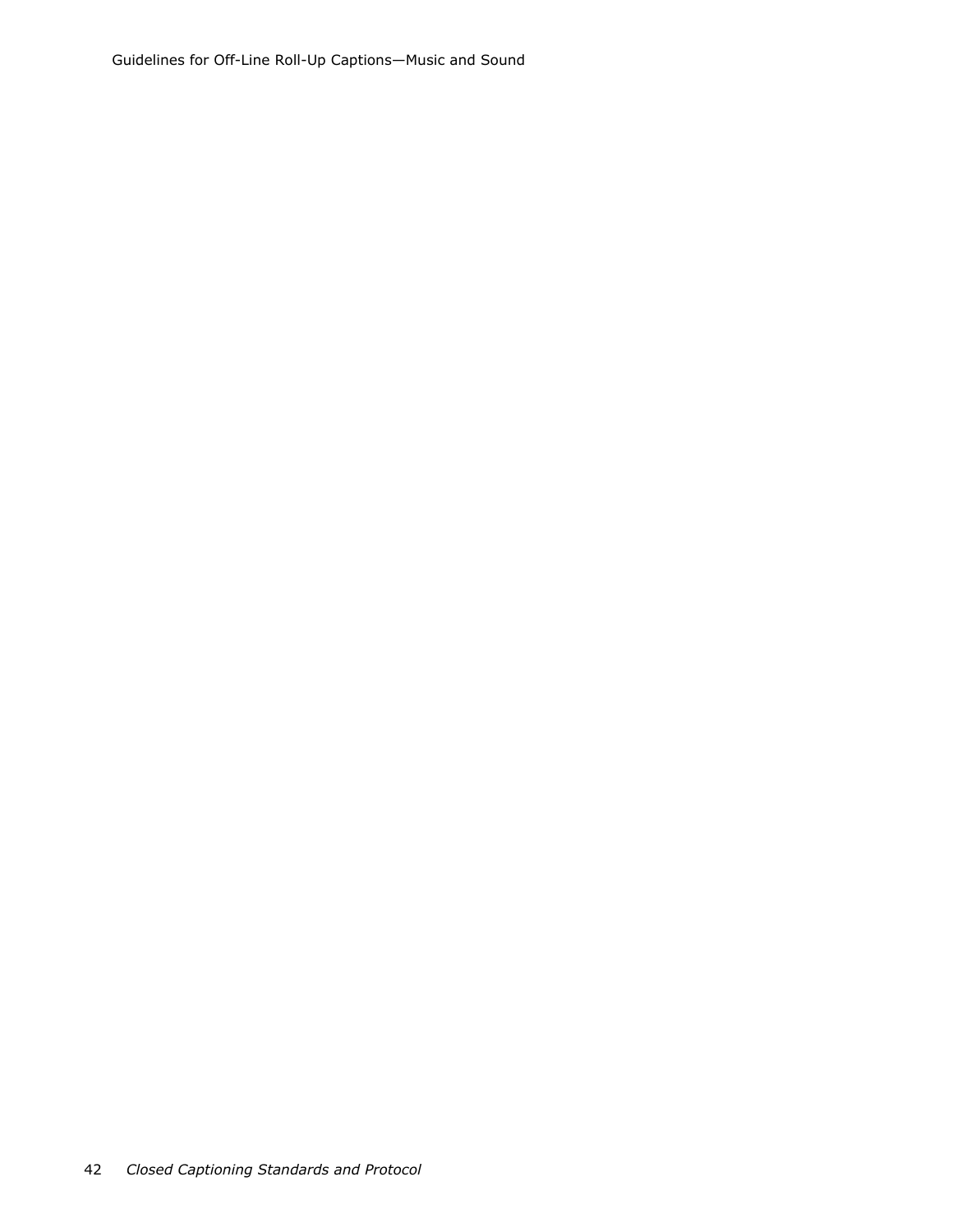## <span id="page-48-2"></span>**Guidelines for On-Line Real-Time Captions**

<span id="page-48-5"></span><span id="page-48-4"></span>Real-time captioning should follow the conventions and standards of normal print media and of off-line captioning to the greatest extent possible.

Real-time captioning suppliers should adhere to specific guidelines so that there is continuity and consistency of style within every program, even when captioned by different caption stenographers.

### **Appropriate Use**

<span id="page-48-17"></span><span id="page-48-15"></span><span id="page-48-12"></span><span id="page-48-6"></span>Real-time captioning is the only method that enables the closed captioning of live news, sports, and other live events programming. For information about application to specific types of programming, see page [46](#page-51-0).

<span id="page-48-16"></span><span id="page-48-14"></span><span id="page-48-13"></span><span id="page-48-11"></span><span id="page-48-10"></span><span id="page-48-9"></span>Real-time captioning is not well suited to dramas, movies, sitcoms, music videos, children's programs, or documentaries, and its use for these types of programming is discouraged. However, in the rare situation that these types of programming are not available with captions when captions have been promised, and if there is no time to produce off-line or live-display captions, it is advisable to apply real-time captioning rather than to have no captions at all.

### <span id="page-48-8"></span>**Presentation and Position of Captions**

<span id="page-48-0"></span>Ideally, real-time captions appear in a three-line roll-up format at the bottom of the screen. This allows the maximum presentation rate for ease of reading by viewers.

<span id="page-48-3"></span>However, in many cases, to avoid covering graphics, keys, and other essential visual information, captions will have to be moved to another location and displayed in a two-line roll-up. When captions change positions, be sure that the last caption in a segment has at least a two-second duration before blanking and changing position.

<span id="page-48-7"></span>Captions are limited to 32 characters per line of captions.

Every new sentence and every new speaker should begin on a new line for ease of reading.

Captions must be blanked off the screen prior to entering a television commercial frame, and the encoder must be put in pass mode so as not to interfere with post-production commercial captions.

### **Editing**

<span id="page-48-18"></span><span id="page-48-1"></span>In the case of real-time captioning, caption stenographers should strive for verbatim transcription.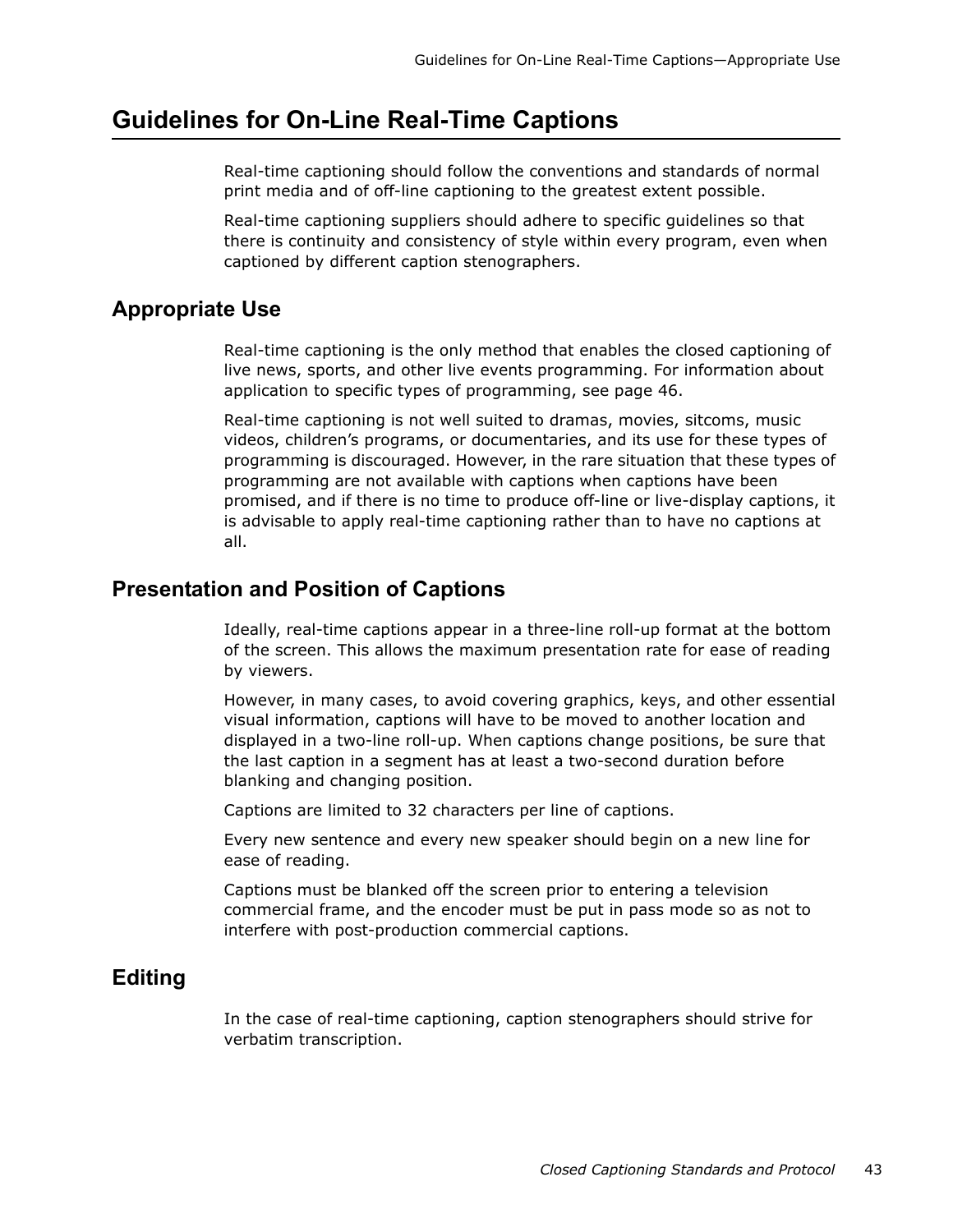<span id="page-49-7"></span>There will be times, however, when due to the speed or density of material, verbatim captions may not be possible, and it will be necessary to omit words. Nevertheless, caption stenographers must endeavour to include all pertinent information and maintain the original meaning and flavour of what is being said.

<span id="page-49-6"></span>Also, editing is sometimes necessary when names or terminology are not present in the caption stenographer's dictionary. But rather than editing out a name or term or changing it to a generic "he," "she," or "it," the captioning stenographer should endeavour to fingerspell the name or term the first time it occurs and then, if necessary, edit what follows to catch up.

**VERBATIM:** (spoken very quickly, without the word "Frusalis" in the caption stenographer's dictionary):

> <span id="page-49-3"></span><span id="page-49-2"></span><span id="page-49-1"></span>>> I TOLD MRS. FRUSALIS MANY, MANY TIMES THAT I REALLY DIDN'T THINK THAT IT WAS NECESSARY THAT HER HUSBAND, MR. FRUSALIS, CONTINUALLY PARK THEIR VEHICLE IN FRONT OF OUR ENTRANCEWAY.

#### **EDITED CORRECTLY:**

>> I TOLD MRS. FRUSALIS MANY TIMES THAT I REALLY DIDN'T THINK IT NECESSARY THAT HER HUSBAND CONTINUALLY PARK THEIR VEHICLE IN FRONT OF OUR ENTRANCE.

#### **EDITED INCORRECTLY:**

>> I TOLD HER MANY, MANY TIMES THAT I REALLY DIDN'T THINK IT WAS NECESSARY THAT HER HUSBAND CONTINUALLY PARK THEIR VEHICLE IN FRONT OF OUR ENTRANCEWAY.

#### <span id="page-49-5"></span><span id="page-49-0"></span>**Music**

<span id="page-49-4"></span>Lyrics should be written for all songs to the extent that the words are discernible. Music notes are necessary at the beginning and end of each lyrical phrase (not each new line of text) to indicate that the lines are being sung and not spoken.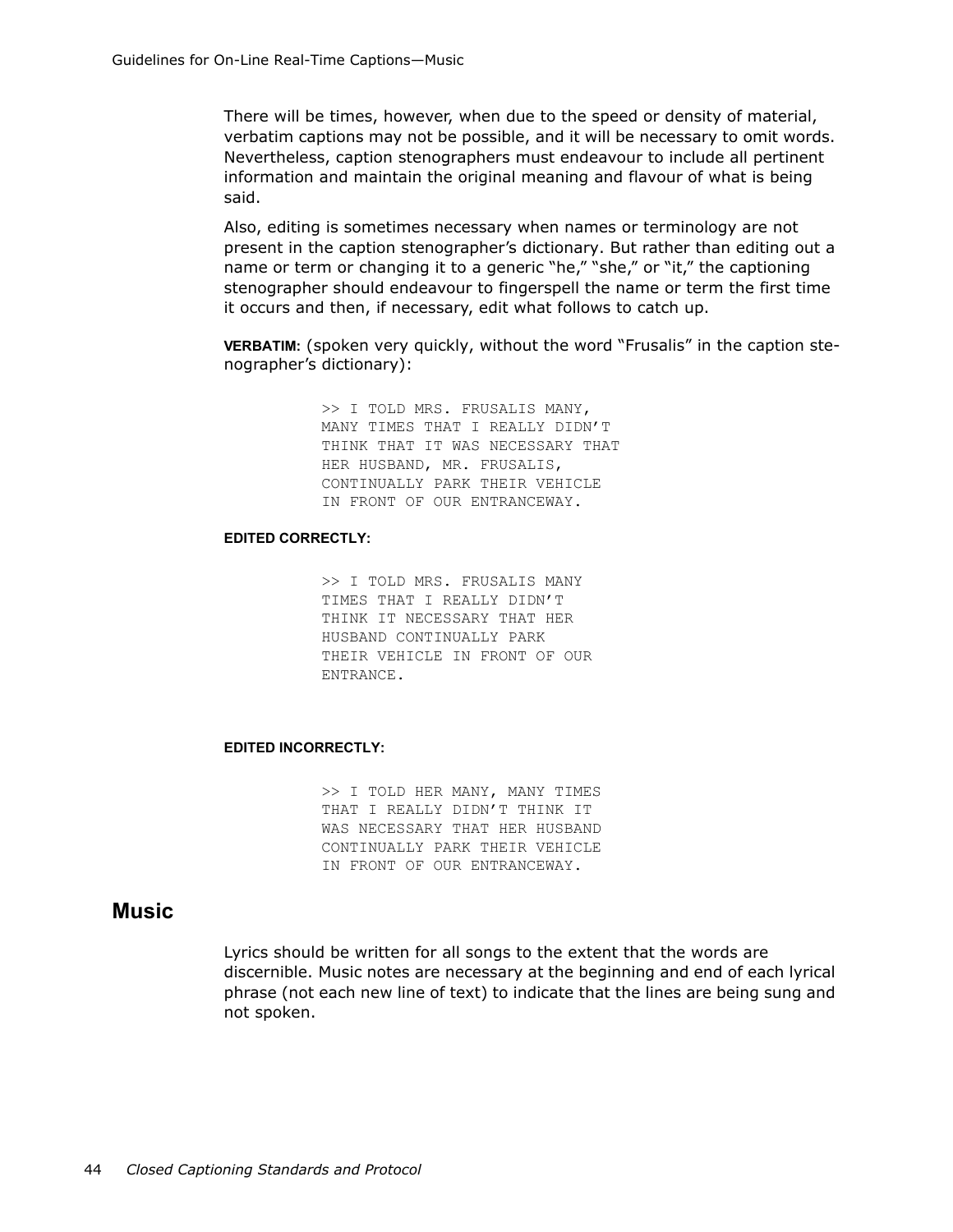For lyrics:

 $\Box$  THE ROLLING SEA IS SO BLUE  $\Box$  $\Box$  I MISS THE SEA AND I MISS YOU  $\sqrt{ }$ 

When lyrics cannot be discerned, a parenthetical description should be used. Whenever possible, a description is preferred to the parenthetical "(Music)":

```
('60s rock instrumental)
```
For more information, see [Music Shows on page 46.](#page-51-1)

### **Non-Speech Parenthetical Information**

Captions must provide audio information beyond just the spoken word. Because of the fast pace of real-time captioning, the caption stenographer has only a split second to realize the need for a non-speech parenthetical and determine what that parenthetical should say. This can be extremely difficult to incorporate during live captioning.

Depending on the type of program being captioned, there are certain nonspeech parentheticals that occur on a regular basis (i.e., instrumental music, applause, cheering, sirens) and these types of parentheticals should always be included. Whenever possible, the caption stenographer should also strive to incorporate other non-speech parenthetical information according to the guidelines for off-line captioning. For more information about descriptive captions, see [Descriptive Captions: Non-Speech Information on page 19](#page-24-0).

<span id="page-50-3"></span>Parenthetical information should be in mixed case and enclosed in parentheses to distinguish it from spoken information. If parenthetical information is popped-on the screen, extreme care must be taken to allow sufficient time to read the previous roll-up captions.

### **Speaker Identification**

<span id="page-50-4"></span><span id="page-50-1"></span><span id="page-50-0"></span>A double chevron (>>) must be used to indicate each new speaker. When the name of the speaker is known, it should be included in mixed case followed by a colon. Guests and others are designated using first and last names. People commonly associated with a broadcast are generally designated using first names only.

>> Anne: GOOD EVENING.

In many instances, graphics containing speaker identifications are covered by real-time captioning. Caption stenographers must endeavour to insert these identifications into the captions whenever possible, depending on the speed and complexity of the broadcast.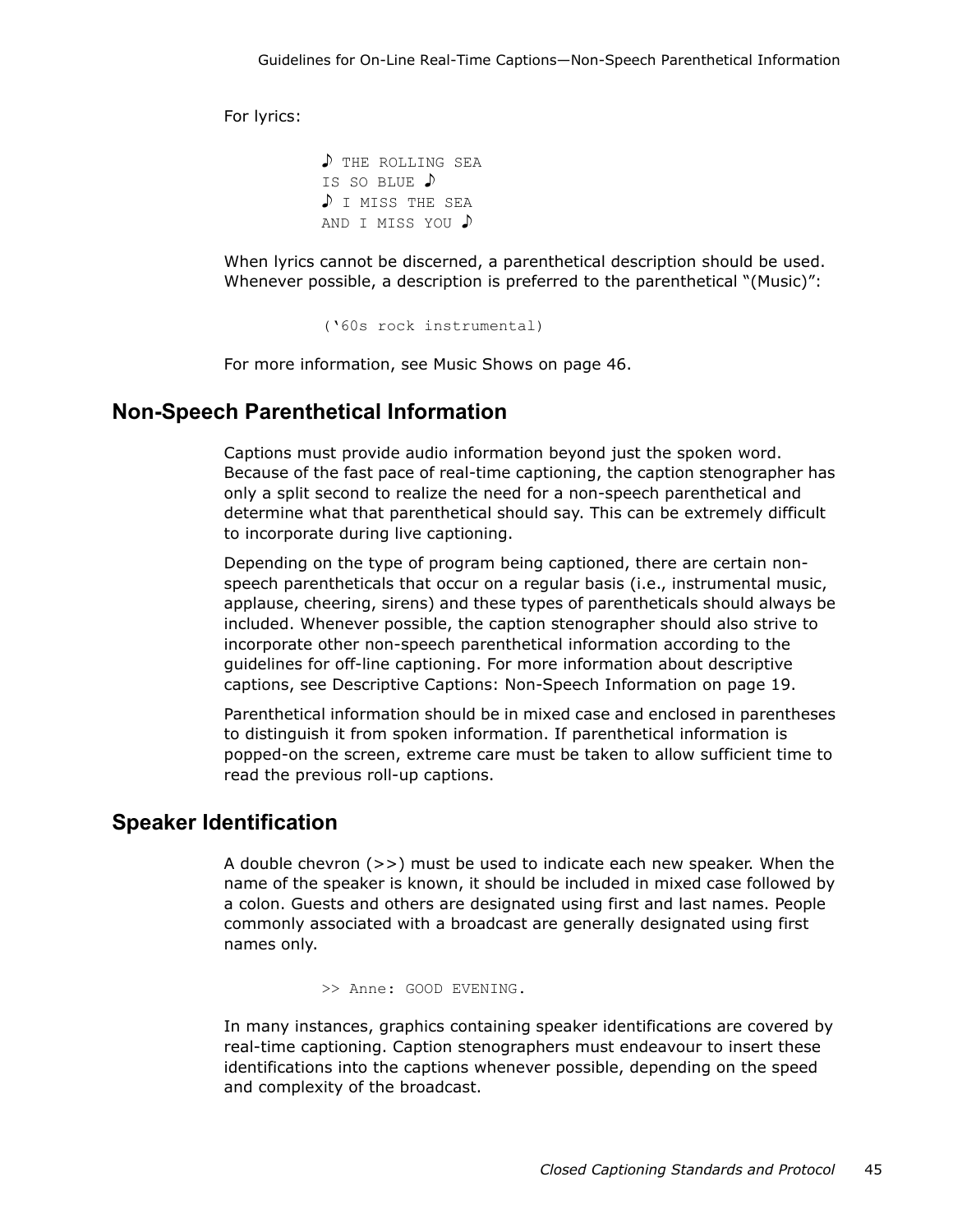## <span id="page-51-0"></span>**Specific Programming**

#### Awards Shows

<span id="page-51-6"></span><span id="page-51-3"></span><span id="page-51-2"></span>Care must be taken not to cover the graphics and keys with captions. During full screen graphic presentations of nominees or winners, the captions can be cleared if the verbal information is redundant. Whenever possible, lyrics from musical performances should be obtained beforehand and live-displayed.

#### <span id="page-51-1"></span>Music Shows

<span id="page-51-7"></span>Care must be taken not to cover graphics and keys with captions. Whenever possible, lyrics should be obtained ahead of time and live-displayed. As much descriptive information as possible should be provided. It is not very helpful to viewers if a program specifically about music contains only "(Music)" parentheticals. For more information, see [Music on page 44](#page-49-0).

#### <span id="page-51-8"></span>News and Talk Shows

<span id="page-51-4"></span>Because of the fast pace and density of material, a three-line roll-up at the bottom is preferred whenever possible.

#### <span id="page-51-5"></span>**Sports**

<span id="page-51-9"></span>Sports events can be the most difficult programs to caption because the commentary is frequently too fast for verbatim transcription.

For very fast-moving sports such as hockey or football, the caption stenographer may opt not to caption all the play-by-play information (e.g., "Modin shoots the puck to Sundin and it's cleared out to centre..."). But great care must be taken when using this approach. Caption stenographers cannot arbitrarily blank the screen during all play. Colour commentary and calls by officials must still be captioned, and often some play-by-play information must be included in order to provide context for the commentary and calls and to provide continuity in the captions. The caption stenographer must ensure that the viewer does not miss important information provided during play-by-play.

Care should also be taken in positioning different types of segments during a game or event. There must be consistency of placement so that the viewer can anticipate where captions will appear for different types of segments and types of play.

The captions should be positioned so as not to interfere with either the play or the graphics and keys. Care should be taken when repositioning so that captions are not being written as they are being moved. The last captioned line before blanking and changing positions must have a two-second duration.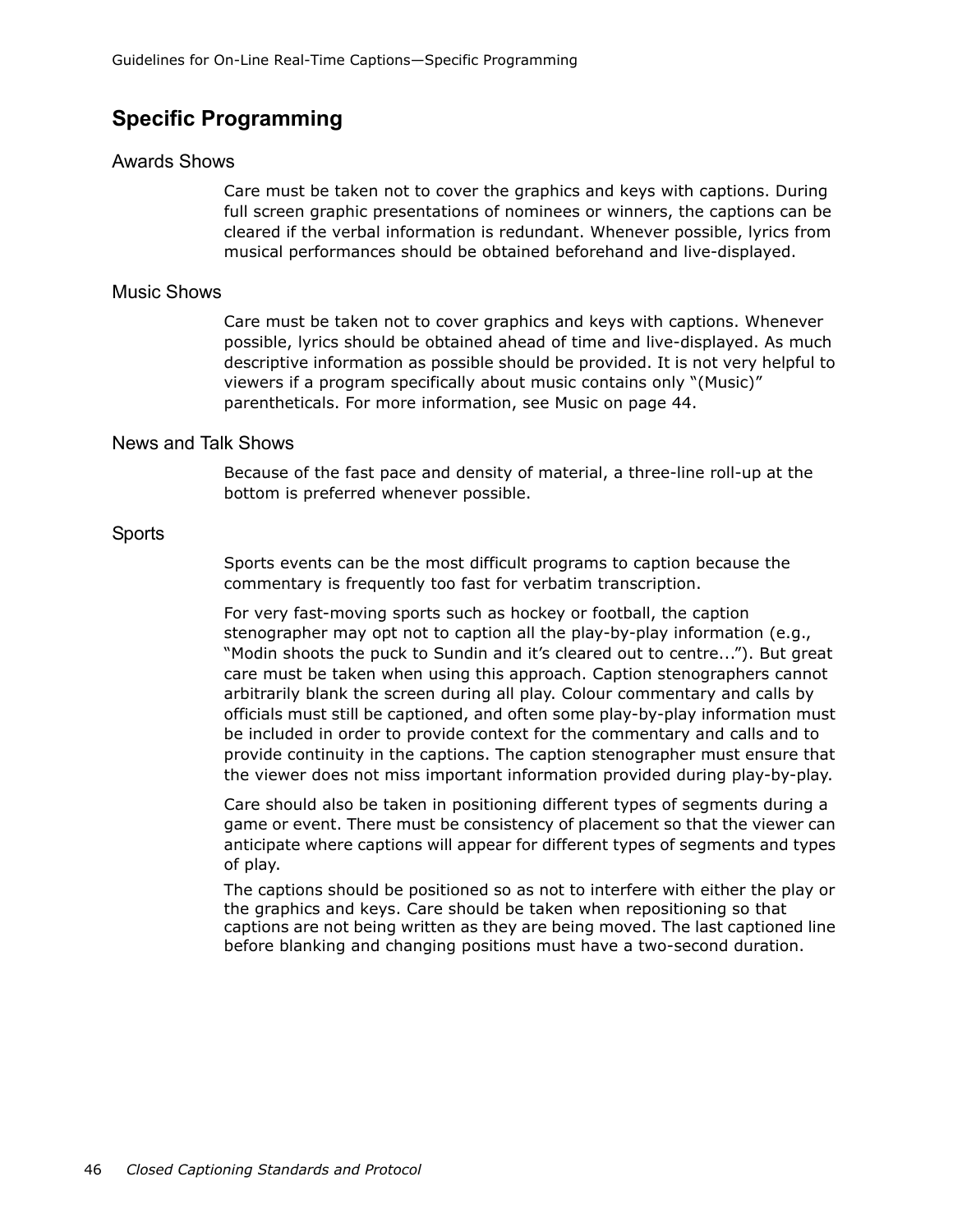# <span id="page-52-0"></span>**Guidelines for On-Line Live-Display and Teleprompter Captions**

<span id="page-52-3"></span>Live-display and Teleprompter captioning should follow the conventions and standards of normal print media and of real-time captioning to the greatest extent possible. Captioning suppliers must endeavour to ensure that there is continuity and consistency of style within a particular program, even when captioned by different caption writers or caption stenographers.

## **Appropriate Use**

### Live-display

<span id="page-52-1"></span>Live-display captions must be controlled and monitored by a trained person to ensure accurate playback and timing.

Off-line live-display captioning is often used for the repeat broadcast of a previously live program.

<span id="page-52-5"></span>This method can also be used when the program itself is pre-recorded and the text is created ahead of time, but there is not enough time to produce off-line captions.

<span id="page-52-4"></span>Other applications are discouraged.

### **Teleprompter**

<span id="page-52-6"></span><span id="page-52-2"></span>This type of captioning should only be applied to programs that are 100% scripted. It is the least acceptable method of captioning because it does not incorporate non-speech information. It is only appropriate when a script has been prepared and is available for an entire broadcast and when there is no ad-libbing or improvising.

Any other application is discouraged.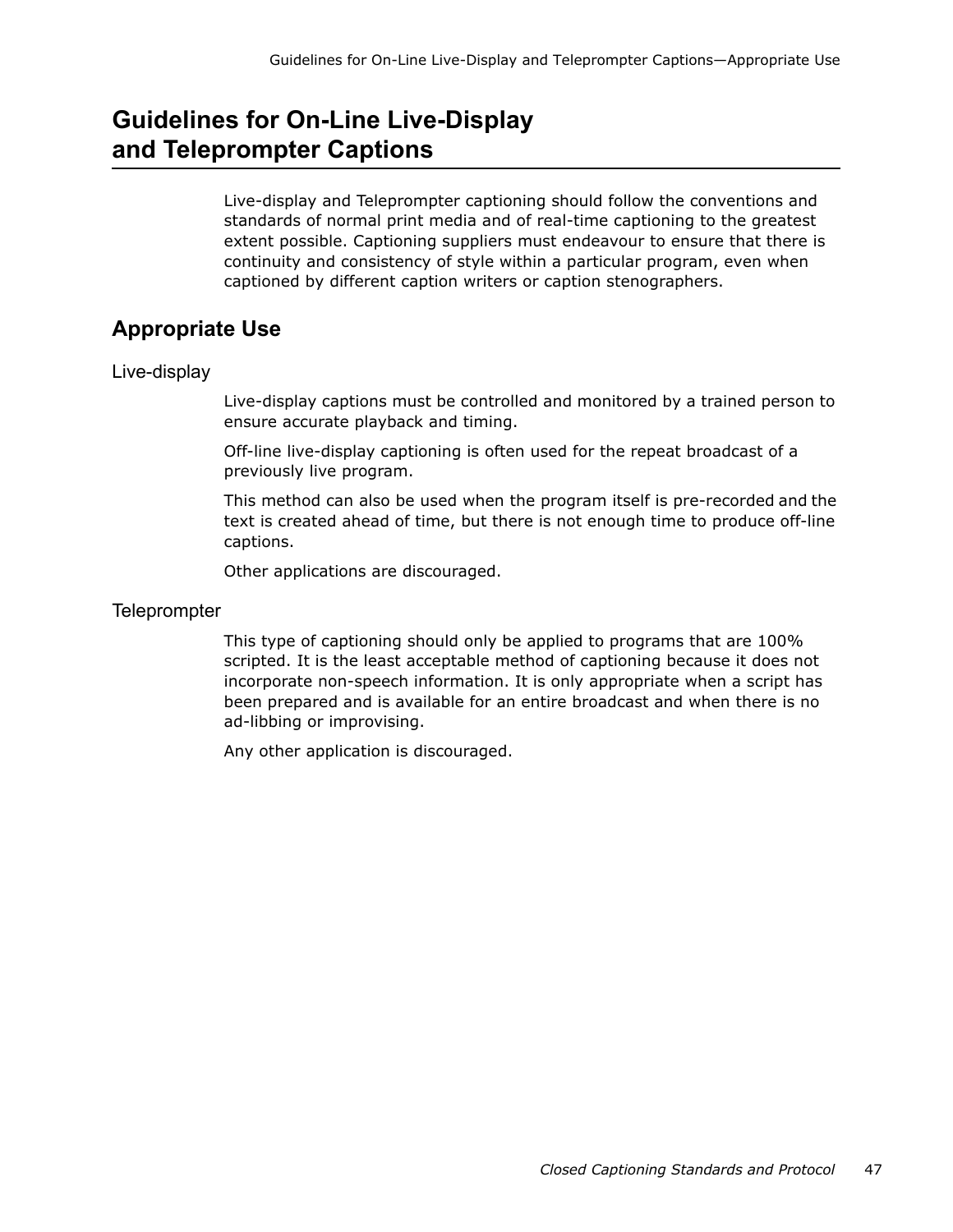Guidelines for On-Line Live-Display and Teleprompter Captions—Appropriate Use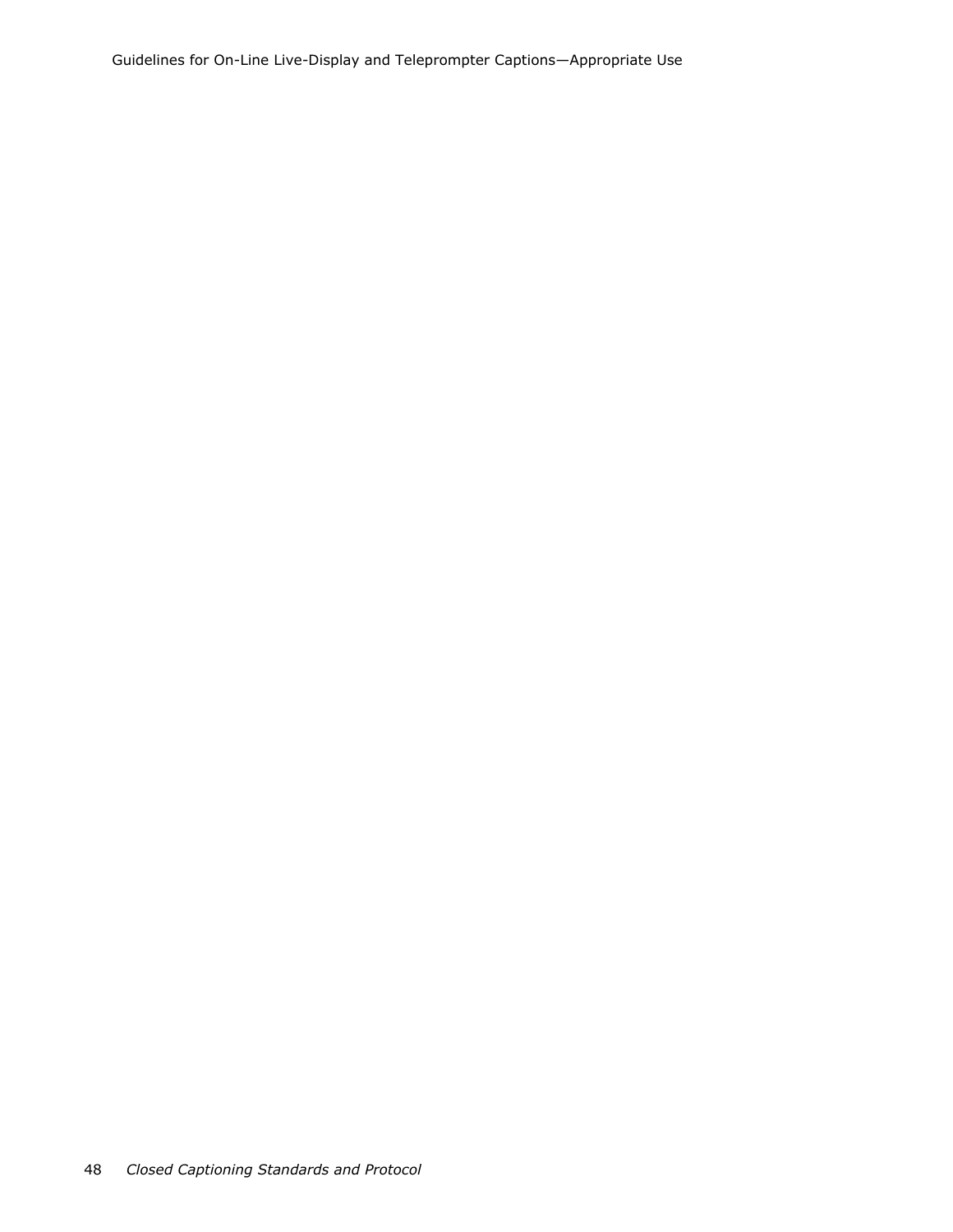### <span id="page-54-0"></span>**Appendix 1: Contributors**

<span id="page-54-1"></span>*Closed Captioning Standards and Protocol for Canadian English Language Broadcasters* was prepared by the Canadian Association of Broadcasters Joint Societal Issues Subcommittee on Closed Captioning Standards.

Members:

Liz Chartrand Manager, Closed Captioning CHUM Television

Sarah Crawford Vice President, Public Affairs CHUM Television

Ed Holmes Director, Broadcast Operations The Global Television Network

Gavin Lumsden Executive Producer Rogers Television (Ottawa)

Margot Patterson Legal Counsel Canadian Association of Broadcasters

Harvey Rogers Sr. Vice President, Operations and Engineering Alliance Atlantis Broadcasting Inc.

Valerie Waite Owner, Operator Waite and Associates Inc.

Harold Wesley Director, On-Air Operations CTV Inc.

Susan Wheeler Director, Policy & Regulatory Affairs Canadian Association of Broadcasters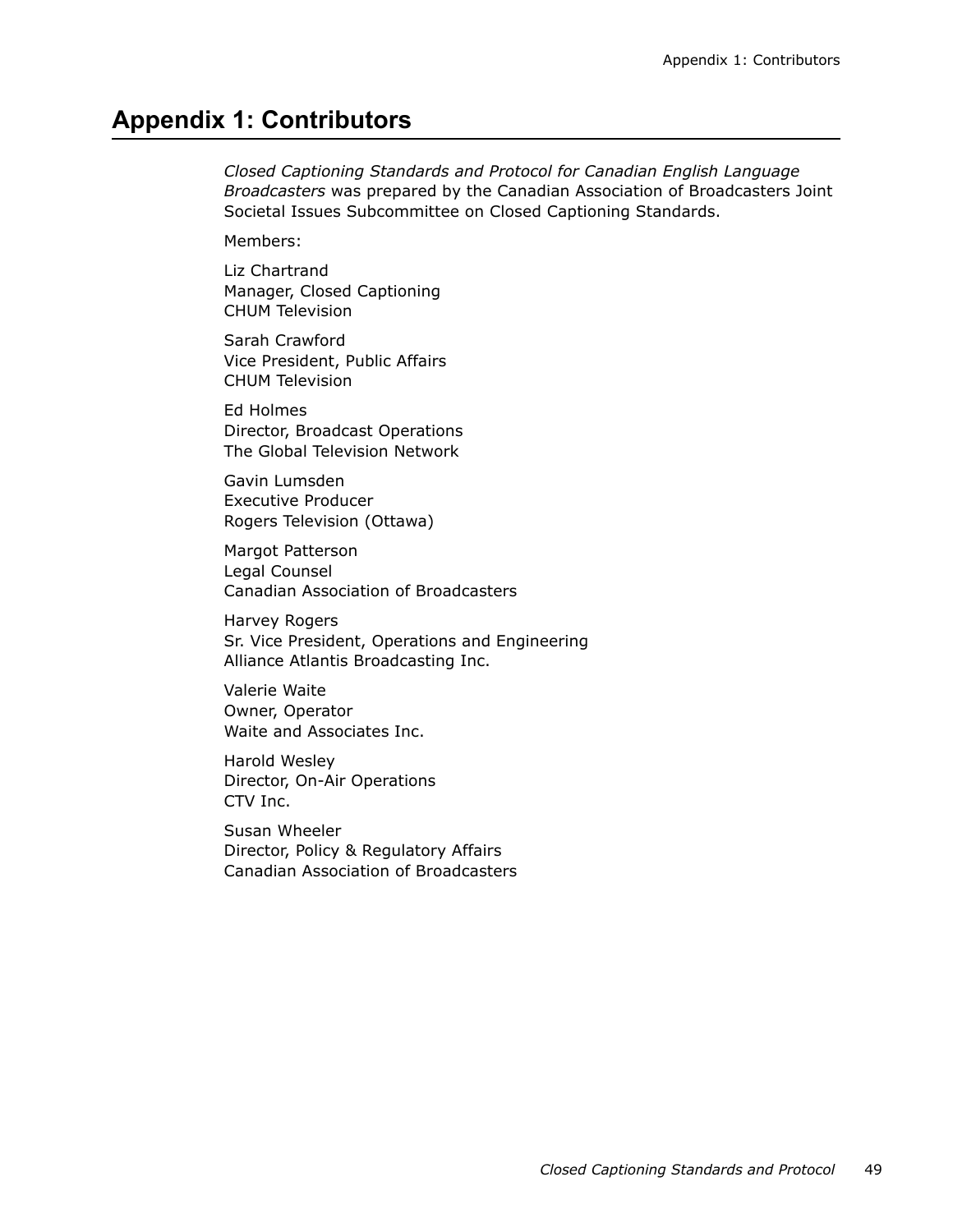#### **SPECIAL THANKS**

The Canadian Association of Broadcasters Joint Societal Issues Subcommittee on Closed Captioning Standards wishes to thank and acknowledge the significant contribution of all those who reviewed drafts of this document and/ or screened captioned videotapes and submitted comments before publication. Specifically:

| <b>Colin Cantlie</b>        | Canadian Hard of Hearing Association |
|-----------------------------|--------------------------------------|
|                             |                                      |
| Joe Clark                   |                                      |
| <b>Daniel Cockburn</b>      |                                      |
| <b>Simone Cupid</b>         |                                      |
| <b>Wendy Fisher</b>         |                                      |
| <b>Evelyne Gounetenzi</b>   | Canadian Association of the Deaf     |
| Ian Hamilton                | Canadian Hard of Hearing Association |
| <b>Trese Hopper</b>         |                                      |
| Katie Kaufman               |                                      |
| <b>Marilyn Kingdon</b>      | Canadian Hard of Hearing Association |
| <b>Janice McNamara</b>      | Canadian Hard of Hearing Association |
| Gerry Mitchell              |                                      |
| <b>Rena Nathanail</b>       |                                      |
| Jim Roots                   | Canadian Association of the Deaf     |
| <b>Sheelagh Strang</b>      |                                      |
| <b>Theresa Anne Swedick</b> | Canadian Association of the Deaf     |
| Gillian Taylor              |                                      |
| <b>Carole Theberge</b>      | Canadian Hard of Hearing Association |
| <b>Liz Thorpe</b>           |                                      |
| <b>Wendy Weise</b>          |                                      |
| <b>Scott Wood</b>           | Canadian Association of the Deaf     |
| Peggy Zulauf                |                                      |

The Subcommittee also wishes to acknowledge the contribution of **Melanie Sexton**, who edited this manual. We are grateful for her expertise and diligence in this undertaking.

<span id="page-55-0"></span>Last but not least, the Subcommittee also acknowledges the contribution of Haylea Systems Inc., VoiceWriter<sup>TM</sup> and in particular **Beverley Milligan**, who generously allowed portions of the *CRC Off-line Captioning Style Guide* to be incorporated into this manual. Specifically, the guide was used as the framework for the style guide portion of this manual. We are grateful for their support.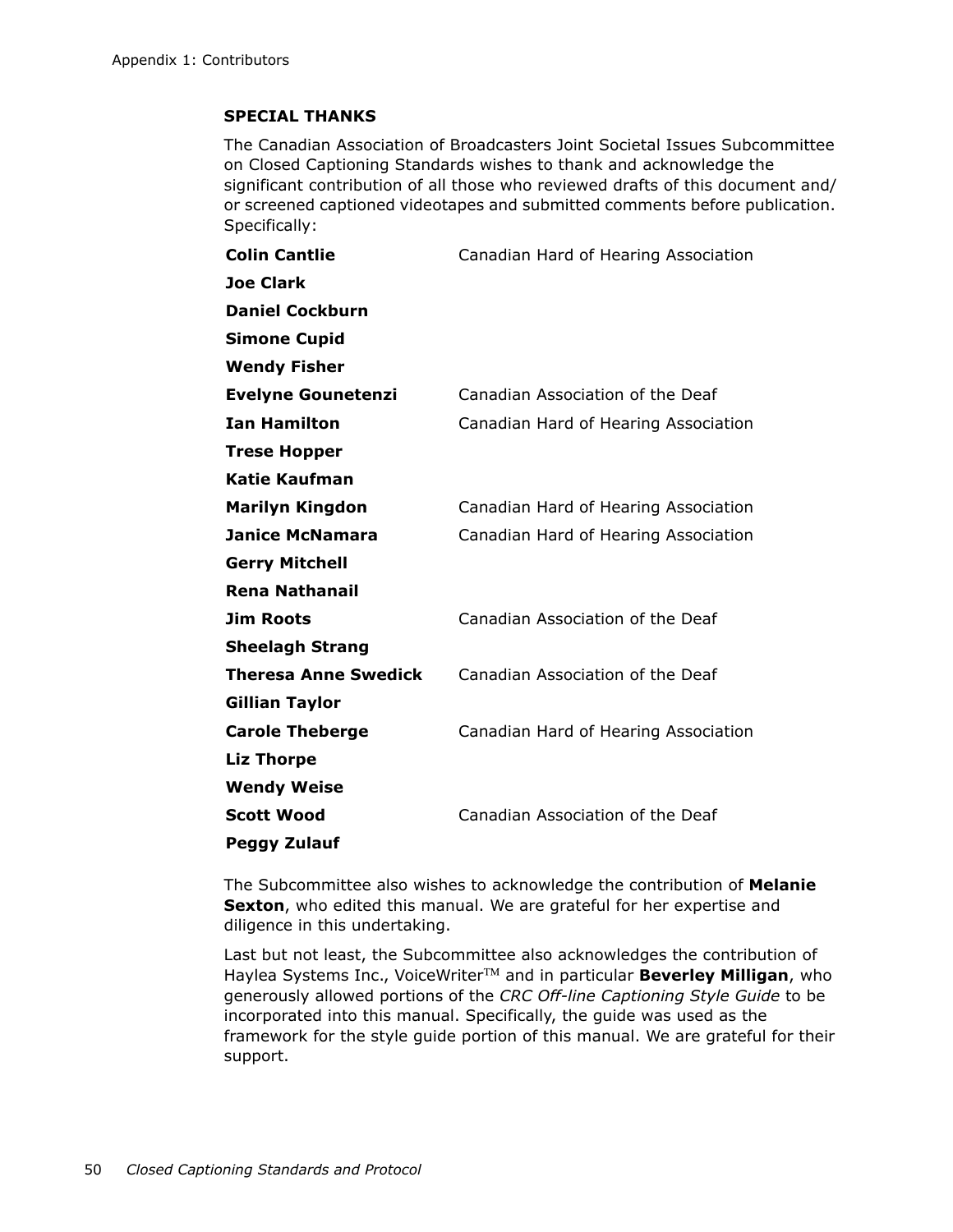# **Appendix 2: Major Milestones in Canadian Captioning History**

- <span id="page-56-2"></span>**2002** • The Canadian Association of Broadcasters creates *Closed Captioning Standards and Protocol for Canadian Broadcasters*, the first authoritative guide to Canadian English language closed captioning for television.
- 1998 The Canadian Association of Broadcasters is honoured with its second "Special Recognition" Golden Cup Award in recognition of its work to ensure the closed captioning of news programming. Private broadcasters are commended for meeting the CRTC's deadline for news captioning, despite some challenges, and for improving the quality and quantity of captioning in Canada.
- 1995 In Public Notice CRTC 1995-48, the CRTC articulates its policy respecting closed captioning. As a result, "large stations" (earning more than \$10 million in annual advertising revenue and network payments) are required to
	- Caption local news programming, including live segments, by September 1, 1998
	- Caption at least 90% of all programming during the broadcast day by the end of individual licence terms

<span id="page-56-1"></span><span id="page-56-0"></span>Medium-sized stations (earning between \$5 and \$10 million) are "expected" to comply, and small stations (under \$5 million) are "encouraged" to meet these conditions.

- *LOBCO,* in collaboration with Canadian broadcasters*,* plays a pivotal role in developing one of the first non-linear off-line captioning systems (*VoiceWriter*).
- 1996 On behalf of private stations across Canada, the CAB accepts Canada Caption Inc.'s first "Special Recognition" Golden Cup award for the industry's ongoing contribution to the captioning industry.
- 1993 The Decoder Circuitry Act is passed in the United States. It legislates that all television sets 13" or greater must contain a built-in decoder chip. This increases awareness of and demand for captioning.
- 1992 Canadian broadcasters begin securing sponsorship for closed captioned programming.
	- Canada Caption, Inc. (CCI) is formed to raise money to fund captioning in Canada.
- 1991 Rogers initiates the TV SEE Decoder program as part of the benefits linked to the acquisition of Skyline Cablevision. In this \$2 billion initiative, complimentary decoders are provided to cable subscribers who need them, including people in households, hospitals, and schools. The program is designed to address the lack of decoders available to Deaf, deaf, deafened, and hard of hearing people.
- **1990** The Canadian Caption Development Agency (CCDA), having outlived its usefulness, closes in the early 1990s. The captioners it trained leave to establish independent captioning agencies.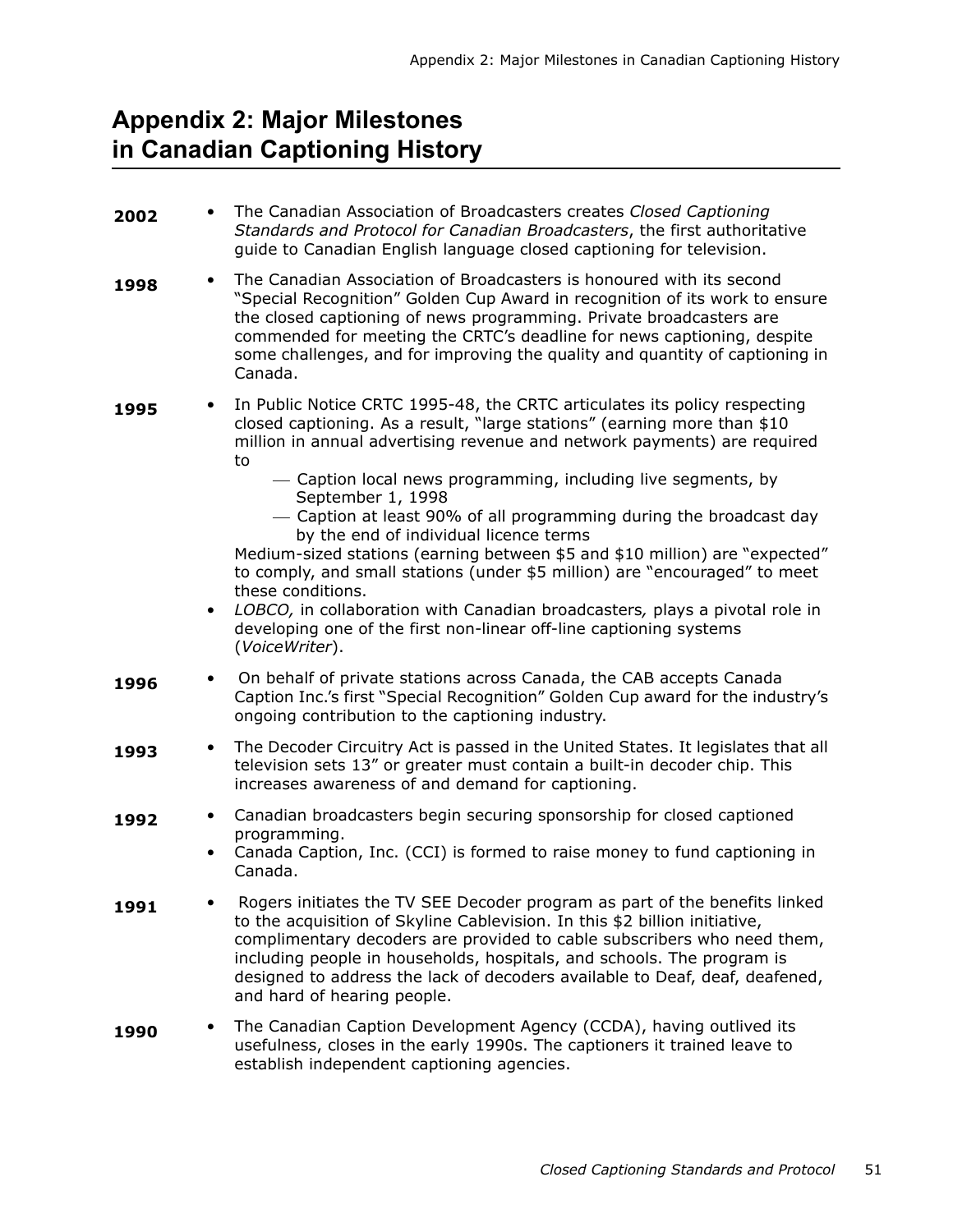- 1985 The first low cost captioning system (NewsCap) is created for the provision of live-display captioning of local programming at broadcast facilities.
- 1983 The first World Conference on Captioning is held in Ottawa.
- 1982 Both the CBC and Radio Canada air "Clown White," the first program captioned in Canada by the Canadian Caption Development Agency (CCDA).
	- CCDA creates the first dual-mode captioning system, which provides captions on both Line 21 and in the DOC/CBC/Telidon format.
- 1981 The success of the Canadian Association of the Deaf's (CAD) Captioned Films and Telecommunications Program convinces the Department of Communication and the National Film Board to partner with the CAD to create the Canadian Captioning Development Agency. The CCDA is the first captioning agency in Canada, and for several years the only such agency.
- 1978 Under the Department of Captioned Films and Telecommunications Program, The CAD hosts two captioning conferences in Canada and petitions the CRTC to direct the CBC to initiate captioning.
- **1977-79** The Department of Captioned Films and Telecommunications Program activities include the CAD's successfully securing the allocation of Line 21 for captions. The Program's largest activity is a multi-year distribution program through which it circulates captioned 35mm Hollywood films throughout the Deaf community in order to prove to the federal government that there is indeed a market for captioning.
- 1975 The Department of Captioned Films and Telecommunications Program activities include the CAD's hosting of the first International Conference on Television and the Deaf in Washington.
- 1970 Under Dr. E. Marshall Wick's leadership, the CAD is able to get funding support from the Department of Communications to begin the Captioned Films and Telecommunications Program in the early 1970s.
- 1969 Dr. E. Marshall Wick, CAD President, and its first Executive Director, works full-time at Gallaudet University in Washington D.C. and is thus able to participate in closed captioning pioneering work being done in Boston, Mass., and bring the information to Canada.
	- As early as 1969, and in anticipation of the eventual success of experiments being conducted in Boston, CAD leaders lobby the federal government to establish a Canadian captioning institute.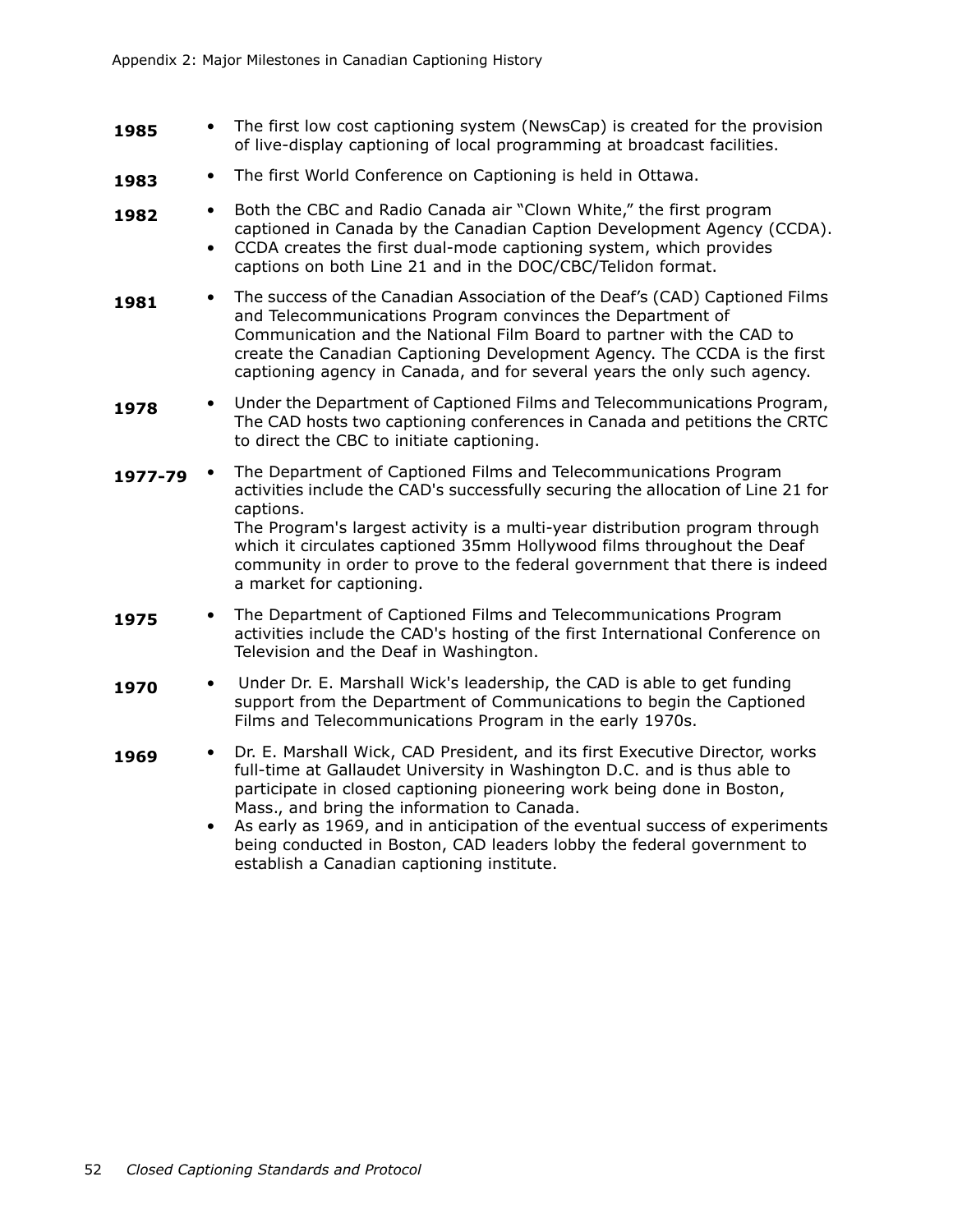# <span id="page-58-1"></span>**Appendix 3: Skills and Qualifications of Off-line Caption Writers and On-line Caption Stenographers**

- <span id="page-58-0"></span>**1.** Excellent hearing, listening, and interpreting skills: Caption writers and caption stenographers must have the power of concentration to listen intently for long periods of time and the skill to accurately interpret what they hear into written language.
- **2.** Excellent spelling, grammar, and punctuation skills: Experience as a writer or copy editor is a definite asset.
- **3.** Excellent transcription and word processing skills: a) Off-line: Above-average typing speed of 60 words per minute or more is advisable. Since transcription is a time consuming component of the captioning process, a faster typist will be a more productive caption writer. b) Real-time: Above average stenotype skills of 225 words per minute or more, a clean steno theory, and a very well developed steno dictionary are necessary. The caption stenographer must be able to transcribe efficiently while under pressure to perform in a live situation.
- **4.** Ability to work independently, with good problem-solving and researching skills:

<span id="page-58-2"></span>Both caption writers and caption stenographers must constantly make judgement calls about placement, timing, and spelling of captions. They must also be resourceful in researching unfamiliar topics on a daily basis.

- **5.** Organizational skills and the ability to meet deadlines while under stress and pressure: Both caption writers and caption stenographers face rigid deadlines on a daily basis.
- **6.** Ability to troubleshoot technical difficulties and deal with video, audio, and computer equipment:

Both caption writers and caption stenographers must have the aptitude to operate a variety of equipment that they use daily. Some television production experience is a definite asset.

- **7.** Avid reader, particularly of newspapers and periodicals: This will be helpful in recognizing and spelling names and terms in popular culture.
- **8.** Well-rounded education and knowledge in a wide range of disciplines: Programs cover so many topics that familiarity with the subject matter is a great asset to transcription and stenography.
- **9.** Leadership skills:

Both caption writers and caption stenographers have to educate others about the captioning process and set up internal policies and guidelines with respect to captioning.

**10.** Familiarity with the target audiences for their captions: These include, but are not restricted to, the Deaf, deaf, deafened, and hard of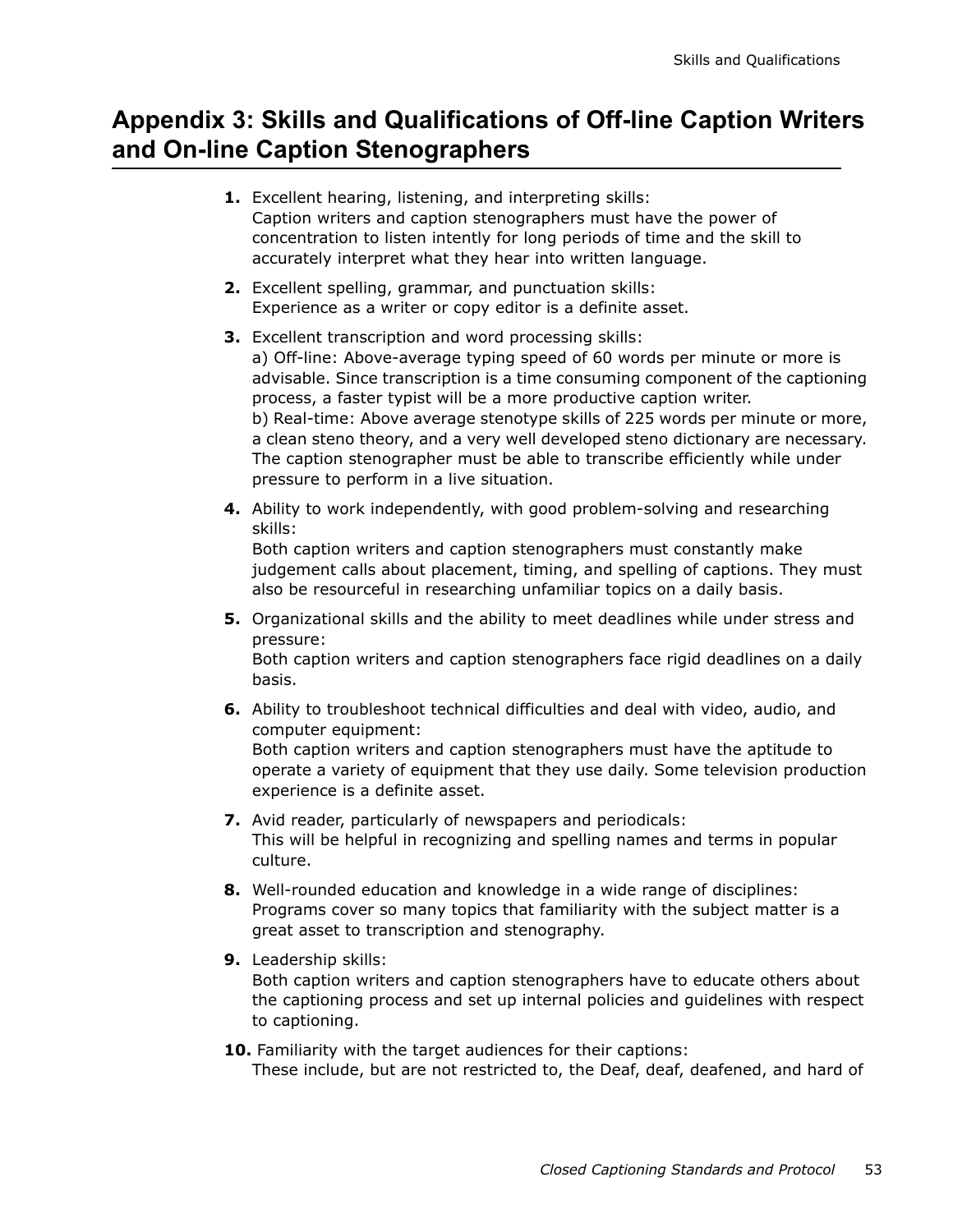hearing communities. Familiarity with issues related to deafness and hearing loss is very advantageous.

11. Sound public relations skills:

Both caption writers and caption stenographers may be called upon to participate in community activities hosted by their target audiences, as well as promote their captioned programs to those audiences.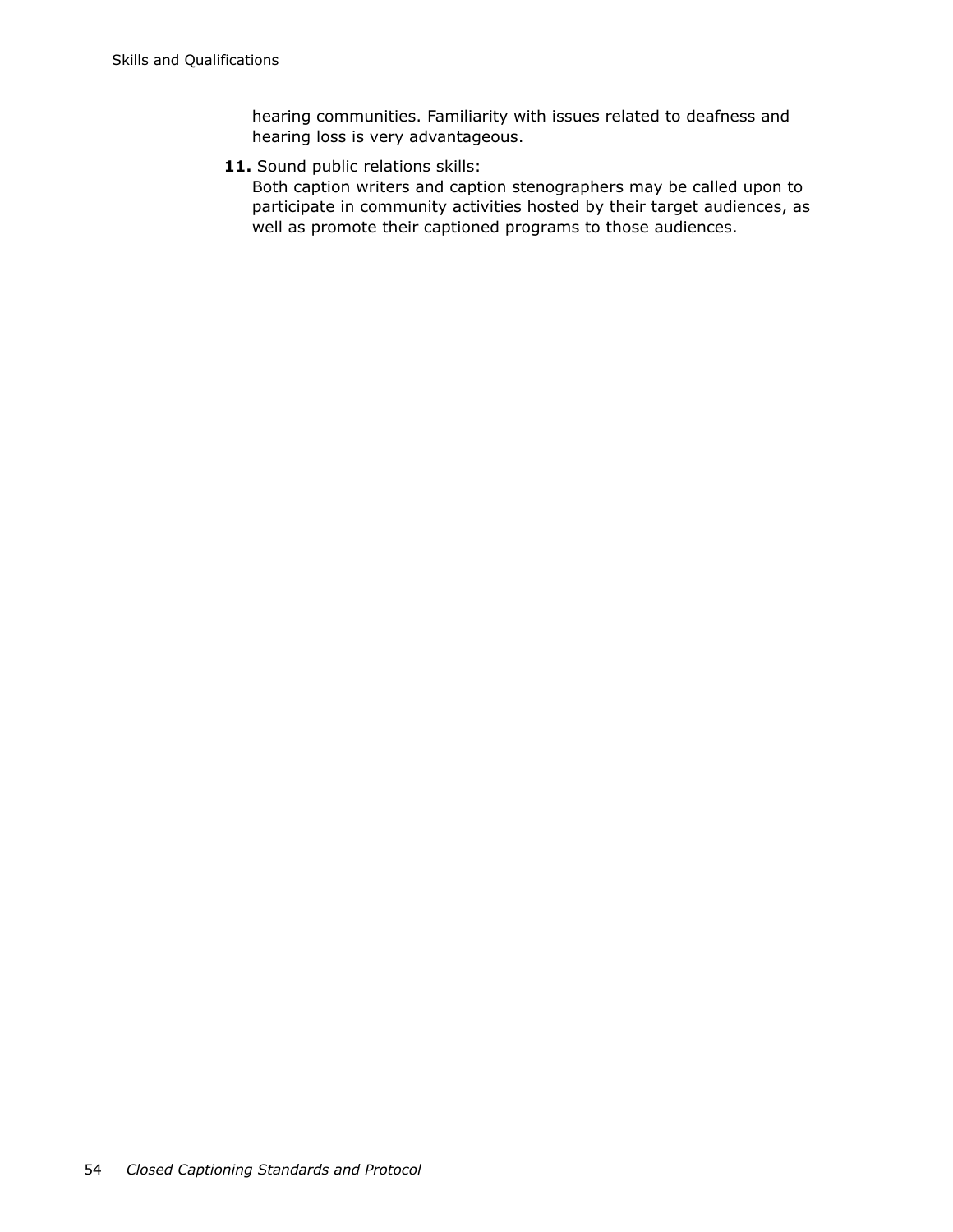## **Appendix 4: Essential Vocabulary for Reference**

The following is a list of the vocabulary that should be included in steno dictionaries for real-time caption stenographers and in reference materials for off-line caption writers.

Note that this is by no means a complete list but identifies only some basic essentials.

- 1. Thorough and extensive list of Canadian and U.S. place names.
- 2. Streets and landmarks and local celebrities for the city in which you caption.
- 3. Regional geography for the area surrounding the city in which you caption.
- 4. All past Canadian prime ministers and U.S. presidents.
- 5. Current Canadian premiers, federal opposition leaders, and cabinet ministers.
- 6. Current leaders of major countries.
- 7. Reasonably well known past premiers, opposition leaders, cabinet ministers, and leaders of foreign countries.
- 8. Provincial and municipal politicians in the region for which you caption.
- 9. Typical foreign words and phrases not routinely translated.
- 10. Famous athletes of today and of the past.
- 11. Common sports terminology in all major sports.
- 12. Well known people, places, and events from Canadian, American, and world history.
- 13. Well known terms, events, and people from the subjects of religion, language, and culture.
- 14. Well known terms and people from various subject matters including the following: anatomy, astronomy, anthropology, biology, chemistry, economics and business, genetics, mathematics, medicine, paleontology, pharmaceuticals, philosophy, physics.
- 15. Cultural terms from categories such as architecture, automobiles, brand names, decorating, fashion, food, media, and music.
- 16. Common terminology of all disciplines of the art, as well as famous practitioners of those disciplines.
- 17. Well known titles, stars, directors from film, theatre, and television, past and present.
- 18. Well known musical groups, artists, composers, and titles, past and present.
- 19. Music terminology, including styles and adjectives.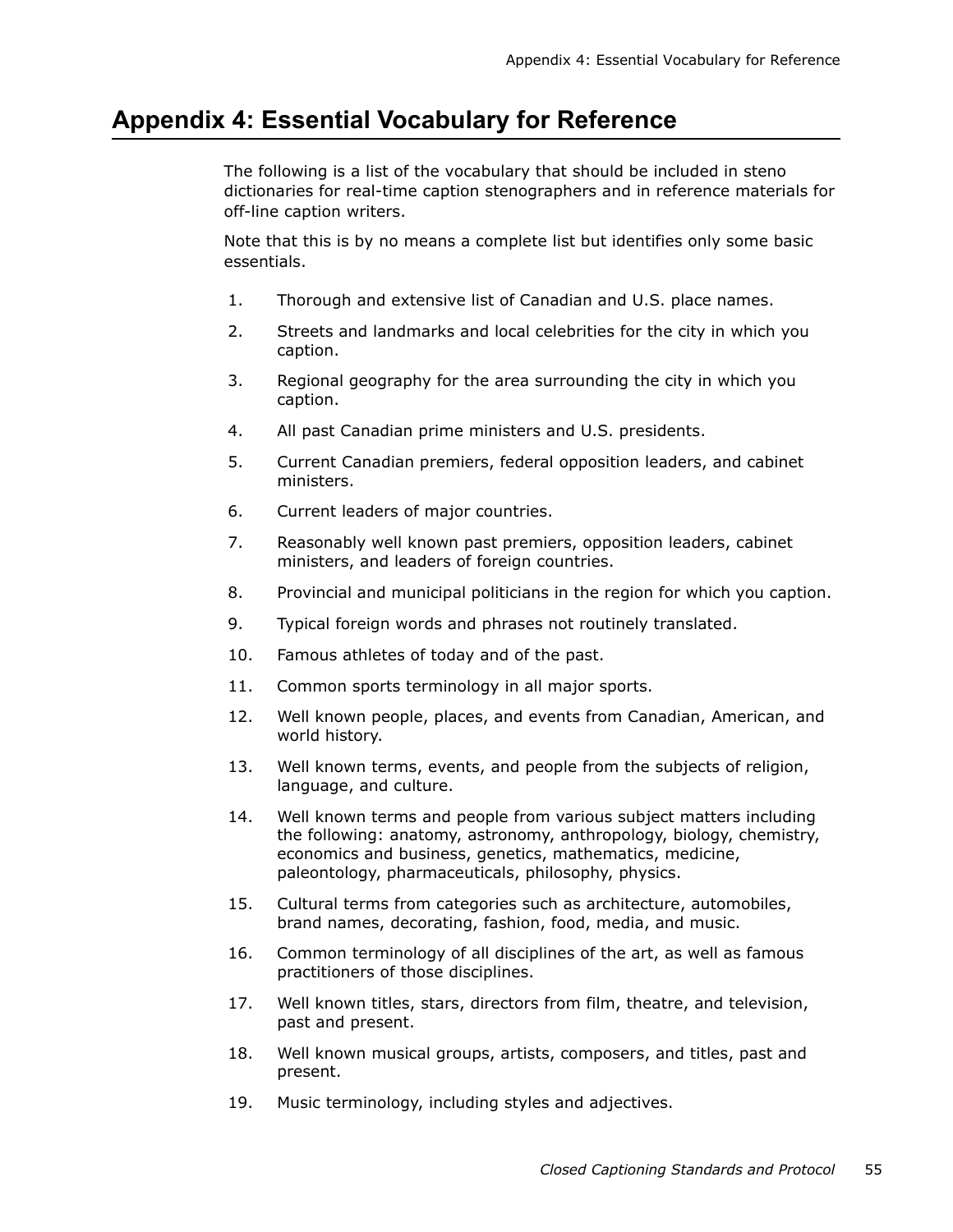- 20. Well known titles, authors, and characters from major literary works and cultural writings, past and present.
- 21. Weather terminology.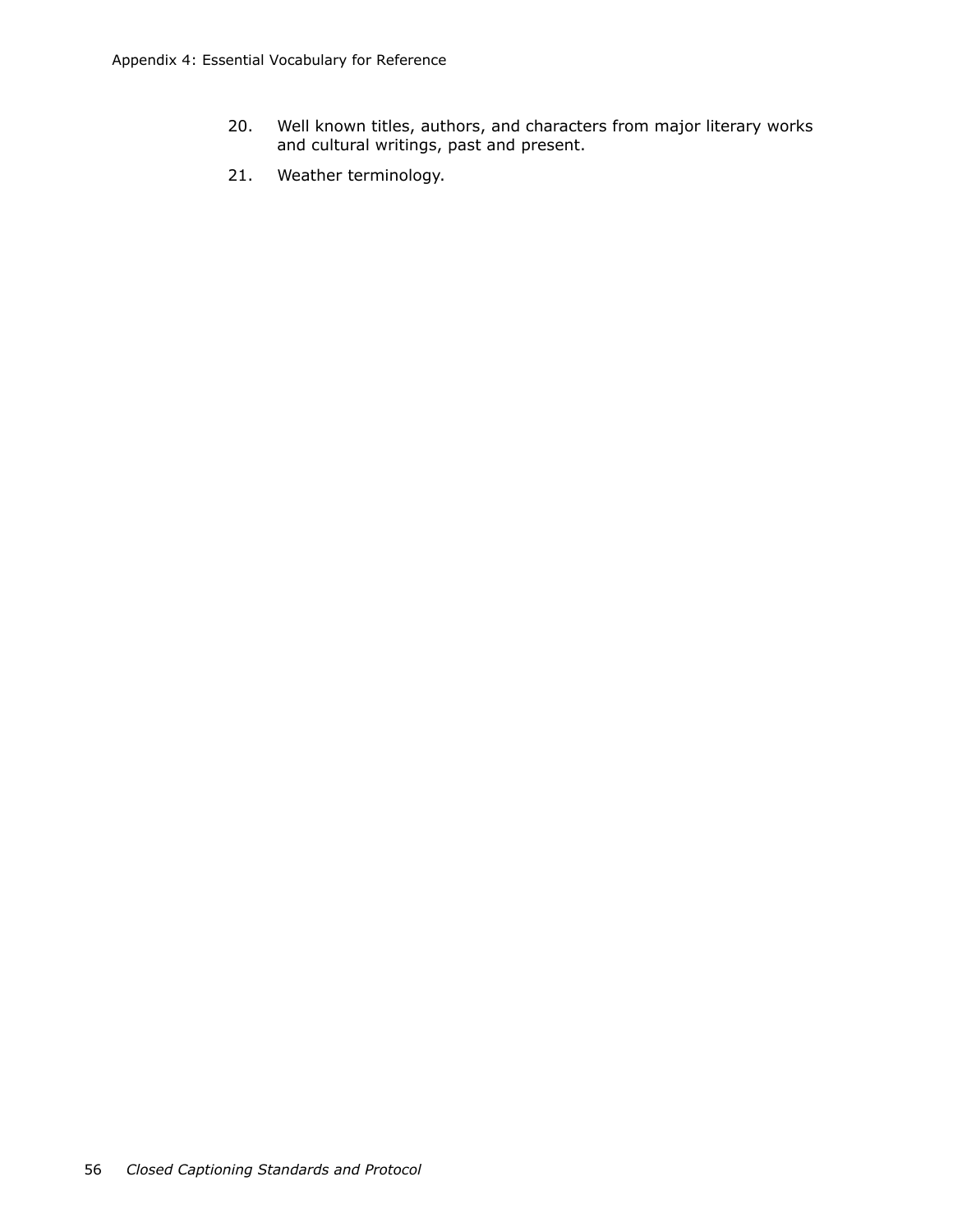<span id="page-62-11"></span><span id="page-62-10"></span><span id="page-62-9"></span><span id="page-62-8"></span><span id="page-62-7"></span><span id="page-62-6"></span><span id="page-62-5"></span><span id="page-62-4"></span><span id="page-62-3"></span><span id="page-62-2"></span><span id="page-62-1"></span><span id="page-62-0"></span>

| American Sign Language | (ASL) A distinct, complex, linguistically complete language<br>consisting of gestures, which is used by the Deaf community<br>in English-speaking parts of Canada and many countries<br>around the world.                                                         |
|------------------------|-------------------------------------------------------------------------------------------------------------------------------------------------------------------------------------------------------------------------------------------------------------------|
| broadcast day          | A period of up to 18 consecutive hours of broadcast that is<br>defined in a TV station's or network's operating licence;<br>typically 6 a.m. to midnight.                                                                                                         |
| captioned sub-master   | The captioned videotape created during the encode process.<br>It is identical to the edited master, except that it has closed<br>captions present on line 21 of the vertical blanking interval,<br>and the edited master does not.                                |
| crawl                  | Text, such as an emergency news update, that moves across<br>the television screen in a horizontal scroll.                                                                                                                                                        |
| culturally Deaf        | Members of the Deaf (upper case 'D') socio-linguistic and<br>cultural group whose primary language is sign language.                                                                                                                                              |
| data pulse             | A single coded signal.                                                                                                                                                                                                                                            |
| Deaf                   | A term that refers to members of a socio-linguistic and<br>cultural group whose primary language is sign language. In<br>English-speaking parts of Canada, the main sign language is<br>American Sign Language (ASL).                                             |
| deaf/ deafened         | Terms that refer to individuals who have lost all or most<br>functional hearing at some point in their lives. These people<br>use spoken language and rely on visual forms of<br>communication such as speechreading, text, and, in some<br>cases, sign language. |
| dissolve               | A transition between subsequent shots, whereby one image<br>slowly fades out and the next image simultaneously fades in,<br>overlapping during the process.                                                                                                       |
| dub                    | A dub (noun) is a videotape duplicate of another videotape.                                                                                                                                                                                                       |
|                        | To dub (verb) is to make a duplicate videotape copy of<br>another videotape, whereby the master tape is played back,<br>and the duplicate simultaneously recorded.                                                                                                |
| edited master          | The videotape that contains the final edited version of a<br>completed program. Used for playback during the process of<br>encoding a captioned sub-master.                                                                                                       |
| encode                 | The process of inserting caption data on line 21 of the<br>vertical blanking interval.                                                                                                                                                                            |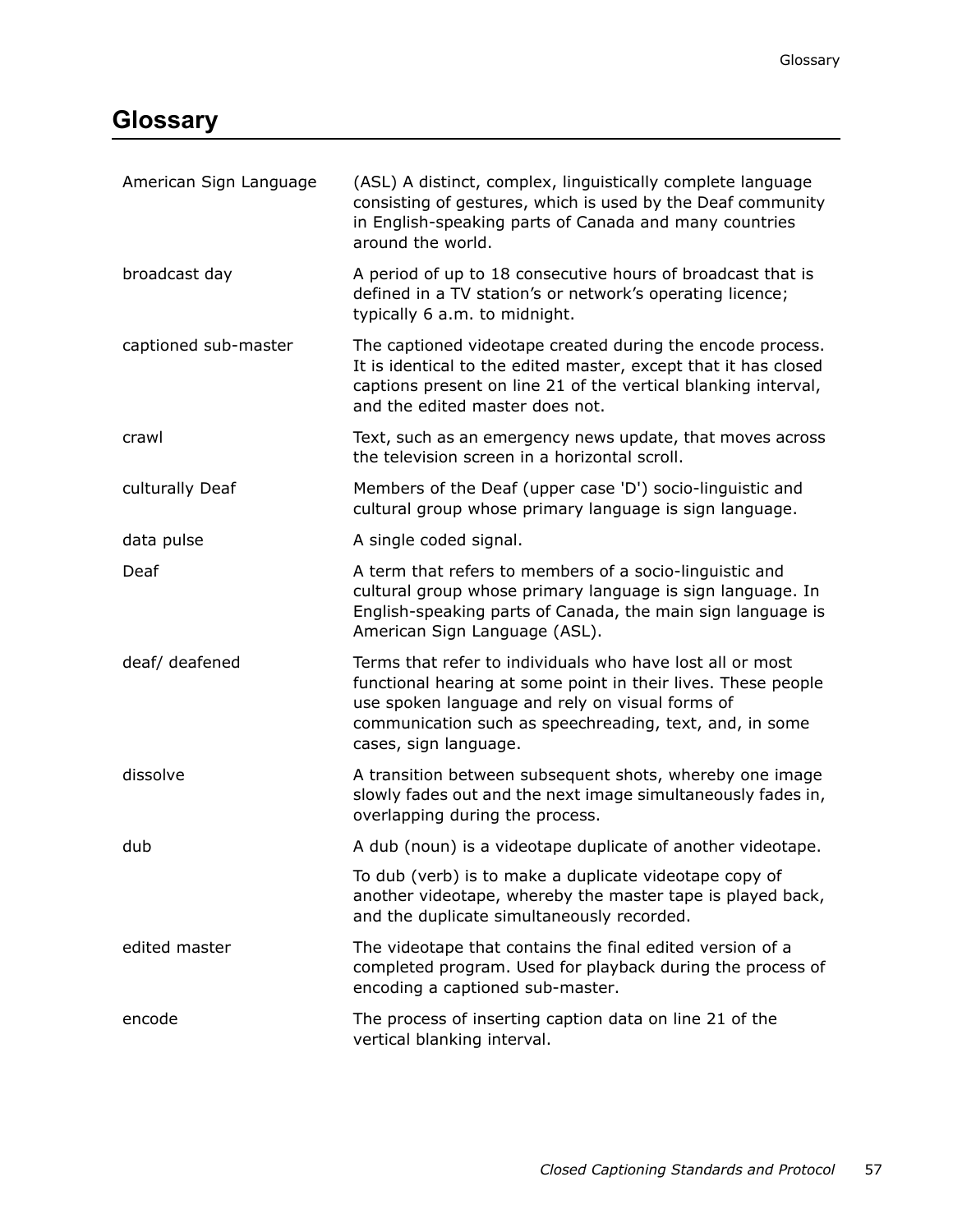Glossary

<span id="page-63-13"></span><span id="page-63-12"></span><span id="page-63-11"></span><span id="page-63-10"></span><span id="page-63-9"></span><span id="page-63-8"></span><span id="page-63-7"></span><span id="page-63-6"></span><span id="page-63-5"></span><span id="page-63-4"></span><span id="page-63-3"></span><span id="page-63-2"></span><span id="page-63-1"></span><span id="page-63-0"></span>

| fingerspell            | On the stenotype machine, to render a word letter by letter,<br>usually because it is not contained in the caption<br>stenographer's dictionary. Normally a word contained in the<br>dictionary would be rendered phonetically by syllable. |
|------------------------|---------------------------------------------------------------------------------------------------------------------------------------------------------------------------------------------------------------------------------------------|
| frame store            | A device used to store still video images that will be<br>displayed during a broadcast.                                                                                                                                                     |
| hard of hearing        | A term that refers to individuals who have a hearing loss<br>ranging from mild to severe, although it is sometimes<br>profound, and who use their voice and residual hearing and,<br>in some cases, sign language for communication.        |
| key                    | Text, such as people's names or program credits, that is<br>superimposed on the television screen, becoming part of the<br>picture.                                                                                                         |
| line 21                | The part of the vertical blanking interval that stores and<br>transmits closed caption data.                                                                                                                                                |
| non-speech information | Information given in captions that is not spoken, usually<br>described sounds or music.                                                                                                                                                     |
| open captions          | Captions that are permanently visible on a video image.<br>They will be seen whether or not a decoder is in place during<br>playback.                                                                                                       |
| position code          | Coded information that identifies a specific intersection of<br>rows and columns on the television screen, represented by a<br>set of four characters, and used for caption placement.                                                      |
| satellite feed         | Video which is downloaded from a satellite signal, which may<br>be broadcast simultaneously with downloading or recorded<br>for broadcast later.                                                                                            |
| shot change            | The frame where one video image meets the subsequent<br>video image, often where one camera angle changes to<br>another.                                                                                                                    |
| steno                  | Short for stenotype. The caption stenographers' shorthand,<br>written on a special phonetic keyboard enabling them to<br>write as quickly as a person speaks.                                                                               |
| switcher               | A device used to switch from one video source to another<br>during a broadcast. Sources include live images, videotaped<br>images, and special effect overlays.                                                                             |
| Teleprompter           | A device that displays the scrolling script read by an on-<br>camera person, such as a news anchor or an award show<br>host.                                                                                                                |
| textual graphic        | A stationary image consisting of text, which may take up all<br>or part of the television screen.                                                                                                                                           |
| time base corrector    | A device used to stabilize video signals.                                                                                                                                                                                                   |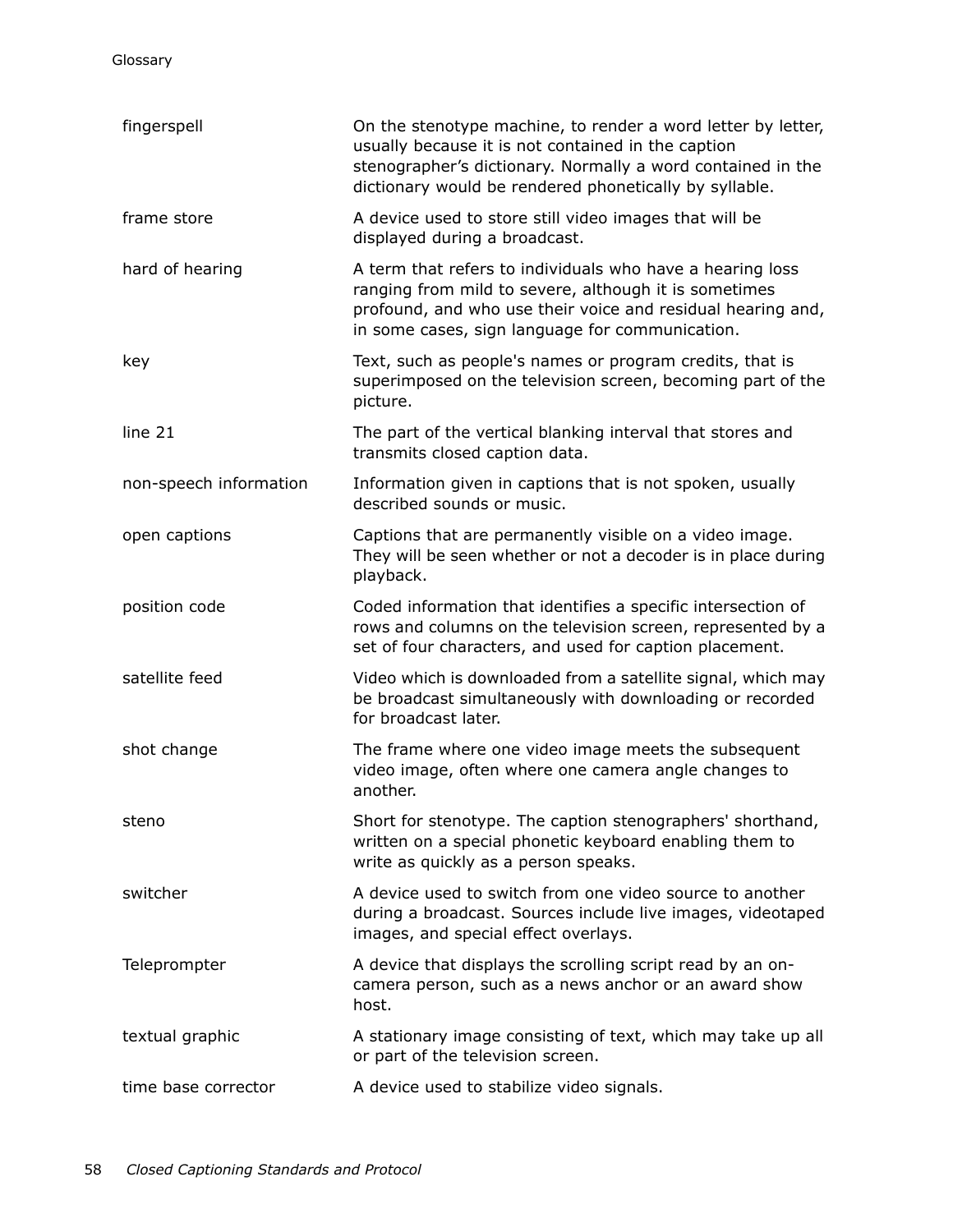<span id="page-64-3"></span><span id="page-64-2"></span><span id="page-64-1"></span><span id="page-64-0"></span>

| timecode                   | Coded numerical information that identifies each frame of<br>video and is stored either in the vertical blanking interval or<br>on an audio track.                                                                            |
|----------------------------|-------------------------------------------------------------------------------------------------------------------------------------------------------------------------------------------------------------------------------|
| timecode address           | A set of eight numbers that identifies a video frame, which,<br>when displayed, appears as hours, minutes, seconds, and<br>frames. (e.g., 00:59:50:02) The numbers run in succession<br>incrementally as the videotape plays. |
| vertical blanking interval | The area of the video picture signal that occurs between<br>frames, consisting of 21 lines where coded information such<br>as timecode and closed captions are stored.                                                        |
| video insert               | A new video image that is inserted over, and replaces, an<br>existing video image.                                                                                                                                            |
| wipe                       | A transition between subsequent shots whereby one image<br>seems to push another off the screen.                                                                                                                              |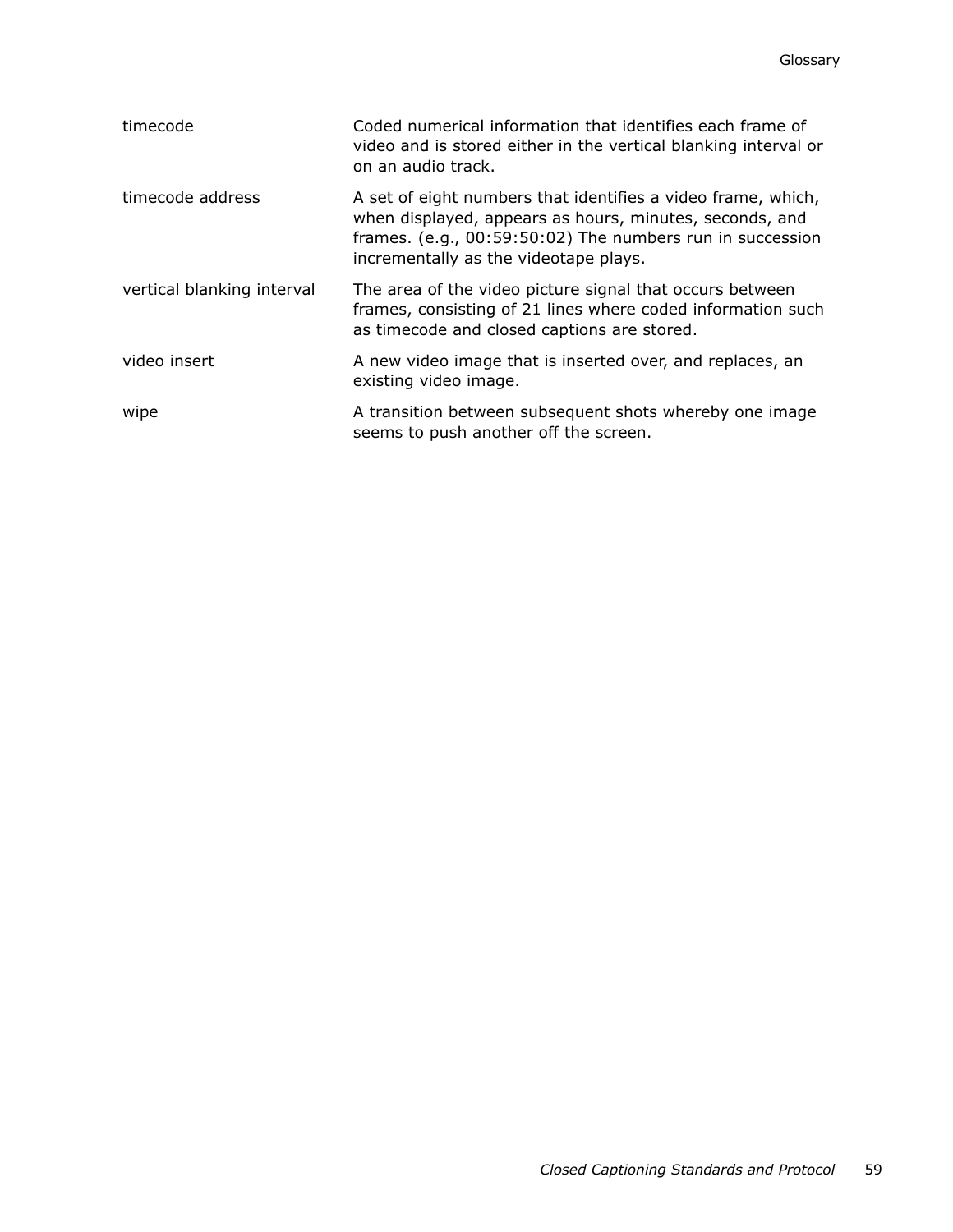Glossary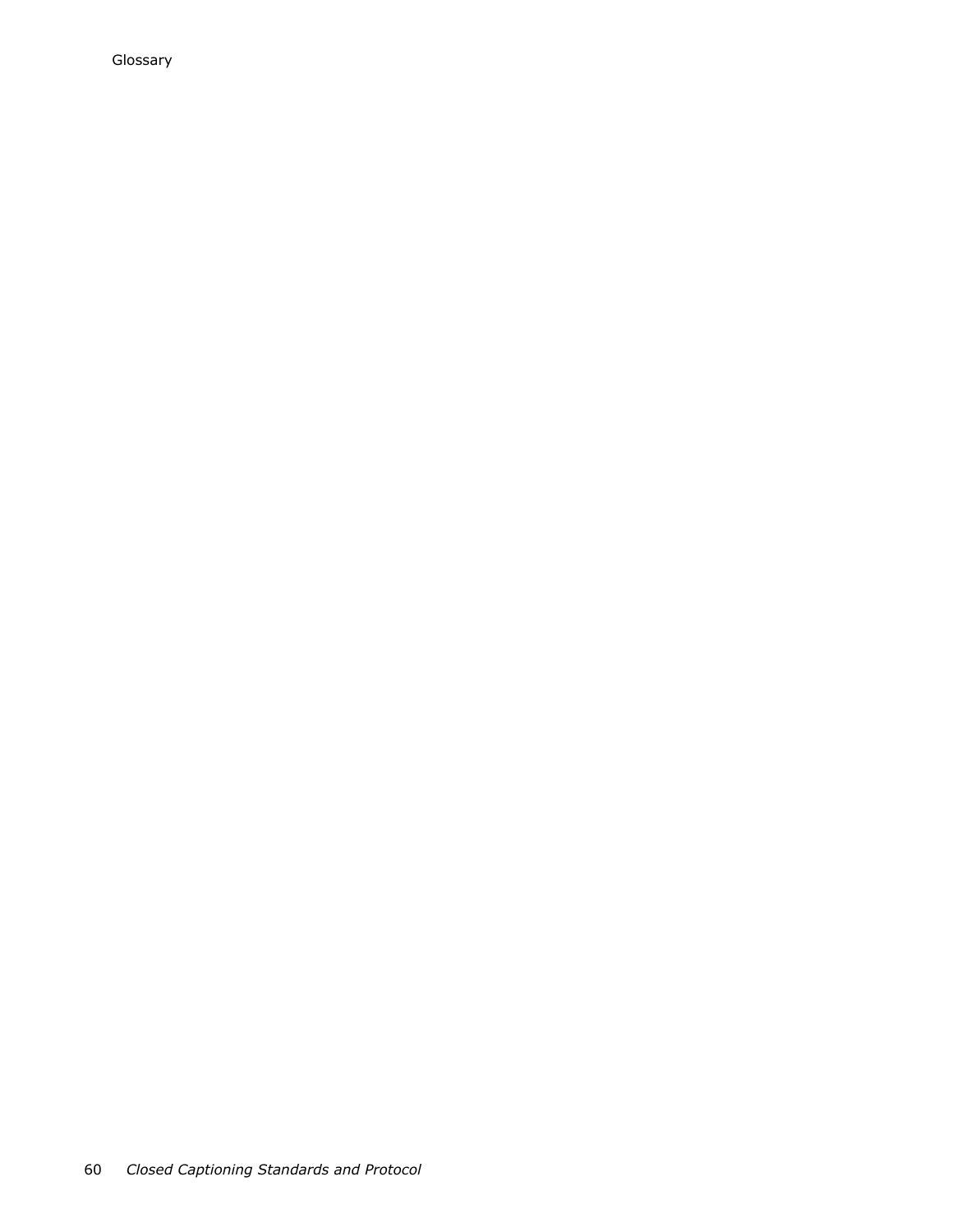## **Index**

## **A**

Abbreviations [16](#page-21-0) Accents [23](#page-28-0) Acronyms [16](#page-21-1) Ambient sound [21](#page-26-0) American Sign Language (ASL) [3](#page-8-0), [57](#page-62-0) Appearance [39](#page-44-0) Appendix [49](#page-54-0) Approximate values [25](#page-30-0) Audience reaction [21](#page-26-1)

## **B**

Book titles [15](#page-20-0) Brand names [15](#page-20-1) Broadcast day [2](#page-7-0), [57](#page-62-1) Broadcast licence [2](#page-7-0), [51](#page-56-0), [57](#page-62-2) Broadcasters [9](#page-14-0) Bumpers [10](#page-15-0)

## **C**

Canadian Broadcasting Act [1](#page-6-0) Canadian Radio, Television and Telecommunications Commission (CRTC) [2](#page-7-1), [51](#page-56-1) Caption data Handling [9](#page-14-1) Caption Stenographers Skills and qualifications [53](#page-58-0) Caption Writers Skills and qualifications [53](#page-58-1) Captioned sub-master [5](#page-10-0), [9](#page-14-2), [57](#page-62-3) Captioning Basic Principles [11](#page-16-0) Regulations [1](#page-6-1) Style guidelines [11](#page-16-1) Captions Breaking for grammatical structure [34](#page-39-0) Descriptive [19](#page-24-1) Explanatory [22](#page-27-0) Paint-on [15](#page-20-2) Placement [12](#page-17-1), [34](#page-39-1), [36](#page-41-1), [39](#page-44-1), [43](#page-48-0) Shape [32](#page-37-0) Structure [34](#page-39-0) Time to produce [5](#page-10-1) Types [5](#page-10-2) Case of captions [14](#page-19-0)

Chevrons [36](#page-41-2), [39](#page-44-2), [45](#page-50-0) Children Captioning for [28](#page-33-0) Colour [15](#page-20-3) Contributors [49](#page-54-1) Crawl [10](#page-15-1), [57](#page-62-4) Cueing [11](#page-16-2) Culturally Deaf [3](#page-8-1), [57](#page-62-5)

## **D**

Dance works [15](#page-20-0) Dashes [17](#page-22-1) Data pulse [9](#page-14-3), [57](#page-62-6) Dates [25](#page-30-1) Deaf [3](#page-8-2), [57](#page-62-7) Deafened [3](#page-8-3), [57](#page-62-8) Description [11](#page-16-3) Descriptive captions [19](#page-24-1) Dictionary [13](#page-18-0) Stenographers' [8](#page-13-0), [44](#page-49-1), [53](#page-58-2), [58](#page-63-0) Disembodied voice [15](#page-20-4), [36](#page-41-3) Dissolve [29](#page-34-0), [57](#page-62-9) Dub [5](#page-10-3), [57](#page-62-10)

## **E**

Edited master [5](#page-10-4), [9](#page-14-2), [57](#page-62-11) Editing [9](#page-14-4), [30](#page-35-0) Fast speech [30](#page-35-0) Real-time captions [43](#page-48-1) Ellipses [17](#page-22-2) E-mail addresses [14](#page-19-1) End punctuation with [19](#page-24-2) Emergencies Captioning [9](#page-14-5), [10](#page-15-2), [39](#page-44-3), [43](#page-48-2), [47](#page-52-0) Emotion [21](#page-26-2) Emphasis [14](#page-19-2) Explanatory captions [22](#page-27-0)

### **F**

False starts [12](#page-17-2) Fast speech [22](#page-27-1), [30](#page-35-1), [44](#page-49-2) Film titles [15](#page-20-0) Fingerspelling [44](#page-49-3), [58](#page-63-1) Flashing captions [15](#page-20-5) Fractions [25](#page-30-2) Frame store [9](#page-14-6), [58](#page-63-2)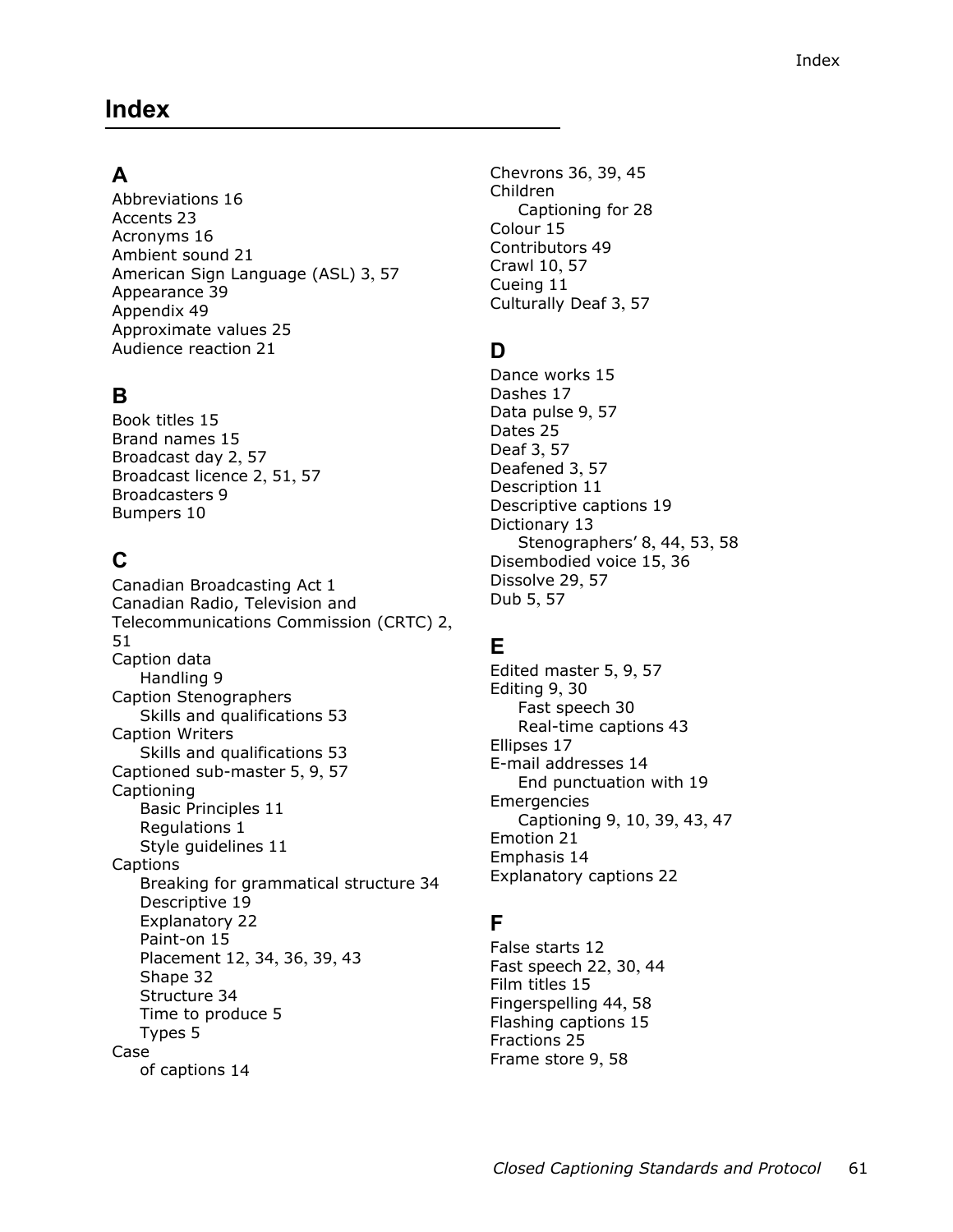## **G**

Grammatical structure [34](#page-39-0)

### **H**

Handling caption data [9](#page-14-1) Hard of hearing [3](#page-8-4), [58](#page-63-3) History of Captioning in Canada [51](#page-56-2) Hyphens [17](#page-22-3)

### **I**

Incomplete sentences [16](#page-21-2), [17](#page-22-4) Indiscernible speech [22](#page-27-2) Inflections [23](#page-28-0) Internet addresses [14](#page-19-3) End punctuation with [19](#page-24-3) Interpreter [37](#page-42-0) Interruptions [17](#page-22-5) Italics [14](#page-19-4)

### **J**

Jokes [12](#page-17-3), [21](#page-26-3), [22](#page-27-3), [23](#page-28-1)

### **K**

Keys [10](#page-15-3), [12](#page-17-4), [39](#page-44-4), [43](#page-48-3), [46](#page-51-2), [58](#page-63-4)

## **L**

Lag and lead time Off-line Roll-up captions [40](#page-45-1) Pop-on captions [29](#page-34-1) Line 21 [9](#page-14-7), [58](#page-63-5) Literacy [3](#page-8-5) Live-display captions [8](#page-13-1) Appropriate use [47](#page-52-1) Guidelines [47](#page-52-0)

### **M**

Measurement [25](#page-30-3) Money [25](#page-30-4) Multiple captions [37](#page-42-1) Music [23](#page-28-2), [44](#page-49-4) Note values [26](#page-31-0) Real-time captions [44](#page-49-5) Roll-up captions [40](#page-45-2) Musical works [15](#page-20-0)

Names of records [15](#page-20-0) Names of videos [15](#page-20-0) New speaker In real-time [45](#page-50-1) In roll-up [39](#page-44-2) Non-speech information [8](#page-13-2), [11](#page-16-4), [14](#page-19-5), [19](#page-24-1), [20](#page-25-0), [47](#page-52-2) Parenthetical [45](#page-50-2) Non-verbal utterances [12](#page-17-5) Number ranges [27](#page-32-0) Numbers [24](#page-29-1) Abbreviations [27](#page-32-1)

## **O**

Off-line captioning [5](#page-10-5), [19](#page-24-4), [43](#page-48-4), [45](#page-50-3) Pop-on [5](#page-10-6), [6](#page-11-0), [11](#page-16-5), [12](#page-17-6), [18](#page-23-0), [29](#page-34-2), [39](#page-44-5) Roll-up [5](#page-10-7), [6](#page-11-1), [12](#page-17-7), [18](#page-23-1), [39](#page-44-6) On-line captioning [5](#page-10-8), [6](#page-11-2) Live-display [5](#page-10-9), [8](#page-13-3), [47](#page-52-3) Real-time [5](#page-10-10), [7](#page-12-0), [10](#page-15-4), [14](#page-19-6), [43](#page-48-5) Teleprompter [5](#page-10-11), [8](#page-13-4), [47](#page-52-3) Open captions [10](#page-15-5), [58](#page-63-6) Ordinal numbers [26](#page-31-1)

### **P**

Parentheses [13](#page-18-1), [20](#page-25-1) Parenthetical information [17](#page-22-6), [45](#page-50-2) Pauses [17](#page-22-4) Percentages [27](#page-32-2) Periodical titles [15](#page-20-0) Poem titles [15](#page-20-0) Pop-on captions [5](#page-10-12), [6](#page-11-0), [11](#page-16-6), [12](#page-17-8), [18](#page-23-2), [30](#page-35-2), [39](#page-44-7) Appropriate use [29](#page-34-3) Division [34](#page-39-2) Guidelines [29](#page-34-2) Multiple [37](#page-42-2) Placement [36](#page-41-4) Presentation rate [30](#page-35-3) Shape [32](#page-37-1) Speaker identification [36](#page-41-5) Structure [34](#page-39-0) Timing [29](#page-34-1) Position code [5](#page-10-13), [58](#page-63-7) Product names [15](#page-20-0) Production [9](#page-14-8) Profanity [28](#page-33-1) Proper names [13](#page-18-2), [14](#page-19-7) Public venues Captioning in [3](#page-8-6) Punctuation [16](#page-21-3)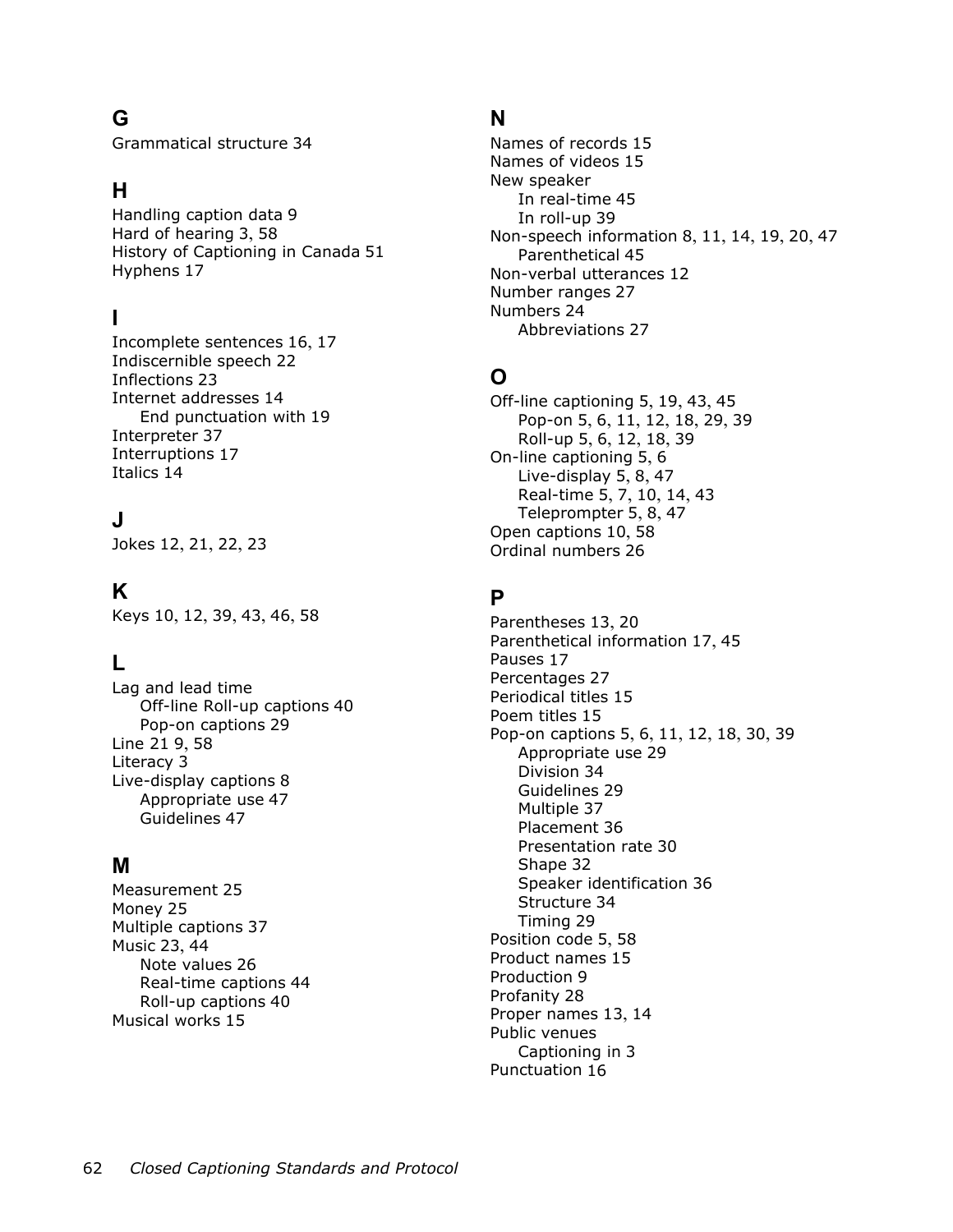# **Q**

Quotation marks [18](#page-23-3) Quoted material [18](#page-23-3)

## **R**

Reading pace [30](#page-35-3) Real-time captioning [7](#page-12-0) Real-time captions [7](#page-12-0), [14](#page-19-6), [22](#page-27-4) Appropriate use [43](#page-48-6) Awards shows [46](#page-51-3) Character limit per line [43](#page-48-7) Editing [43](#page-48-1) Guidelines [43](#page-48-2) Live-display [8](#page-13-5) Music [44](#page-49-5) News/talk shows [46](#page-51-4) Non-speech parenthetical information [45](#page-50-2) Presentation and position [43](#page-48-8) Speaker Identification [45](#page-50-4) Sports [46](#page-51-5) Teleprompter [8](#page-13-6), [47](#page-52-4) Timing [44](#page-49-6) Repeated words [12](#page-17-9) Roll-up captions [5](#page-10-7), [6](#page-11-3), [18](#page-23-4), [39](#page-44-8) Appearance [39](#page-44-0) Appropriate use [39](#page-44-9) Music [40](#page-45-3) Off-line [39](#page-44-6) Timing [40](#page-45-1) Roman Numerals [27](#page-32-1)

## **S**

Satellite feed [9](#page-14-9), [58](#page-63-8) Short story titles [15](#page-20-0) Silence [24](#page-29-2) Slang [16](#page-21-4), [28](#page-33-1) Slow speech [32](#page-37-2) Songs [23](#page-28-3) Spacing [13](#page-18-3) After music notes [13](#page-18-4) After parentheses [13](#page-18-4) After punctuation [13](#page-18-5) Speaker identification [36](#page-41-5), [39](#page-44-10), [45](#page-50-4) Disembodied voice [36](#page-41-3)

Gender [36](#page-41-6) Speechreading [3](#page-8-7) Spelling [13](#page-18-6) Explanatory captions [22](#page-27-5) Inflections and accents [23](#page-28-4) Misspelling [23](#page-28-5) Proper names [13](#page-18-0), [14](#page-19-8) Steno [7](#page-12-1), [58](#page-63-9) Style Guide [13](#page-18-0), [16](#page-21-5), [50](#page-55-0) Sub-master [5](#page-10-14), [9](#page-14-10), [57](#page-62-3) Switcher [9](#page-14-11), [58](#page-63-10)

## **T**

Telephone numbers [27](#page-32-3) Teleprompter [58](#page-63-11) Teleprompter captions [8](#page-13-4), [47](#page-52-4) Appropriate use [47](#page-52-4) Guidelines [47](#page-52-0) Textual graphic [13](#page-18-7), [58](#page-63-12) Thoughts [22](#page-27-6) Time [27](#page-32-4) Time base corrector [9](#page-14-12), [58](#page-63-13) Timecode [9](#page-14-13), [59](#page-64-0) Timecode address [5](#page-10-15), [59](#page-64-1) Titles [15](#page-20-0) Transcripts [4](#page-9-0) Translator [37](#page-42-0) TV show titles [15](#page-20-0) Type of program Award shows [6](#page-11-4), [39](#page-44-11), [46](#page-51-6) Children's [6](#page-11-5), [7](#page-12-2), [28](#page-33-0), [29](#page-34-4), [39](#page-44-12), [43](#page-48-9) Documentaries [6](#page-11-5), [7](#page-12-3), [29](#page-34-5), [43](#page-48-10) Dramas [6](#page-11-6), [29](#page-34-6), [39](#page-44-13), [43](#page-48-11) Lifestyle [6](#page-11-7), [39](#page-44-14) Live event [7](#page-12-4), [43](#page-48-12) Movies [6](#page-11-8), [7](#page-12-5), [29](#page-34-7), [39](#page-44-15), [43](#page-48-13) Music shows [46](#page-51-7) Music videos [6](#page-11-9), [7](#page-12-6), [29](#page-34-8), [39](#page-44-16), [43](#page-48-14) News and talk shows [43](#page-48-15), [46](#page-51-8) News magazines [6](#page-11-10), [39](#page-44-17) Pre-recorded [8](#page-13-7), [47](#page-52-5) Repeat broadcast [8](#page-13-8) Scripted [8](#page-13-9), [47](#page-52-6) Sitcoms [6](#page-11-11), [7](#page-12-7), [29](#page-34-9), [39](#page-44-18), [43](#page-48-16) Sports [6](#page-11-12), [43](#page-48-17), [46](#page-51-6)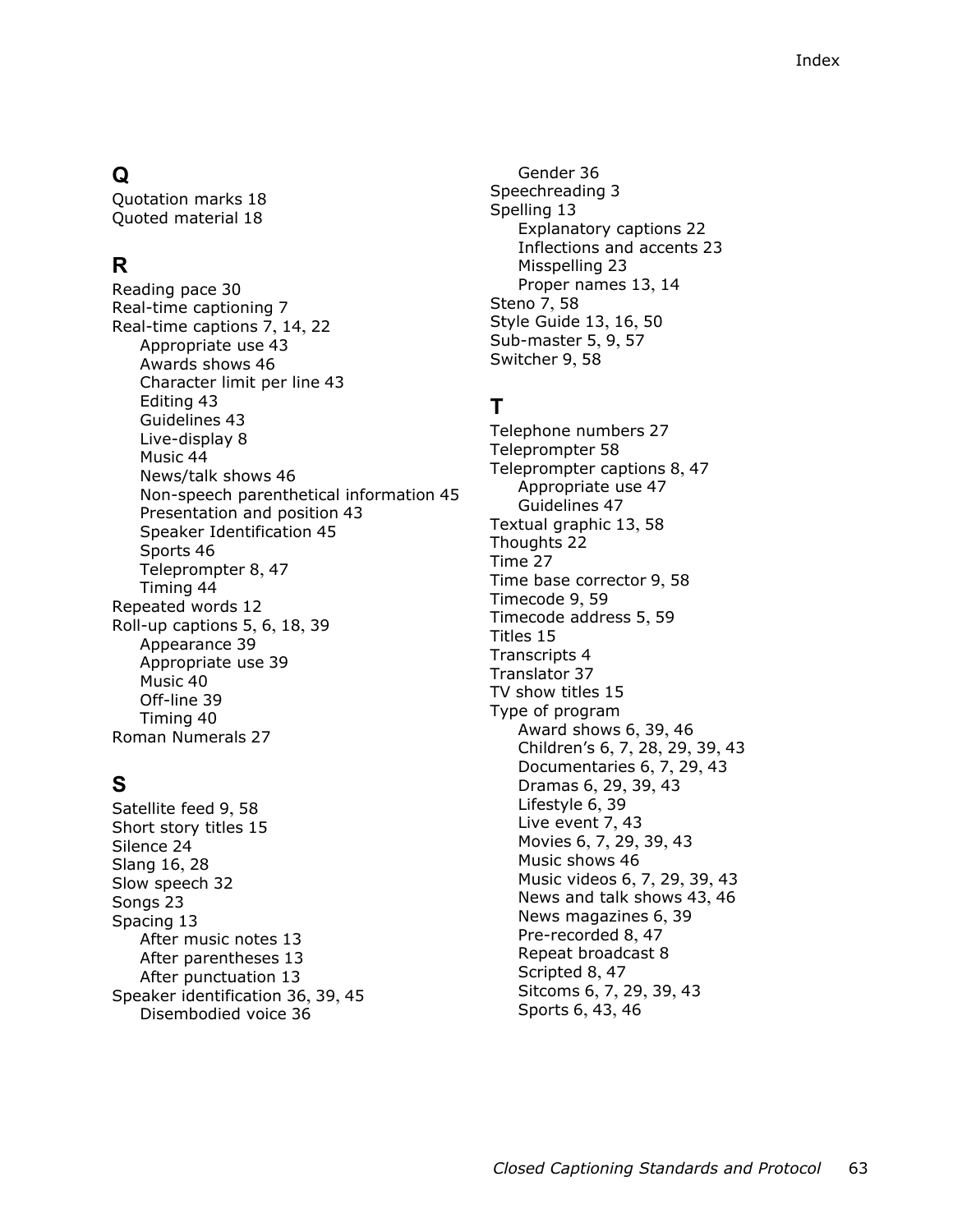## **U**

Underlining [16](#page-21-6) Untranslate [7](#page-12-8)

### **V**

Verbatim transcription [6](#page-11-13), [11](#page-16-7), [16](#page-21-7), [18](#page-23-5), [24](#page-29-3), [30](#page-35-4), [31](#page-36-0), [32](#page-37-3), [39](#page-44-19), [43](#page-48-18), [44](#page-49-7), [46](#page-51-9) Vertical blanking interval [9](#page-14-14), [59](#page-64-2)

Viewer preferences [4](#page-9-1) Voice recognition [5](#page-10-16)

## **W**

Wipe [29](#page-34-0), [59](#page-64-3) Works of art Titles of [15](#page-20-0)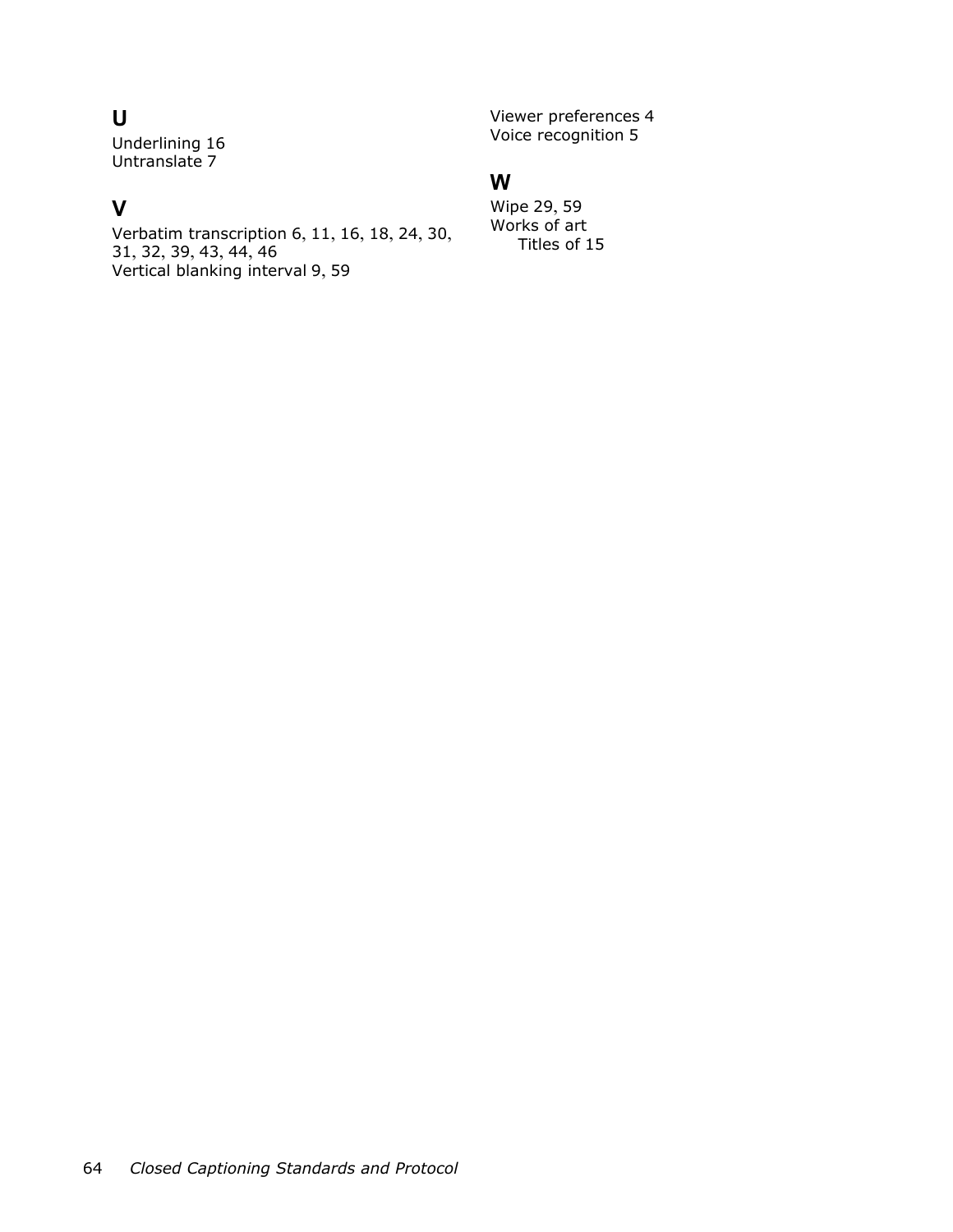### **References**

i. Haylea Systems (HSI), *CRC Off-line Captioning Style Guide, (*Oakville*:* 1996)*,* 2.

Other references to this guide are made throughout, with permission of Haylea Systems Inc. and VoiceWriter<sup>TM</sup>.

ii. Pat Sutherland-Martin and Janet Oko, *The Use of Closed Captioning in Language Acquisition* (Mississauga: Sheridan College, 1995), Item 2.

iii. The Caption Center, *Tech Facts: March 1993* (Boston: WGBH Educational Foundation, 1993), 3.

iv. The Caption Center, *Tech Facts: March 1993* (Boston: WGBH Educational Foundation, 1993), 4.

v. The Caption Center, *Tech Facts: March 1993* (Boston: WGBH Educational Foundation, 1993), 4.

vi. The Caption Center, *Tech Facts: March 1993* (Boston: WGBH Educational Foundation, 1993), 4.

vii. *ITC Guidance on Standards for Subtitling*, (UK, February 1999), 11.

viii. Judith E. Harkins et al., *Non-Speech Information in Captioned Video: A Consumer Opinion Study with Guidelines for the Captioning Industry.* (Washington D.C.: 1995), 7.

ix. Judith E. Harkins et al., *Non-Speech Information in Captioned Video: A Consumer Opinion Study with Guidelines for the Captioning Industry.* (Washington D.C.: 1995), 7.

x. Judith E. Harkins et al., *Non-Speech Information in Captioned Video: A Consumer Opinion Study with Guidelines for the Captioning Industry.* (Washington D.C.: 1995), 7.

xi. Judith E. Harkins et al., *Non-Speech Information in Captioned Video: A Consumer Opinion Study with Guidelines for the Captioning Industry*. (Washington D.C.: 1995), 28.

xii. Judith E. Harkins et al., *Non-Speech Information in Captioned Video: A Consumer Opinion Study with Guidelines for the Captioning Industry*. (Washington D.C.: 1995), 33.

xiii. Judith E. Harkins et al., *Non-Speech Information in Captioned Video: A Consumer Opinion Study with Guidelines for the Captioning Industry.* (Washington D.C.: 1995), 7.